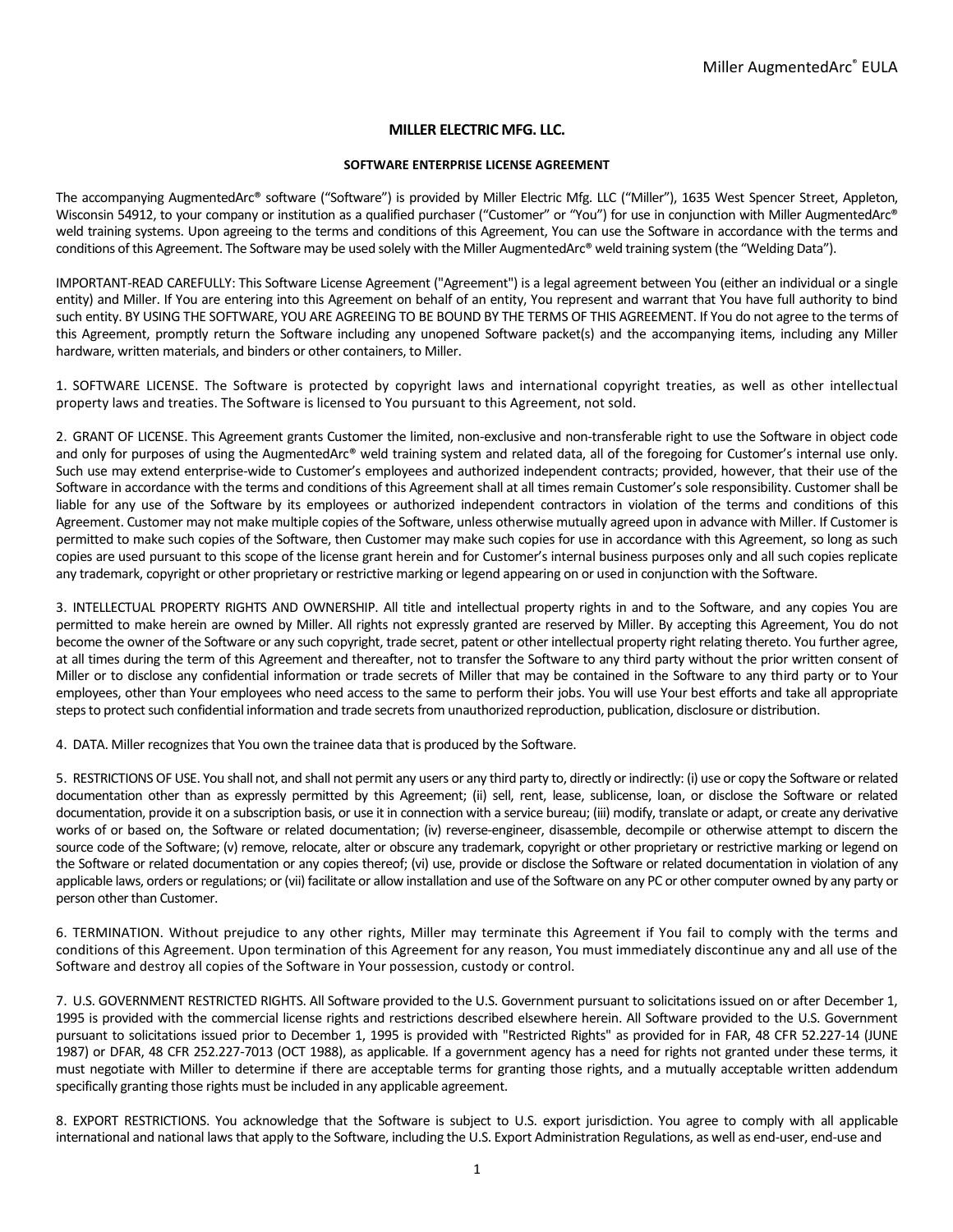country destination restrictions issued by U.S. and other governments. You shall not use, import, re-import, export or re-export the Software, nor permit access to or use of the Software by any person or entity (including without limitation any affiliate) or in any location, in violation of any applicable export law, order, sanction or regulation, or any U.S. or U.N. embargo, nor take or permit any such action for which an export license or other governmental approval is required. In addition, the Software may not be sold, leased or otherwise transferred to, or utilized by, an end-user engaged in activities related to weapons of mass destruction, including but not necessarily limited to, activities related to the design, development, production or use of nuclear materials, nuclear facilities, or nuclear weapons, missiles or support of missile projects, or chemical or biological weapons. By downloading or using the Software You are certifying that You are not a national of Cuba, Iran, Iraq, Libya, North Korea, Sudan, Syria, or any country to which the United States embargoes goods and that You are not a person on the Table of Denial Orders, the Entity List, or the List of Specially Designated Nationals.

9. COPYRIGHT AND TRADEMARKS. The entire contents of the Software (including all information, text, displays, images, and audio made available through or in connection with the Software) and the design, selection, and arrangement thereof, are proprietary to Miller or its licensors and are protected by United States and international laws regarding copyrights, trademarks, trade secrets and other proprietary rights. Miller's name and logos, AugmentedArc, and all related names, logos, product and service names, designs and slogans contained in the Software are trademarks of Miller, its affiliates, licensors, suppliers, distributors and/or contractors unless otherwise clearly specified in writing. You may not use such marks without the prior written permission of Miller. All other names, brands and marks are used for identification purposes only and may be the trademarks of their respective owners.

10. DISCLAIMER OF WARRANTIES. TO THE MAXIMUM EXTENT PERMITTED BY APPLICABLE LAW, MILLER PROVIDES TO YOU THE SOFTWARE, AND ANY (IF ANY) SUPPORT SERVICES RELATED TO THE SOFTWARE ("SUPPORT SERVICES") AS IS AND WITH ALL FAULTS; AND MILLER HEREBY DISCLAIMS WITH RESPECT TO THE SOFTWARE AND SUPPORT SERVICES ALL WARRANTIES AND CONDITIONS, WHETHER EXPRESS, IMPLIED OR STATUTORY, INCLUDING, BUT NOT LIMITED TO, ANY (IF ANY) WARRANTIES OR CONDITIONS OF OR RELATED TO: MERCHANTABILITY, FITNESS FOR A PARTICULAR PURPOSE, LACK OF VIRUSES, ACCURACY OR COMPLETENESS OF RESPONSES, RESULTS, WORKMANLIKE EFFORT AND LACK OF NEGLIGENCE. ALSO THERE IS NO WARRANTY, DUTY OR CONDITION OF TITLE, QUIET ENJOYMENT, QUIET POSSESSION, OR CORRESPONDENCE TO DOCUMENTATION PROVIDED OR NONINFRINGEMENT. THE ENTIRE RISK ARISING OUT OF USE OR PERFORMANCE OF THE SOFTWARE AND ANY SUPPORT SERVICES REMAINS WITH YOU.

11. EXCLUSION OF INCIDENTAL, CONSEQUENTIAL AND CERTAIN OTHER DAMAGES. TO THE MAXIMUM EXTENT PERMITTED BY APPLICABLE LAW, IN NO EVENT SHALL MILLER OR ITS SUPPLIERS BE LIABLE FOR ANY SPECIAL, INCIDENTAL, INDIRECT, OR CONSEQUENTIAL DAMAGES WHATSOEVER (INCLUDING, BUT NOT LIMITED TO, DAMAGES FOR LOSS OF PROFITS OR CONFIDENTIAL OR OTHER INFORMATION, FOR BUSINESS INTERRUPTION, FOR PERSONAL INJURY, FOR LOSS OF PRIVACY, FOR FAILURE TO MEET ANY DUTY INCLUDING OF GOOD FAITH OR OF REASONABLE CARE, FOR NEGLIGENCE, AND FOR ANY OTHER PECUNIARY OR OTHER LOSS WHATSOEVER) ARISING OUT OF OR IN ANY WAY RELATED TO THE USE OF OR INABILITY TO USE THE SOFTWARE, THE PROVISION OF OR FAILURE TO PROVIDE SUPPORT SERVICES, OR OTHERWISE UNDER OR IN CONNECTION WITH ANY PROVISION OF THIS AGREEMENT, EVEN IN THE EVENT OF THE FAULT, TORT (INCLUDING NEGLIGENCE), STRICT LIABILITY, BREACH OF CONTRACT OR BREACH OF WARRANTY OF MILLER OR ANY SUPPLIER, AND EVEN IF MILLER OR ANY SUPPLIER HAS BEEN ADVISED OF THE POSSIBILITY OF SUCH DAMAGES.

12. LIMITATION OF LIABILITY AND REMEDIES. MILLER SHALL NOT BE LIABLE FOR ANY DAMAGES OF ANY KIND WHATSOEVER ARISING OUT OF YOUR RELIANCE ON THE SOFTWARE OR YOUR USE OR THE USE BY YOUR EMPLOYEES OR AUTHORIZED INDEPENDENT CONTRACTORS OF ANY WELDING PRODUCT IN CONNECTION WITH OR IN CONJUNCTION WITH THE SOFTWARE. NOTWITHSTANDING ANY DAMAGES THAT YOU MIGHT INCUR FOR ANY REASON WHATSOEVER (INCLUDING, WITHOUT LIMITATION, ALL DAMAGES REFERENCED ABOVE AND ALL DIRECT OR GENERAL DAMAGES), THE ENTIRE LIABILITY OF MILLER AND ANY OF ITS SUPPLIERS UNDER ANY PROVISION OF THIS AGREEMENT AND YOUR EXCLUSIVE REMEDY FOR ALL OF THE FOREGOING SHALL BE LIMITED TO THE GREATER OF THE AMOUNT ACTUALLY PAID BY YOU FOR THE SOFTWARE OR U.S. \$5.00. THE FOREGOING LIMITATIONS, EXCLUSIONS AND DISCLAIMERS SHALL APPLY TO THE MAXIMUM EXTENT PERMITTED BY APPLICABLE LAW, EVEN IF ANY REMEDY FAILS ITS ESSENTIAL PURPOSE.

13. INDEMNIFICATION. To the extent permissible by law, you agree to indemnify and hold harmless Miller and its partners, affiliates, directors, officers, subsidiaries, employees, agents, suppliers, distributors, third party information providers, licensors, licensees, distributors, contractors, from and against any and all liabilities, expenses, damages and costs, including reasonable attorneys' fees and other legal expenses, arising from any violation by You of this Agreement or Your use of the Software.

14. GOVERNING LAW. If You acquired this Software in the United States, this Agreement is governed by the laws of the State of Wisconsin. You agree to submit to the exclusive jurisdiction of such courts. If this Software was acquired outside the United States, then local law may apply. To the extent allowed by law, exclusive jurisdiction over any cause of action arising out of this Agreement or Your use of the Software shall be in the state or federal courts located in the State of Wisconsin. You agree to submit to the jurisdiction of such courts.

15. MISCELLANEOUS. Except as expressly set forth above, this Agreement completely and exclusively states the agreement between You and the Miller with respect to the Software, and no other terms that may have been communicated to You orally or in any other manner shall have any force or effect. Any cause of action You may have with respect to the Software must be commenced within one (1) year after the claim or cause of action arises or such claim or cause of action is barred. If any part of this Agreement is unenforceable, the unenforceable part shall be construed to reflect, as nearly as possible, the original intentions of the parties. The other provisions of this Agreement shall remain in full force and effect. Miller's failure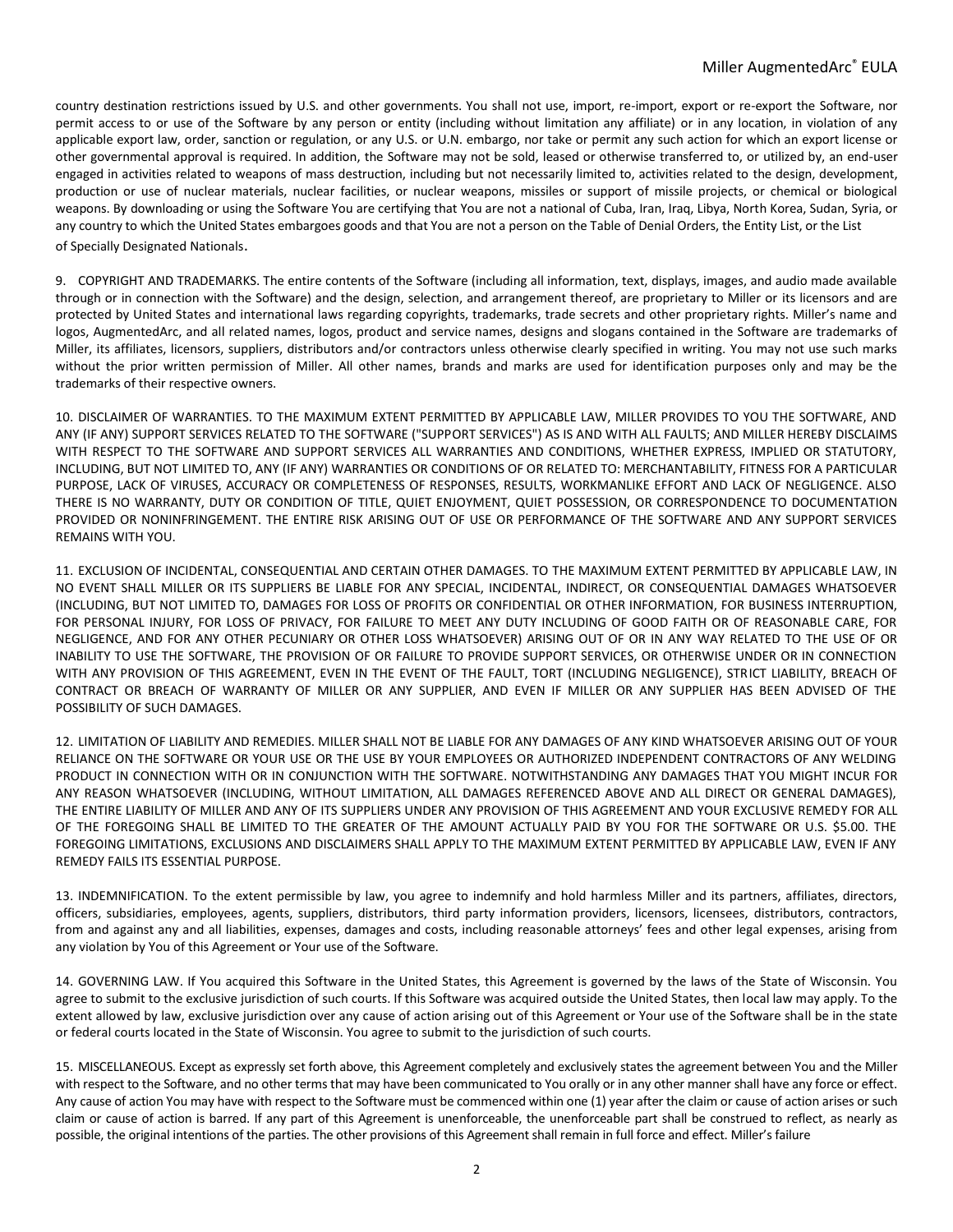to insist upon or enforce strict performance of any provision of this Agreement shall not constitute a waiver of the provision. Neither a course of dealing or conduct between You and Miller nor any trade practices shall be deemed to modify this Agreement.

16. OPEN SOURCE LICENSE NOTICES. The Software may contain software from the open source community that must be licensed under the specific license terms applicable to such software, as provided for in the applicable Schedule below. Where such specific license terms entitle You to the source code of such open source software, such source code is available by submitting Your request at <https://www.millerwelds.com/service/contactus.html;> the Comments in the form should include Source Code Request and the details of Your request. You will then receive an e-mail with a link for You to download the source code.

17. SEVERABILITY; ENTIRE AGREEMENT. This Agreement constitutes the entire agreement between the parties, and supersedes all prior oral or written agreements or communications between the parties, with respect to the subject matter hereof. If any clause of this Agreement in any way contravenes the laws of the jurisdiction in which this Agreement is to be performed, such provisions shall be deemed to be deleted, and if any clause is declared by final adjudication to be illegal or contrary to public policy, it shall not affect the validity of any other clauses within this Agreement.

## **SCHEDULE 1**

The Software may contain Ogre3D open source software licensed under the MIT license, and the license terms below in this Schedule 1 (copied from the following website: [https://bitbucket.org/sinbad/ogre/src/tip/README?at=default&fileviewer=file-view-default\)](https://bitbucket.org/sinbad/ogre/src/tip/README?at=default&fileviewer=file-view-default)) apply to that open source software.

OGRE [\(www.ogre3d.org\)](http://www.ogre3d.org/) is made available under the MIT License.

Copyright (c) 2000-2015 Torus Knot Software Ltd

Permission is hereby granted, free of charge, to any person obtaining a copy of this software and associated documentation files (the "Software"), to deal in the Software without restriction, including without limitation the rights to use, copy, modify, merge, publish, distribute, sublicense, and/or sell copies of the Software, and to permit persons to whom the Software is furnished to do so, subject to the following conditions:

The above copyright notice and this permission notice shall be included in all copies or substantial portions of the Software.

THE SOFTWARE IS PROVIDED "AS IS", WITHOUT WARRANTY OF ANY KIND, EXPRESS OR IMPLIED, INCLUDING BUT NOT LIMITED TO THE WARRANTIES OF MERCHANTABILITY, FITNESS FOR A PARTICULAR PURPOSE AND NONINFRINGEMENT. IN NO EVENT SHALL THE AUTHORS OR COPYRIGHT HOLDERS BE LIABLE FOR ANY CLAIM, DAMAGES OR OTHER LIABILITY, WHETHER IN AN ACTION OF CONTRACT, TORT OR OTHERWISE, ARISING FROM, OUT OF OR IN CONNECTION WITH THE SOFTWARE OR THE USE OR OTHER DEALINGS IN THE SOFTWARE.

END OF SCHEDULE 1

## **SCHEDULE 2**

The Software may contain OpenCV open source software licensed under the 3-clause BSD license, and the license terms below in this Schedule 2 (copied from the following website[: http://opencv.org/license.html\)](http://opencv.org/license.html)) apply to that open source software.

License Agreement For Open Source Computer Vision Library (3-clause BSD License)

Redistribution and use in source and binary forms, with or without modification, are permitted provided that the following conditions are met:

- Redistributions of source code must retain the above copyright notice, this list of conditions and the following disclaimer.
- Redistributions in binary form must reproduce the above copyright notice, this list of conditions and the following disclaimer in the documentation and/or other materials provided with the distribution.
- Neither the names of the copyright holders nor the names of the contributors may be used to endorse or promote products derived from this software without specific prior written permission.

This software is provided by the copyright holders and contributors "as is" and any express or implied warranties, including, but not limited to, the implied warranties of merchantability and fitness for a particular purpose are disclaimed. In no event shall copyright holders or contributors be liable for any direct, indirect, incidental, special, exemplary, or consequential damages (including, but not limited to, procurement of substitute goods or services; loss of use, data, or profits; or business interruption) however caused and on any theory of liability, whether in contract, strict liability, or tort (including negligence or otherwise) arising in any way out of the use of this software, even if advised of the possibility of such damage.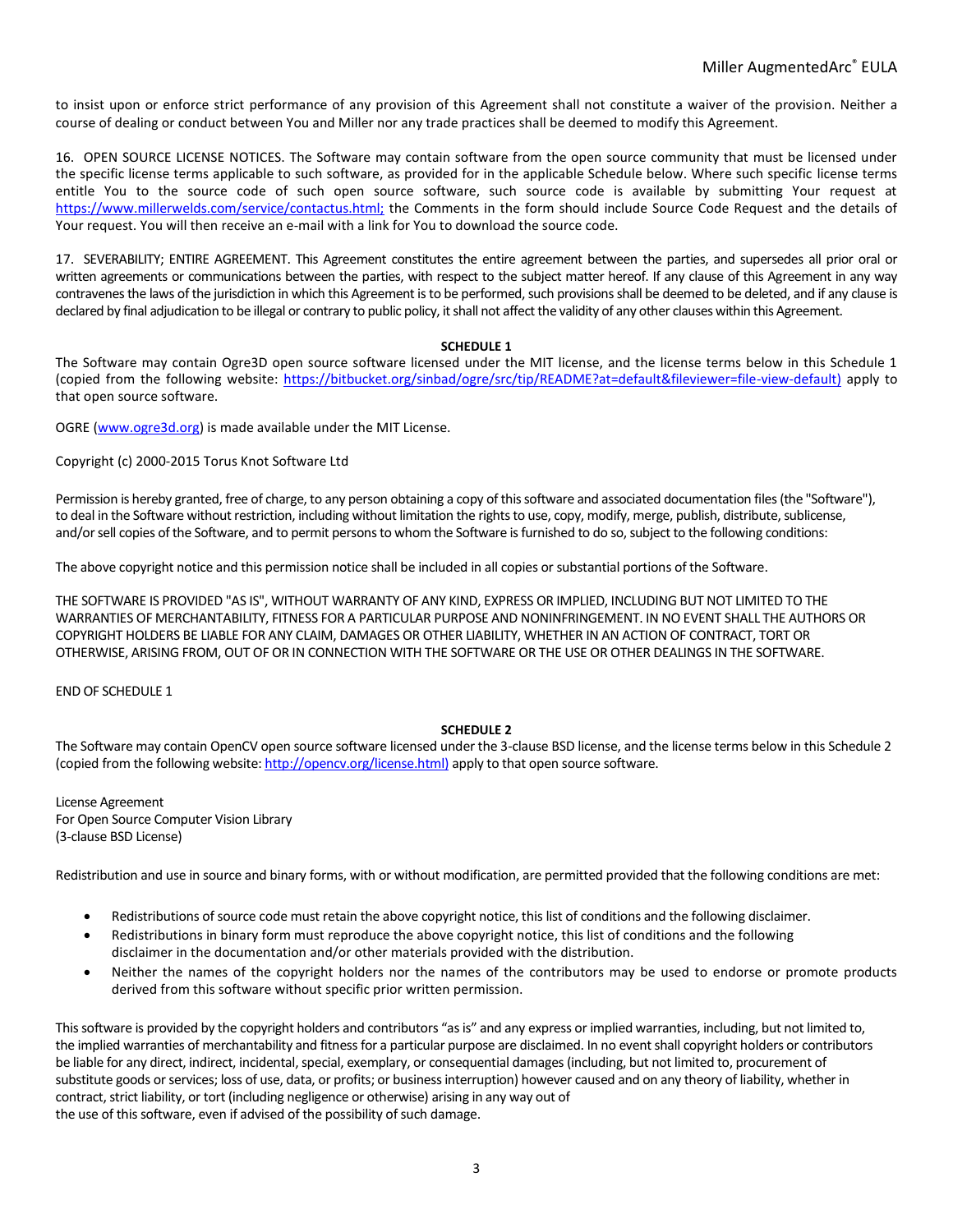### END OF SCHEDULE 2

#### **SCHEDULE 3**

The Software may contain Ogg Vorbis open source software licensed under the Ogg Vorbis BSD license, and the license terms below in this Schedule 3 (copied from the following website[: https://www.xiph.org/licenses/bsd/\)](https://www.xiph.org/licenses/bsd/)) apply to that open source software.

### © 201[6 Xiph.Org](http://xiph.org/) Foundation

Redistribution and use in source and binary forms, with or without modification, are permitted provided that the following conditions are met:

- Redistributions of source code must retain the above copyright notice, this list of conditions and the following disclaimer.
- Redistributions in binary form must reproduce the above copyright notice, this list of conditions and the following disclaimer in the documentation and/or other materials provided with the distribution.
- Neither the name of the [Xiph.org](http://xiph.org/) Foundation nor the names of its contributors may be used to endorse or promote products derived from this software without specific prior written permission.

THIS SOFTWARE IS PROVIDED BY THE COPYRIGHT HOLDERS AND CONTRIBUTORS "AS IS" AND ANY EXPRESS OR IMPLIED WARRANTIES, INCLUDING, BUT NOT LIMITED TO, THE IMPLIED WARRANTIES OF MERCHANTABILITY AND FITNESS FOR A PARTICULAR PURPOSE ARE DISCLAIMED. IN NO EVENT SHALL THE FOUNDATION OR CONTRIBUTORS BE LIABLE FOR ANY DIRECT, INDIRECT, INCIDENTAL, SPECIAL, EXEMPLARY, OR CONSEQUENTIAL DAMAGES (INCLUDING, BUT NOT LIMITED TO, PROCUREMENT OF SUBSTITUTE GOODS OR SERVICES; LOSS OF USE, DATA, OR PROFITS; OR BUSINESS INTERRUPTION) HOWEVER CAUSED AND ON ANY THEORY OF LIABILITY, WHETHER IN CONTRACT, STRICT LIABILITY, OR TORT (INCLUDING NEGLIGENCE OR OTHERWISE) ARISING IN ANY WAY OUT OF THE USE OF THIS SOFTWARE, EVEN IF ADVISED OF THE POSSIBILITY OF SUCH DAMAGE.

#### END OF SCHEDULE 3

# **SCHEDULE 4**

The Software contains Boost open source software licensed under the below license, and the license terms below in this Schedule 4 (copied from the following website[: http://www.boost.org/users/license.html\)](http://www.boost.org/users/license.html)) apply to that open source software.

Boost Software License - Version 1.0 - August 17th, 2003

Permission is hereby granted, free of charge, to any person or organization obtaining a copy of the software and accompanying documentation covered by this license (the "Software") to use, reproduce, display, distribute, execute, and transmit the Software, and to prepare derivative works of the Software, and to permit third-parties to whom the Software is furnished to do so, all subject to the following:

The copyright notices in the Software and this entire statement, including the above license grant, this restriction and the following disclaimer, must be included in all copies of the Software, in whole or in part, and all derivative works of the Software, unless such copies or derivative works are solely in the form of machine-executable object code generated by a source language processor.

THE SOFTWARE IS PROVIDED "AS IS", WITHOUT WARRANTY OF ANY KIND, EXPRESS OR IMPLIED, INCLUDING BUT NOT LIMITED TO THE WARRANTIES OF MERCHANTABILITY, FITNESS FOR A PARTICULAR PURPOSE, TITLE AND NON-INFRINGEMENT. IN NO EVENT SHALL THE COPYRIGHT HOLDERS OR ANYONE DISTRIBUTING THE SOFTWARE BE LIABLE FOR ANY DAMAGES OR OTHER LIABILITY, WHETHER IN CONTRACT, TORT OR OTHERWISE, ARISING FROM, OUT OF OR IN CONNECTION WITH THE SOFTWARE OR THE USE OR OTHER DEALINGS IN THE SOFTWARE.

END OF SCHEDULE 4

## **SCHEDULE 5**

The Software contains OpenAL open source software licensed under the LGPL license, and the license terms below in this Schedule 5 (copied from the following website: ) apply to that open source software.

## **GNU LESSER GENERAL PUBLIC LICENSE**

Version 3, 29 June 2007

Copyright © 2007 Free Software Foundation, Inc. < **http://fsf.org/**>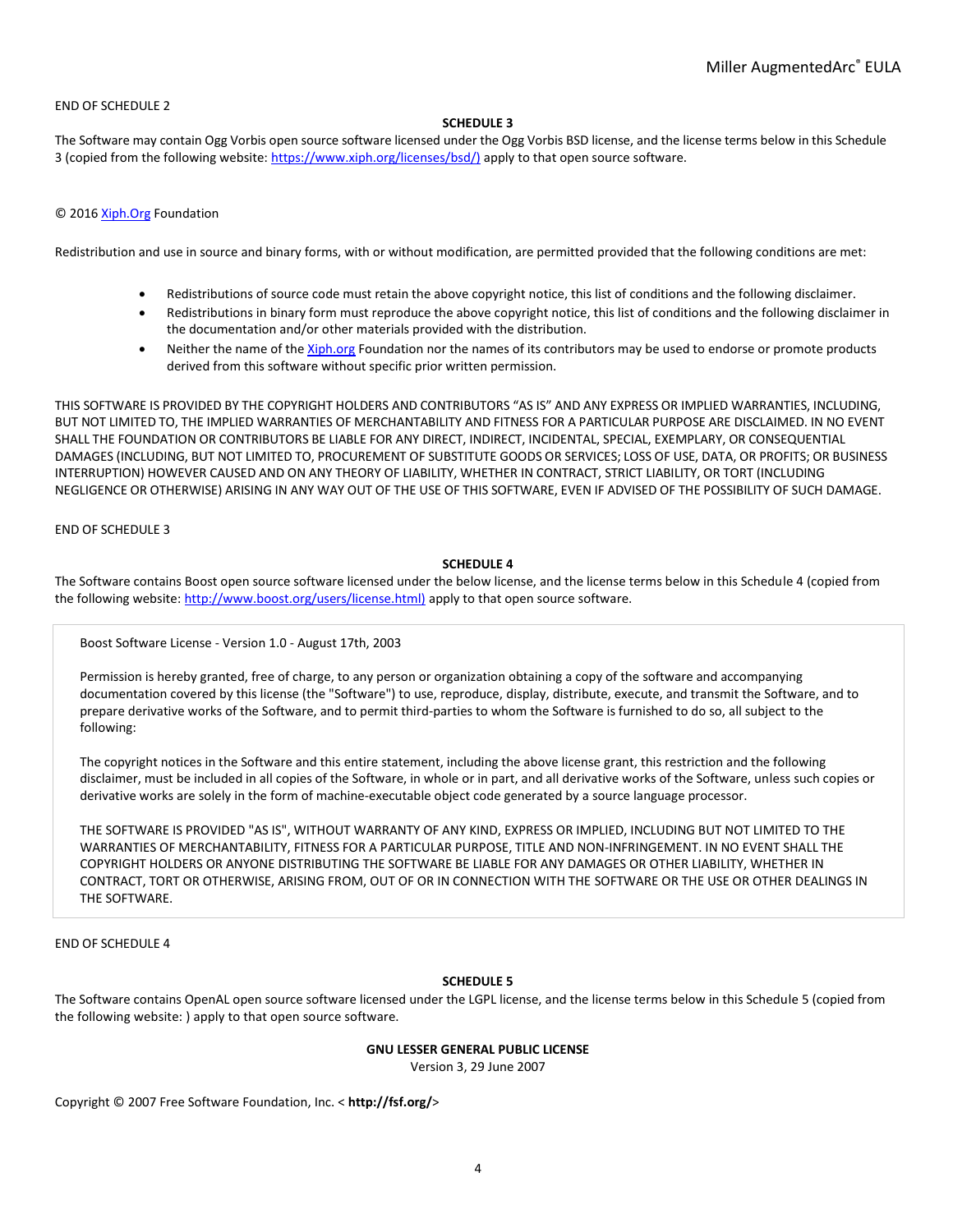Everyone is permitted to copy and distribute verbatim copies of this license document, but changing it is not allowed.

This version of the GNU Lesser General Public License incorporates the terms and conditions of version 3 of the GNU General Public License, supplemented by the additional permissions listed below.

## *0. Additional Definitions.*

As used herein, "this License" refers to version 3 of the GNU Lesser General Public License, and the "GNU GPL" refers to version 3 of the GNU General Public License.

"The Library" refers to a covered work governed by this License, other than an Application or a Combined Work as defined below.

An "Application" is any work that makes use of an interface provided by the Library, but which is not otherwise based on the Library. Defining a subclass of a class defined by the Library is deemed a mode of using an interface provided by the Library.

A "Combined Work" is a work produced by combining or linking an Application with the Library. The particular version of the Library with which the Combined Work was made is also called the "Linked Version".

The "Minimal Corresponding Source" for a Combined Work means the Corresponding Source for the Combined Work, excluding any source code for portions of the Combined Work that, considered in isolation, are based on the Application, and not on the Linked Version.

The "Corresponding Application Code" for a Combined Work means the object code and/or source code for the Application, including any data and utility programs needed for reproducing the Combined Work from the Application, but excluding the System Libraries of the Combined Work.

## *1. Exception to Section 3 of the GNU GPL.*

You may convey a covered work under sections 3 and 4 of this License without being bound by section 3 of the GNU GPL.

## *2. Conveying Modified Versions.*

If you modify a copy of the Library, and, in your modifications, a facility refers to a function or data to be supplied by an Application that uses the facility (other than as an argument passed when the facility is invoked), then you may convey a copy of the modified version:

- a) under this License, provided that you make a good faith effort to ensure that, in the event an Application does not supply the function or data, the facility still operates, and performs whatever part of its purpose remains meaningful, or
- b) under the GNU GPL, with none of the additional permissions of this License applicable to that copy.

## *3. Object Code Incorporating Material from Library Header Files.*

The object code form of an Application may incorporate material from a header file that is part of the Library. You may convey such object code under terms of your choice, provided that, if the incorporated material is not limited to numerical parameters, data structure layouts and accessors, or small macros, inline functions and templates (ten or fewer lines in length), you do both of the following:

- a) Give prominent notice with each copy of the object code that the Library is used in it and that the Library and its use are covered by this License.
- b) Accompany the object code with a copy of the GNU GPL and this license document.

#### *4. Combined Works.*

You may convey a Combined Work under terms of your choice that, taken together, effectively do not restrict modification of the portions of the Library contained in the Combined Work and reverse engineering for debugging such modifications, if you also do each of the following:

- a) Give prominent notice with each copy of the Combined Work that the Library is used in it and that the Library and its use are covered by this License.
- b) Accompany the Combined Work with a copy of the GNU GPL and this license document.
- c) For a Combined Work that displays copyright notices during execution, include the copyright notice for the Library among these notices, as well as a reference directing the user to the copies of the GNU GPL and this license document.
- d) Do one of the following:
	- o 0) Convey the Minimal Corresponding Source under the terms of this License, and the Corresponding Application Code in a form suitable for, and under terms that permit, the user to recombine or relink the Application with a modified version of the Linked Version to produce a modified Combined Work, in the manner specified by section 6 of the GNU GPL for conveying Corresponding Source.
	- $\circ$  1) Use a suitable shared library mechanism for linking with the Library. A suitable mechanism is one that (a) uses at run time a copy of the Library already present on the user's computer system, and (b) will operate properly with a modified version of the Library that is interface-compatible with the Linked Version.
- e) Provide Installation Information, but only if you would otherwise be required to provide such information under section 6 of the GNU GPL, and only to the extent that such information is necessary to install and execute a modified version of the Combined Work produced by recombining or relinking the Application with a modified version of the Linked Version. (If you use option 4d0, the Installation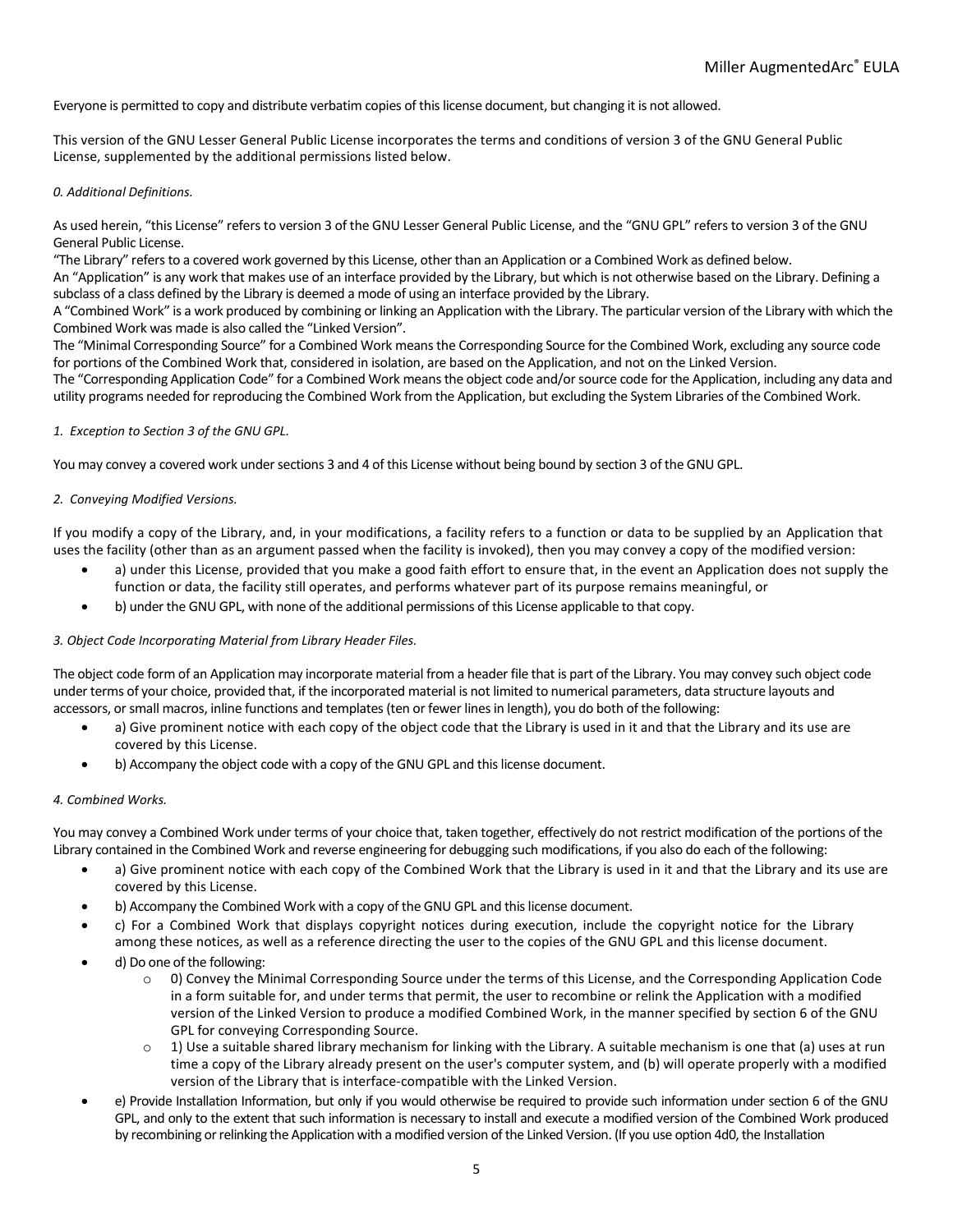Information must accompany the Minimal Corresponding Source and Corresponding Application Code. If you use option 4d1, you must provide the Installation Information in the manner specified by section 6 of the GNU GPL for conveying Corresponding Source.)

### *5. Combined Libraries.*

You may place library facilities that are a work based on the Library side by side in a single library together with other library facilities that are not Applications and are not covered by this License, and convey such a combined library under terms of your choice, if you do both of the following:

- a) Accompany the combined library with a copy of the same work based on the Library, uncombined with any other library facilities, conveyed under the terms of this License.
- b) Give prominent notice with the combined library that part of it is a work based on the Library, and explaining where to find the accompanying uncombined form of the same work.

### *6. Revised Versions of the GNU Lesser General Public License.*

The Free Software Foundation may publish revised and/or new versions of the GNU Lesser General Public License from time to time. Such new versions will be similar in spirit to the present version, but may differ in detail to address new problems or concerns. Each version is given a distinguishing version number. If the Library as you received it specifies that a certain numbered version of the GNU Lesser General Public License "or any later version" applies to it, you have the option of following the terms and conditions either of that published version or of any later version published by the Free Software Foundation. If the Library as you received it does not specify a version number of the GNU Lesser General Public License, you may choose any version of the GNU Lesser General Public License ever published by the Free Software Foundation.

If the Library as you received it specifies that a proxy can decide whether future versions of the GNU Lesser General Public License shall apply, that proxy's public statement of acceptance of any version is permanent authorization for you to choose that version for the Library.

### END OF SCHEDULE 5

### **SCHEDULE 6**

The Software contains Object oriented Input System (OIS) open source software licensed under the zlib/libpng license, and the license terms below in this Schedule 6 (copied from the following website[: https://github.com/wgois/OIS\)](https://github.com/wgois/OIS)) apply to that open source software.

#### The zlib/libpng License

Copyright (c) 2005-2010 Phillip Castaneda (pjcast -- [www.wreckedgames.com\)](http://www.wreckedgames.com/)

This software is provided 'as-is', without any express or implied warranty. In no event will the authors be held liable for any damages arising from the use of this software.

Permission is granted to anyone to use this software for any purpose, including commercial applications, and to alter it and redistribute it freely, subject to the following restrictions:

1. The origin of this software must not be misrepresented; you must not claim that you wrote the original software. If you use this software in a product, an acknowledgment in the product documentation would be appreciated but is not required.

2. Altered source versions must be plainly marked as such, and must not be misrepresented as being the original software.

3. This notice may not be removed or altered from any source distribution.

END OF SCHEDULE 6

# **SCHEDULE 7**

The Software contains tiscamera open source software licensed under the Apache license, and the license terms below in this Schedule 7 (copied from the following website[: https://github.com/TheImagingSource/tiscamera/blob/master/LICENSE\)](https://github.com/TheImagingSource/tiscamera/blob/master/LICENSE)) apply to that open source software.

Apache License

Version 2.0, January 2004

<http://www.apache.org/licenses/>

TERMS AND CONDITIONS FOR USE, REPRODUCTION, AND DISTRIBUTION

1. Definitions.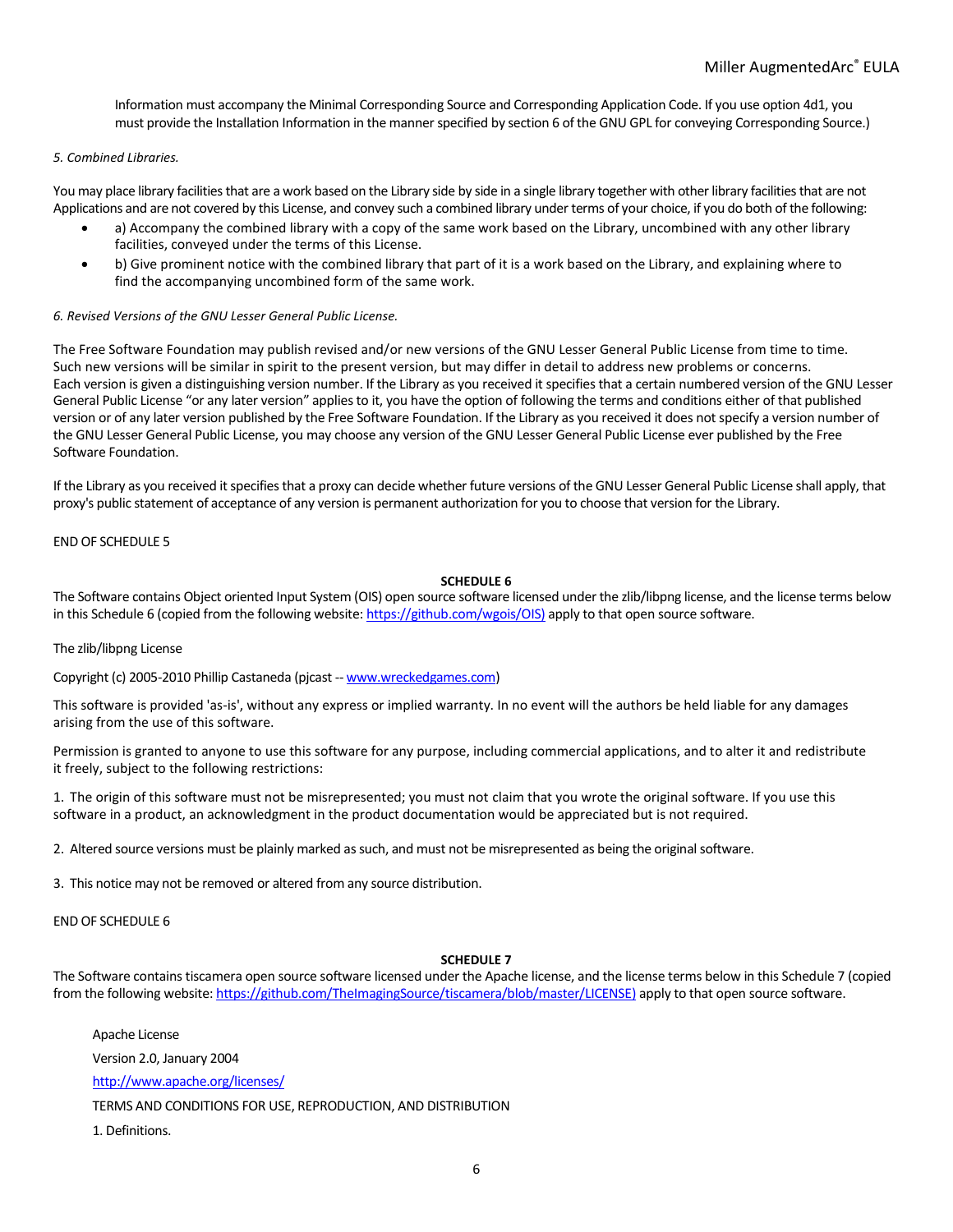"License" shall mean the terms and conditions for use, reproduction, and distribution as defined by Sections 1 through 9 of this document. "Licensor" shall mean the copyright owner or entity authorized by the copyright owner that is granting the License. "Legal Entity" shall mean the union of the acting entity and all other entities that control, are controlled by, or are under common control with that entity. For the purposes of this definition, "control" means (i) the power, direct or indirect, to cause the direction or management of such entity, whether by contract or otherwise, or (ii) ownership of fifty percent (50%) or more of the outstanding shares, or (iii) beneficial ownership of such entity. "You" (or "Your") shall mean an individual or Legal Entity

exercising permissions granted by this License.

"Source" form shall mean the preferred form for making modifications, including but not limited to software source code, documentation source, and configuration files.

"Object" form shall mean any form resulting from mechanical transformation or translation of a Source form, including but not limited to compiled object code, generated documentation, and conversions to other media types. "Work" shall mean the work of authorship, whether in Source or Object form, made available under the License, as indicated

by a copyright notice that is included in or attached to the work (an example is provided in the Appendix below).

"Derivative Works" shall mean any work, whether in Source or Object form, that is based on (or derived from) the Work and for which the editorial revisions, annotations, elaborations, or other modifications represent, as a whole, an original work of authorship. For the purposes of this License, Derivative Works shall not include works that remain separable from, or merely link (or bind by name) to the interfaces of, the Work and Derivative Works thereof.

"Contribution" shall mean any work of authorship, including the original version of the Work and any modifications or additions to that Work or Derivative Works thereof, that is intentionally submitted to Licensor for inclusion in the Work by the copyright owner or by an individual or Legal Entity authorized to submit on behalf of the copyright owner. For the purposes of this definition, "submitted" means any form of electronic, verbal, or written communication sent to the Licensor or its representatives, including but not limited to communication on electronic mailing lists, source code control systems, and issue tracking systems that are managed by, or on behalf of, the Licensor for the purpose of discussing and improving the Work, but excluding communication that is conspicuously marked or otherwise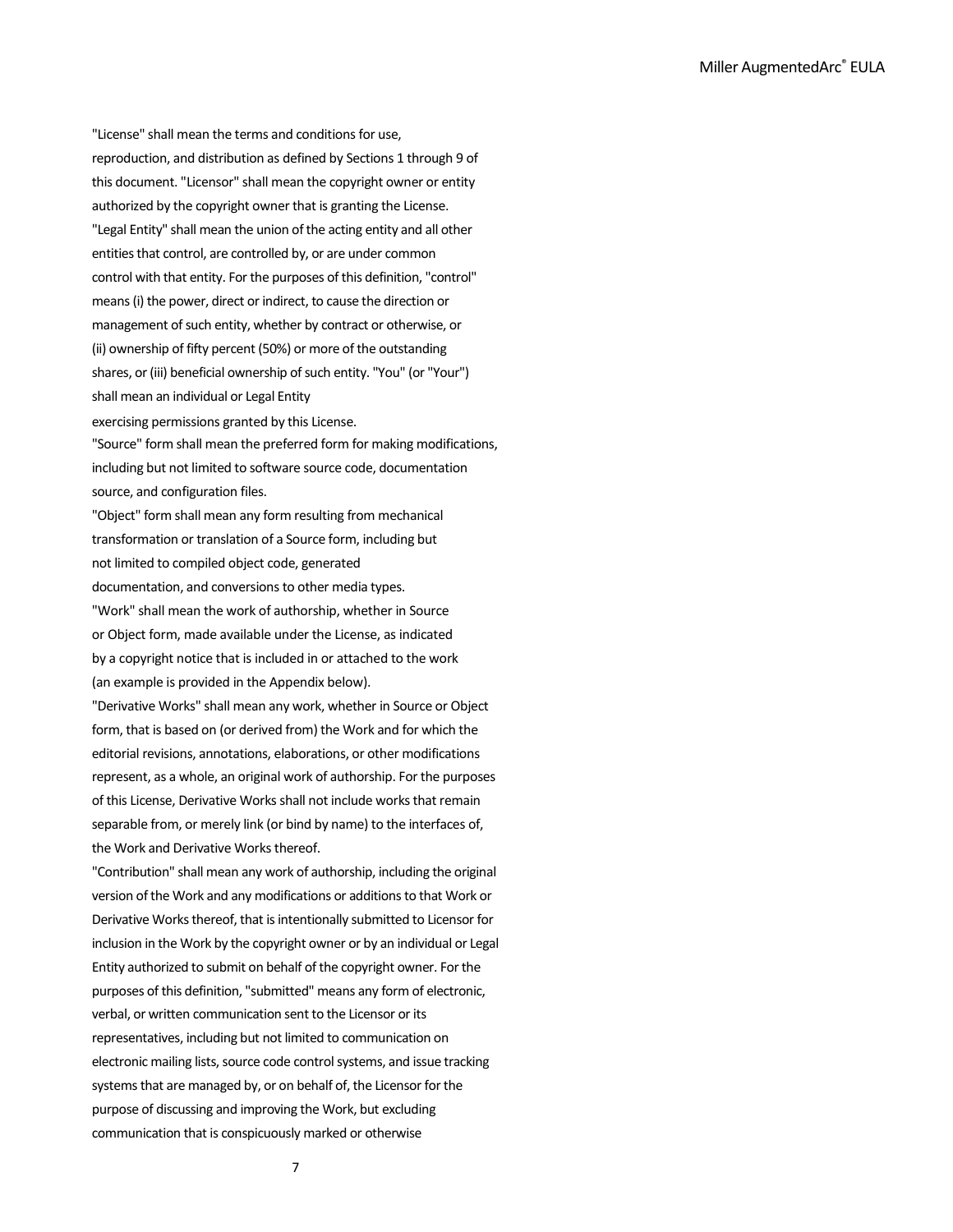designated in writing by the copyright owner as "Not a Contribution." "Contributor" shall mean Licensor and any individual or Legal Entity on behalf of whom a Contribution has been received by Licensor and subsequently incorporated within the Work. 2. Grant of Copyright License. Subject to the terms and conditions of this License, each Contributor hereby grants to You a perpetual, worldwide, non-exclusive, no-charge, royalty-free, irrevocable copyright license to reproduce, prepare Derivative Works of, publicly display, publicly perform, sublicense, and distribute the Work and such Derivative Works in Source or Object form. 3. Grant of Patent License. Subject to the terms and conditions of this License, each Contributor hereby grants to You a perpetual, worldwide, non-exclusive, no-charge, royalty-free, irrevocable (except as stated in this section) patent license to make, have made, use, offer to sell, sell, import, and otherwise transfer the Work, where such license applies only to those patent claims licensable by such Contributor that are necessarily infringed by their Contribution(s) alone or by combination of their Contribution(s) with the Work to which such Contribution(s) was submitted. If You institute patent litigation against any entity (including a cross-claim or counterclaim in a lawsuit) alleging that the Work or a Contribution incorporated within the Work constitutes direct or contributory patent infringement, then any patent licenses granted to You under this License for that Work shall terminate as of the date such litigation is filed.

4. Redistribution. You may reproduce and distribute copies of the Work or Derivative Works thereof in any medium, with or without modifications, and in Source or Object form, provided that You meet the following conditions:

(a)You must give any other recipients of the Work or Derivative Works a copy of this License; and (b)You must cause any modified files to carry prominent notices stating that You changed the files; and (c)You must retain, in the Source form of any Derivative Works that You distribute, all copyright, patent, trademark, and attribution notices from the Source form of the Work, excluding those notices that do not pertain to any part of the Derivative Works; and

(d)If the Work includes a "NOTICE" text file as part of its distribution, then any Derivative Works that You distribute must include a readable copy of the attribution notices contained within such NOTICE file, excluding those notices that do not pertain to any part of the Derivative Works, in at least one of the following places: within a NOTICE text file distributed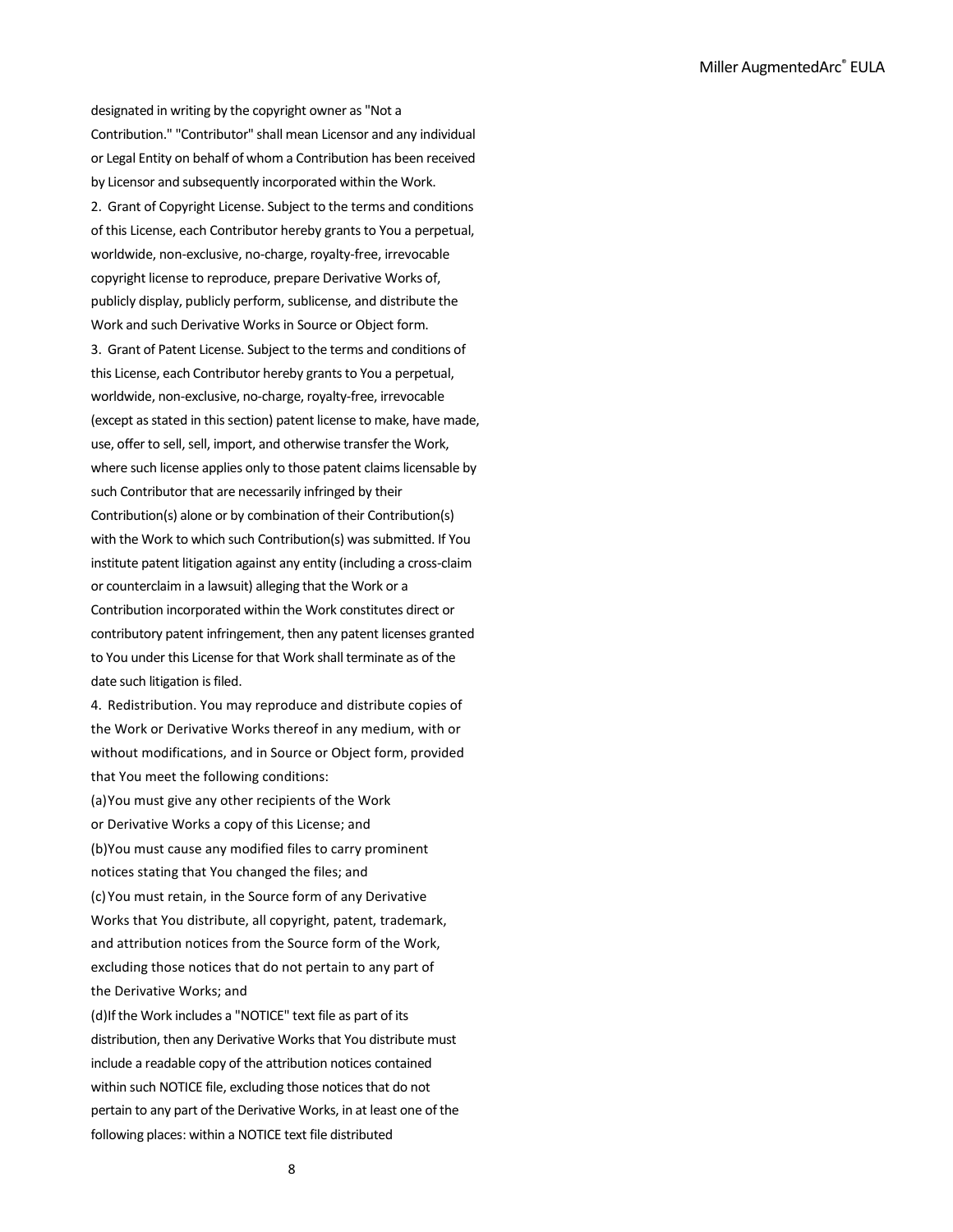as part of the Derivative Works; within the Source form or documentation, if provided along with the Derivative Works; or, within a display generated by the Derivative Works, if and wherever such third-party notices normally appear. The contents of the NOTICE file are for informational purposes only and do not modify the License. You may add Your own attribution notices within Derivative Works that You distribute, alongside or as an addendum to the NOTICE text from the Work, provided that such additional attribution notices cannot be construed as modifying the License.

You may add Your own copyright statement to Your modifications and may provide additional or different license terms and conditions for use, reproduction, or distribution of Your modifications, or for any such Derivative Works as a whole, provided Your use, reproduction, and distribution of the Work otherwise complies with the conditions stated in this License.

5. Submission of Contributions. Unless You explicitly state otherwise, any Contribution intentionally submitted for inclusion in the Work by You to the Licensor shall be under the terms and conditions of this License, without any additional terms or conditions. Notwithstanding the above, nothing herein shall supersede or modify the terms of any separate license agreement you may have executed with Licensor regarding such Contributions.

6. Trademarks. This License does not grant permission to use the trade names, trademarks, service marks, or product names of the Licensor, except as required for reasonable and customary use in describing the origin of the Work and reproducing the content of the NOTICE file.

7. Disclaimer of Warranty. Unless required by applicable law or agreed to in writing, Licensor provides the Work (and each Contributor provides its Contributions) on an "AS IS" BASIS, WITHOUT WARRANTIES OR CONDITIONS OF ANY KIND, either express or implied, including, without limitation, any warranties or conditions of TITLE, NON-INFRINGEMENT, MERCHANTABILITY, or FITNESS FOR A PARTICULAR PURPOSE. You are solely responsible for determining the appropriateness of using or redistributing the Work and assume any risks associated with Your exercise of permissions under this License. 8. Limitation of Liability. In no event and under no legal theory, whether in tort (including negligence), contract, or otherwise, unless required by applicable law (such as deliberate and grossly negligent acts) or agreed to in writing, shall any Contributor be liable to You for damages, including any direct, indirect, special, incidental, or consequential damages of any character arising as a result of this License or out of the use or inability to use the Work (including but not limited to damages for loss of goodwill,

9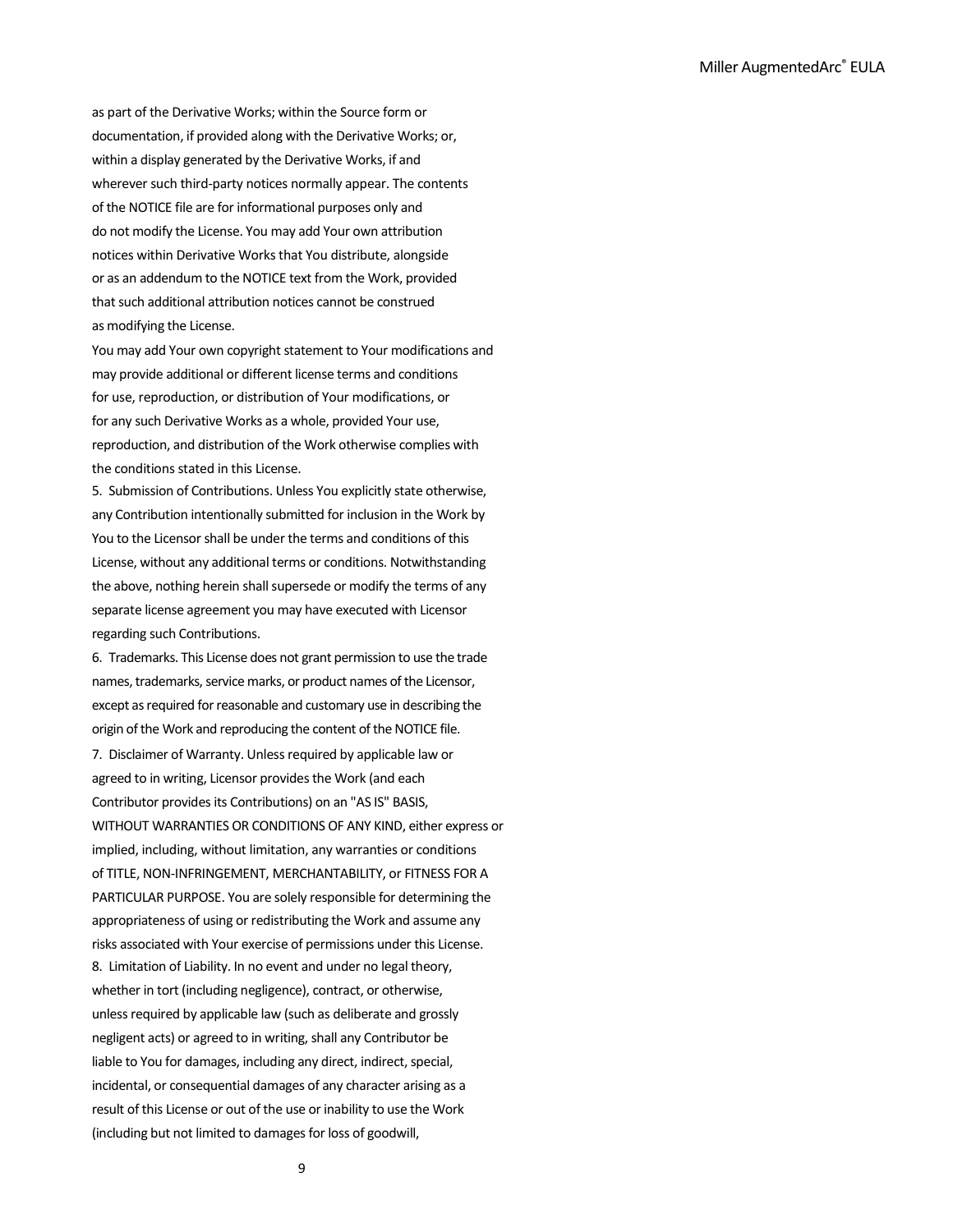work stoppage, computer failure or malfunction, or any and all other commercial damages or losses), even if such Contributor has been advised of the possibility of such damages. 9. Accepting Warranty or Additional Liability. While redistributing the Work or Derivative Works thereof, You may choose to offer, and charge a fee for, acceptance of support, warranty, indemnity, or other liability obligations and/or rights consistent with this License. However, in accepting such obligations, You may act only on Your own behalf and on Your sole responsibility, not on behalf of any other Contributor, and only if You agree to indemnify, defend, and hold each Contributor harmless for any liability incurred by, or claims asserted against, such Contributor by reason of your accepting any such warranty or additional liability. END OF TERMS AND CONDITIONS APPENDIX: How to apply the Apache License to your work.

To apply the Apache License to your work, attach the following boilerplate notice, with the fields enclosed by brackets "[]" replaced with your own identifying information. (Don't include the brackets!) The text should be enclosed in the appropriate comment syntax for the file format. We also recommend that a file or class name and description of purpose be included on the same "printed page" as the copyright notice for easier identification within third-party archives. Copyright [yyyy] [name of copyright owner] Licensed under the Apache License, Version 2.0 (the "License"); you may not use this file except in compliance with the License.

You may obtain a copy of the License at

## <http://www.apache.org/licenses/LICENSE-2.0>

Unless required by applicable law or agreed to in writing, software distributed under the License is distributed on an "AS IS" BASIS, WITHOUT WARRANTIES OR CONDITIONS OF ANY KIND, either express or implied. See the License for the specific language governing permissions and limitations under the License.

END OF SCHEDULE 7

## **SCHEDULE 8**

The Software contains MuPDF open source software licensed under a GNU Affero GPL license, and the license terms below in this Schedule 8 (copied from the following website[: http://mupdf.com/\)](http://mupdf.com/)) apply to that open source software.

MuPDF is Copyright 2006-2015 Artifex Software, Inc.

# **GNU AFFERO GENERAL PUBLIC LICENSE**

Version 3, 19 November 2007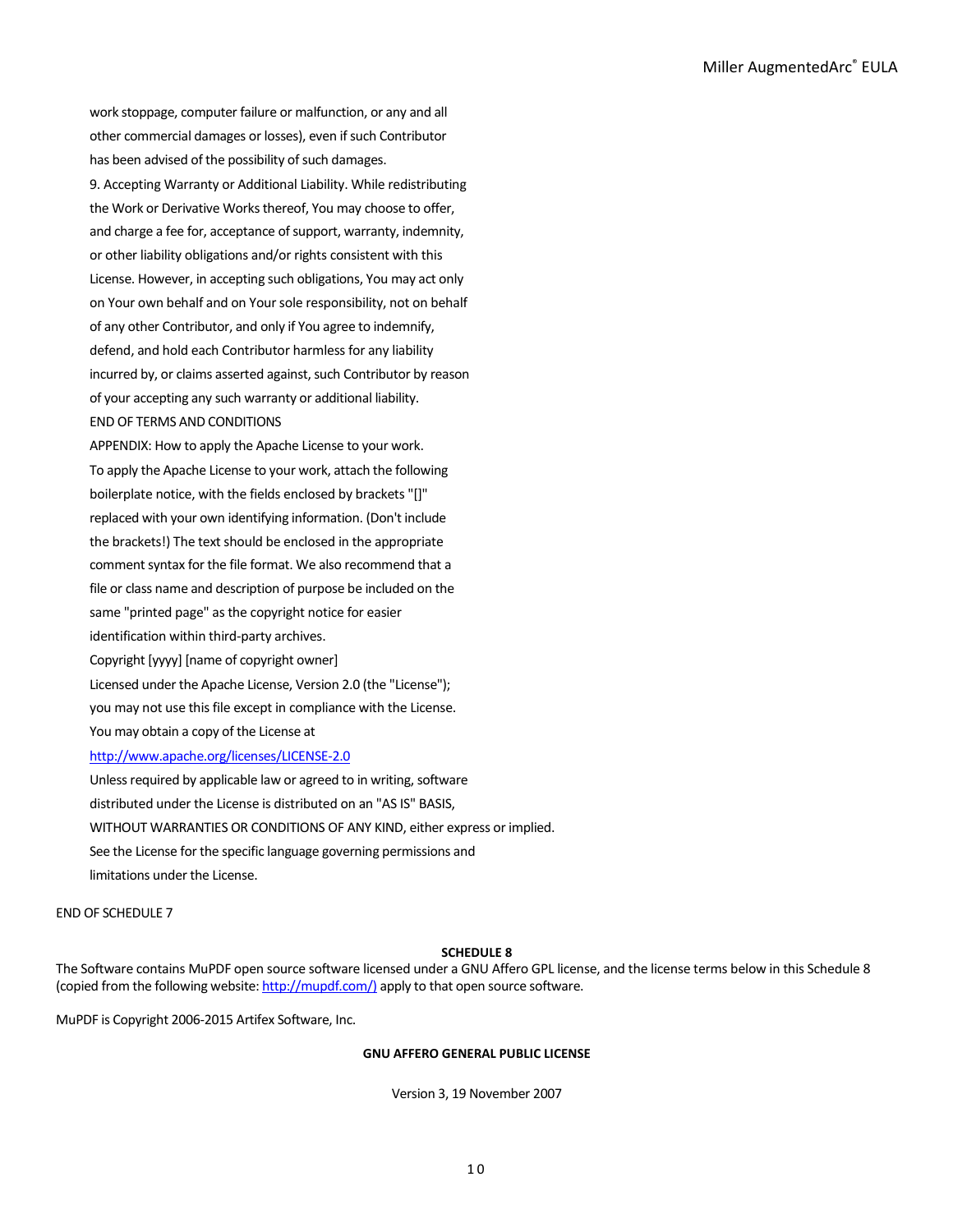Copyright © 2007 Free Software Foundation, Inc. <**http://fsf.org/**> Everyone is permitted to copy and distribute verbatim copies of this license document, but changing it is not allowed.

### **Preamble**

The GNU Affero General Public License is a free, copyleft license for software and other kinds of works, specifically designed to ensure cooperation with the community in the case of network server software.

The licenses for most software and other practical works are designed to take away your freedom to share and change the works. By contrast, our General Public Licenses are intended to guarantee your freedom to share and change all versions of a program--to make sure it remains free software for all its users.

When we speak of free software, we are referring to freedom, not price. Our General Public Licenses are designed to make sure that you have the freedom to distribute copies of free software (and charge for them if you wish), that you receive source code or can get it if you want it, that you can change the software or use pieces of it in new free programs, and that you know you can do these things.

Developers that use our General Public Licenses protect your rights with two steps: (1) assert copyright on the software, and (2) offer you this License which gives you legal permission to copy, distribute and/or modify the software.

A secondary benefit of defending all users' freedom is that improvements made in alternate versions of the program, if they receive widespread use, become available for other developers to incorporate. Many developers of free software are heartened and encouraged by the resulting cooperation. However, in the case of software used on network servers, this result may fail to come about. The GNU General Public License permits making a modified version and letting the public access it on a server without ever releasing its source code to the public.

The GNU Affero General Public License is designed specifically to ensure that, in such cases, the modified source code becomes available to the community. It requires the operator of a network server to provide the source code of the modified version running there to the users of that server. Therefore, public use of a modified version, on a publicly accessible server, gives the public access to the source code of the modified version.

An older license, called the Affero General Public License and published by Affero, was designed to accomplish similar goals. This is a different license, not a version of the Affero GPL, but Affero has released a new version of the Affero GPL which permits relicensing under this license.

The precise terms and conditions for copying, distribution and modification follow.

## **TERMS AND CONDITIONS**

*0. Definitions.*

"This License" refers to version 3 of the GNU Affero General Public License.

"Copyright" also means copyright-like laws that apply to other kinds of works, such as semiconductor masks.

"The Program" refers to any copyrightable work licensed under this License. Each licensee is addressed as "you". "Licensees" and "recipients" may be individuals or organizations.

To "modify" a work means to copy from or adapt all or part of the work in a fashion requiring copyright permission, other than the making of an exact copy. The resulting work is called a "modified version" of the earlier work or a work "based on" the earlier work.

A "covered work" means either the unmodified Program or a work based on the Program.

To "propagate" a work means to do anything with it that, without permission, would make you directly or secondarily liable for infringement under applicable copyright law, except executing it on a computer or modifying a private copy. Propagation includes copying, distribution (with or without modification), making available to the public, and in some countries other activities as well.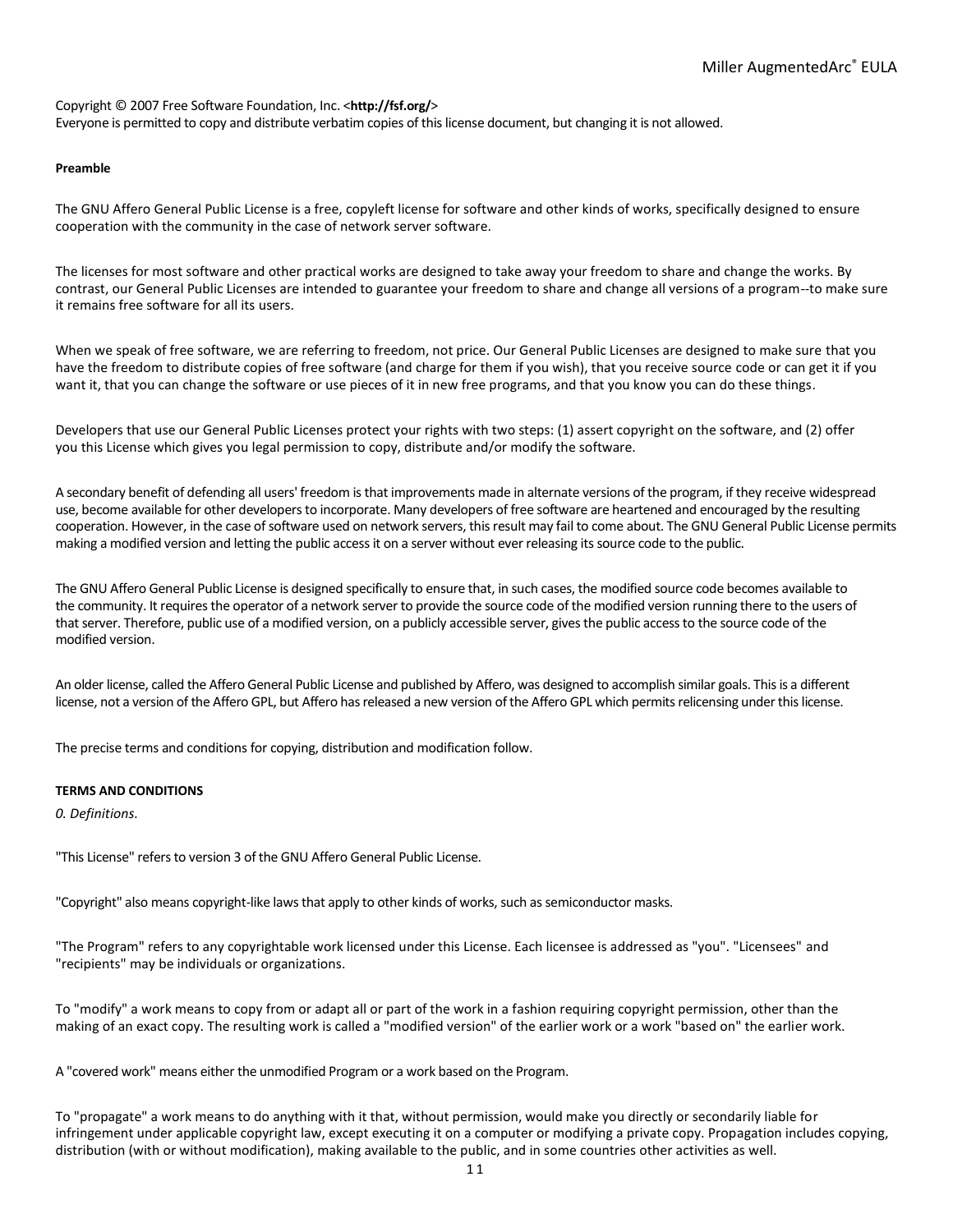To "convey" a work means any kind of propagation that enables other parties to make or receive copies. Mere interaction with a user through a computer network, with no transfer of a copy, is not conveying.

An interactive user interface displays "Appropriate Legal Notices" to the extent that it includes a convenient and prominently visible feature that (1) displays an appropriate copyright notice, and (2) tells the user that there is no warranty for the work (except to the extent that warranties are provided), that licensees may convey the work under this License, and how to view a copy of this License. If the interface presents a list of user commands or options, such as a menu, a prominent item in the list meets this criterion.

## *1. Source Code.*

The "source code" for a work means the preferred form of the work for making modifications to it. "Object code" means any non-source form of a work.

A "Standard Interface" means an interface that either is an official standard defined by a recognized standards body, or, in the case of interfaces specified for a particular programming language, one that is widely used among developers working in that language.

The "System Libraries" of an executable work include anything, other than the work as a whole, that (a) is included in the normal form of packaging a Major Component, but which is not part of that Major Component, and (b) serves only to enable use of the work with that Major Component, or to implement a Standard Interface for which an implementation is available to the public in source code form. A "Major Component", in this context, means a major essential component (kernel, window system, and so on) of the specific operating system (if any) on which the executable work runs, or a compiler used to produce the work, or an object code interpreter used to run it.

The "Corresponding Source" for a work in object code form means all the source code needed to generate, install, and (for an executable work) run the object code and to modify the work, including scripts to control those activities. However, it does not include the work's System Libraries, or general-purpose tools or generally available free programs which are used unmodified in performing those activities but which are not part of the work. For example, Corresponding Source includes interface definition files associated with source files for the work, and the source code for shared libraries and dynamically linked subprograms that the work is specifically designed to require, such as by intimate data communication or control flow between those subprograms and other parts of the work.

The Corresponding Source need not include anything that users can regenerate automatically from other parts of the Corresponding

Source. The Corresponding Source for a work in source code form is that same work.

## *2. Basic Permissions.*

All rights granted under this License are granted for the term of copyright on the Program, and are irrevocable provided the stated conditions are met. This License explicitly affirms your unlimited permission to run the unmodified Program. The output from running a covered work is covered by this License only if the output, given its content, constitutes a covered work. This License acknowledges your rights of fair use or other equivalent, as provided by copyright law.

You may make, run and propagate covered works that you do not convey, without conditions so long as your license otherwise remains in force. You may convey covered works to others for the sole purpose of having them make modifications exclusively for you, or provide you with facilities for running those works, provided that you comply with the terms of this License in conveying all material for which you do not control copyright. Those thus making or running the covered works for you must do so exclusively on your behalf, under your direction and control, on terms that prohibit them from making any copies of your copyrighted material outside their relationship with you.

Conveying under any other circumstances is permitted solely under the conditions stated below. Sublicensing is not allowed; section 10 makes it unnecessary.

#### *3. Protecting Users' Legal Rights From Anti-Circumvention Law.*

No covered work shall be deemed part of an effective technological measure under any applicable law fulfilling obligations under article 11 of the WIPO copyright treaty adopted on 20 December 1996, or similar laws prohibiting or restricting circumvention of such measures.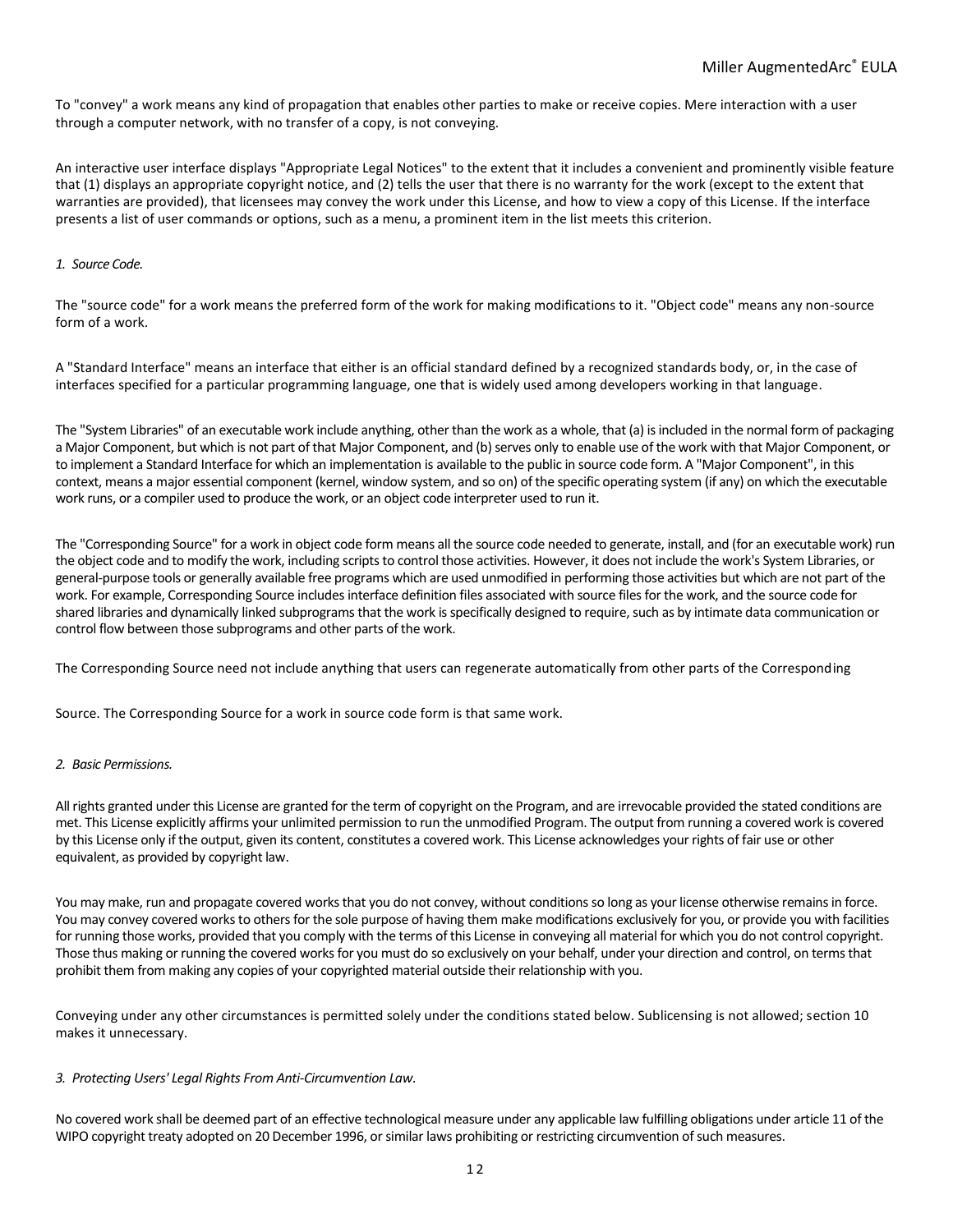When you convey a covered work, you waive any legal power to forbid circumvention of technological measures to the extent such circumvention is effected by exercising rights under this License with respect to the covered work, and you disclaim any intention to limit operation or modification of the work as a means of enforcing, against the work's users, your or third parties' legal rights to forbid circumvention of technological measures.

# *4. Conveying Verbatim Copies.*

You may convey verbatim copies of the Program's source code as you receive it, in any medium, provided that you conspicuously and appropriately publish on each copy an appropriate copyright notice; keep intact all notices stating that this License and any non-permissive terms added in accord with section 7 apply to the code; keep intact all notices of the absence of any warranty; and give all recipients a copy of this License along with the Program.

You may charge any price or no price for each copy that you convey, and you may offer support or warranty protection for a fee.

# *5. Conveying Modified Source Versions.*

You may convey a work based on the Program, or the modifications to produce it from the Program, in the form of source code under the terms of section 4, provided that you also meet all of these conditions:

- a) The work must carry prominent notices stating that you modified it, and giving a relevant date.
- b) The work must carry prominent notices stating that it is released under this License and any conditions added under section 7. This requirement modifies the requirement in section 4 to "keep intact all notices".
- c) You must license the entire work, as a whole, under this License to anyone who comes into possession of a copy. This License will therefore apply, along with any applicable section 7 additional terms, to the whole of the work, and all its parts, regardless of how they are packaged. This License gives no permission to license the work in any other way, but it does not invalidate such permission if you have separately received it.
- d) If the work has interactive user interfaces, each must display Appropriate Legal Notices; however, if the Program has interactive interfaces that do not display Appropriate Legal Notices, your work need not make them do so.

A compilation of a covered work with other separate and independent works, which are not by their nature extensions of the covered work, and which are not combined with it such as to form a larger program, in or on a volume of a storage or distribution medium, is called an "aggregate" if the compilation and its resulting copyright are not used to limit the access or legal rights of the compilation's users beyond what the individual works permit. Inclusion of a covered work in an aggregate does not cause this License to apply to the other parts of the aggregate.

## *6. Conveying Non-Source Forms.*

You may convey a covered work in object code form under the terms of sections 4 and 5, provided that you also convey the machinereadable Corresponding Source under the terms of this License, in one of these ways:

- a) Convey the object code in, or embodied in, a physical product (including a physical distribution medium), accompanied by the Corresponding Source fixed on a durable physical medium customarily used for software interchange.
- b) Convey the object code in, or embodied in, a physical product (including a physical distribution medium), accompanied by a written offer, valid for at least three years and valid for as long as you offer spare parts or customer support for that product model, to give anyone who possesses the object code either (1) a copy of the Corresponding Source for all the software in the product that is covered by this License, on a durable physical medium customarily used for software interchange, for a price no more than your reasonable cost of physically performing this conveying of source, or (2) access to copy the Corresponding Source from a network server at no charge.
- c) Convey individual copies of the object code with a copy of the written offer to provide the Corresponding Source. This alternative is allowed only occasionally and noncommercially, and only if you received the object code with such an offer, in accord with subsection 6b.
- d) Convey the object code by offering access from a designated place (gratis or for a charge), and offer equivalent access to the Corresponding Source in the same way through the same place at no further charge. You need not require recipients to copy the Corresponding Source along with the object code. If the place to copy the object code is a network server, the Corresponding Source may be on a different server (operated by you or a third party) that supports equivalent copying facilities, provided you maintain clear directions next to the object code saying where to find the Corresponding Source. Regardless of what server hosts the Corresponding Source, you remain obligated to ensure that it is available for as long as needed to satisfy these requirements.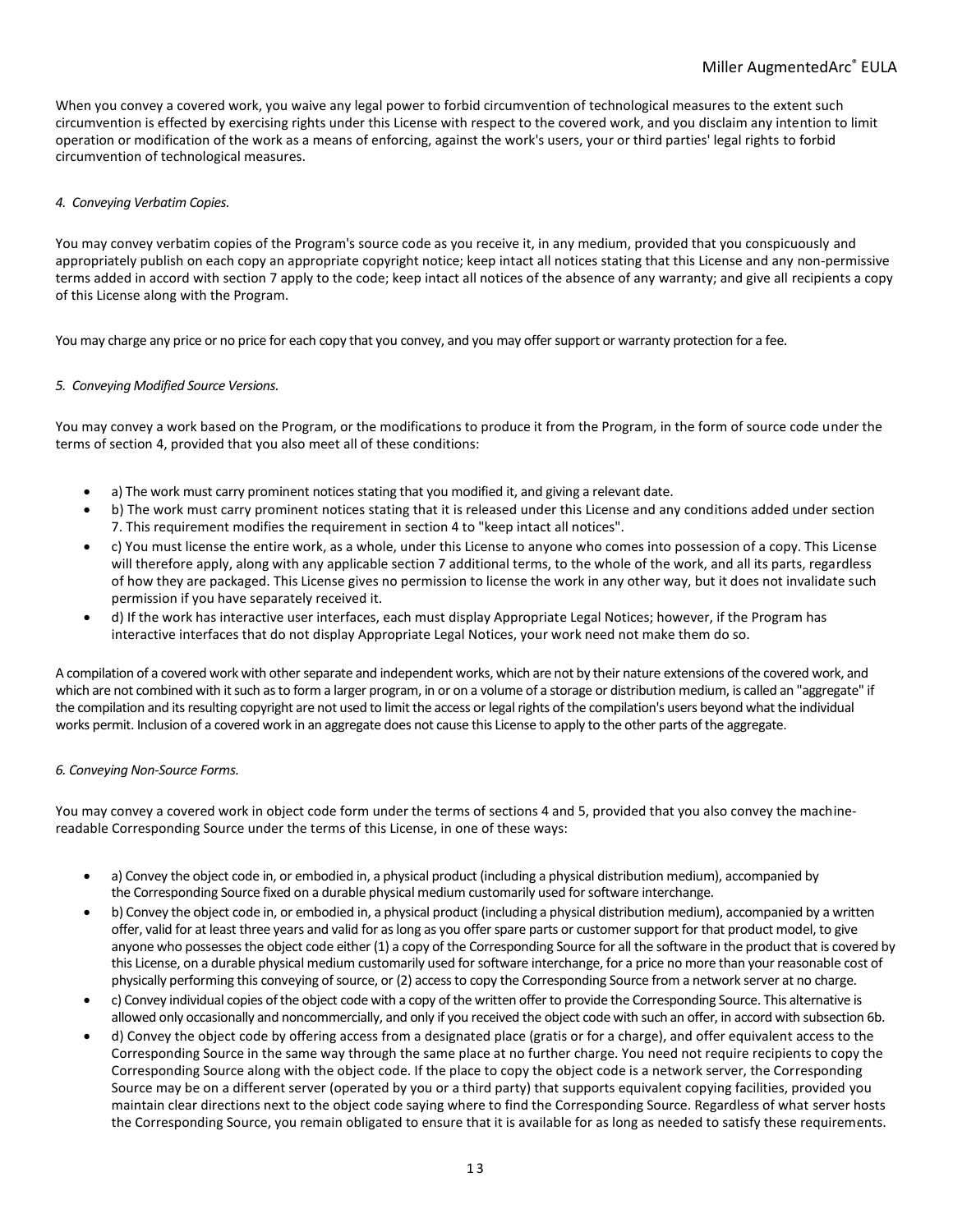• e) Convey the object code using peer-to-peer transmission, provided you inform other peers where the object code and Corresponding Source of the work are being offered to the general public at no charge under subsection 6d.

A separable portion of the object code, whose source code is excluded from the Corresponding Source as a System Library, need not be included in conveying the object code work.

A "User Product" is either (1) a "consumer product", which means any tangible personal property which is normally used for personal, family, or household purposes, or (2) anything designed or sold for incorporation into a dwelling. In determining whether a product is a consumer product, doubtful cases shall be resolved in favor of coverage. For a particular product received by a particular user, "normally used" refers to a typical or common use of that class of product, regardless of the status of the particular user or of the way in which the particular user actually uses, or expects or is expected to use, the product. A product is a consumer product regardless of whether the product has substantial commercial, industrial or non-consumer uses, unless such uses represent the only significant mode of use of the product.

"Installation Information" for a User Product means any methods, procedures, authorization keys, or other information required to install and execute modified versions of a covered work in that User Product from a modified version of its Corresponding Source. The information must suffice to ensure that the continued functioning of the modified object code is in no case prevented or interfered with solely because modification has been made.

If you convey an object code work under this section in, or with, or specifically for use in, a User Product, and the conveying occurs as part of a transaction in which the right of possession and use of the User Product is transferred to the recipient in perpetuity or for a fixed term (regardless of how the transaction is characterized), the Corresponding Source conveyed under this section must be accompanied by the Installation Information. But this requirement does not apply if neither you nor any third party retains the ability to install modified object code on the User Product (for example, the work has been installed in ROM).

The requirement to provide Installation Information does not include a requirement to continue to provide support service, warranty, or updates for a work that has been modified or installed by the recipient, or for the User Product in which it has been modified or installed. Access to a network may be denied when the modification itself materially and adversely affects the operation of the network or violates the rules and protocols for communication across the network.

Corresponding Source conveyed, and Installation Information provided, in accord with this section must be in a format that is publicly documented (and with an implementation available to the public in source code form), and must require no special password or key for unpacking, reading or copying.

# *7. Additional Terms.*

"Additional permissions" are terms that supplement the terms of this License by making exceptions from one or more of its conditions. Additional permissions that are applicable to the entire Program shall be treated as though they were included in this License, to the extent that they are valid under applicable law. If additional permissions apply only to part of the Program, that part may be used separately under those permissions, but the entire Program remains governed by this License without regard to the additional permissions.

When you convey a copy of a covered work, you may at your option remove any additional permissions from that copy, or from any part of it. (Additional permissions may be written to require their own removal in certain cases when you modify the work.) You may place additional permissions on material, added by you to a covered work, for which you have or can give appropriate copyright permission.

Notwithstanding any other provision of this License, for material you add to a covered work, you may (if authorized by the copyright holders of that material) supplement the terms of this License with terms:

- a) Disclaiming warranty or limiting liability differently from the terms of sections 15 and 16 of this License; or
- b) Requiring preservation of specified reasonable legal notices or author attributions in that material or in the Appropriate Legal Notices displayed by works containing it; or
- c) Prohibiting misrepresentation of the origin of that material, or requiring that modified versions of such material be marked in reasonable ways as different from the original version; or
- d) Limiting the use for publicity purposes of names of licensors or authors of the material; or
- e) Declining to grant rights under trademark law for use of some trade names, trademarks, or service marks; or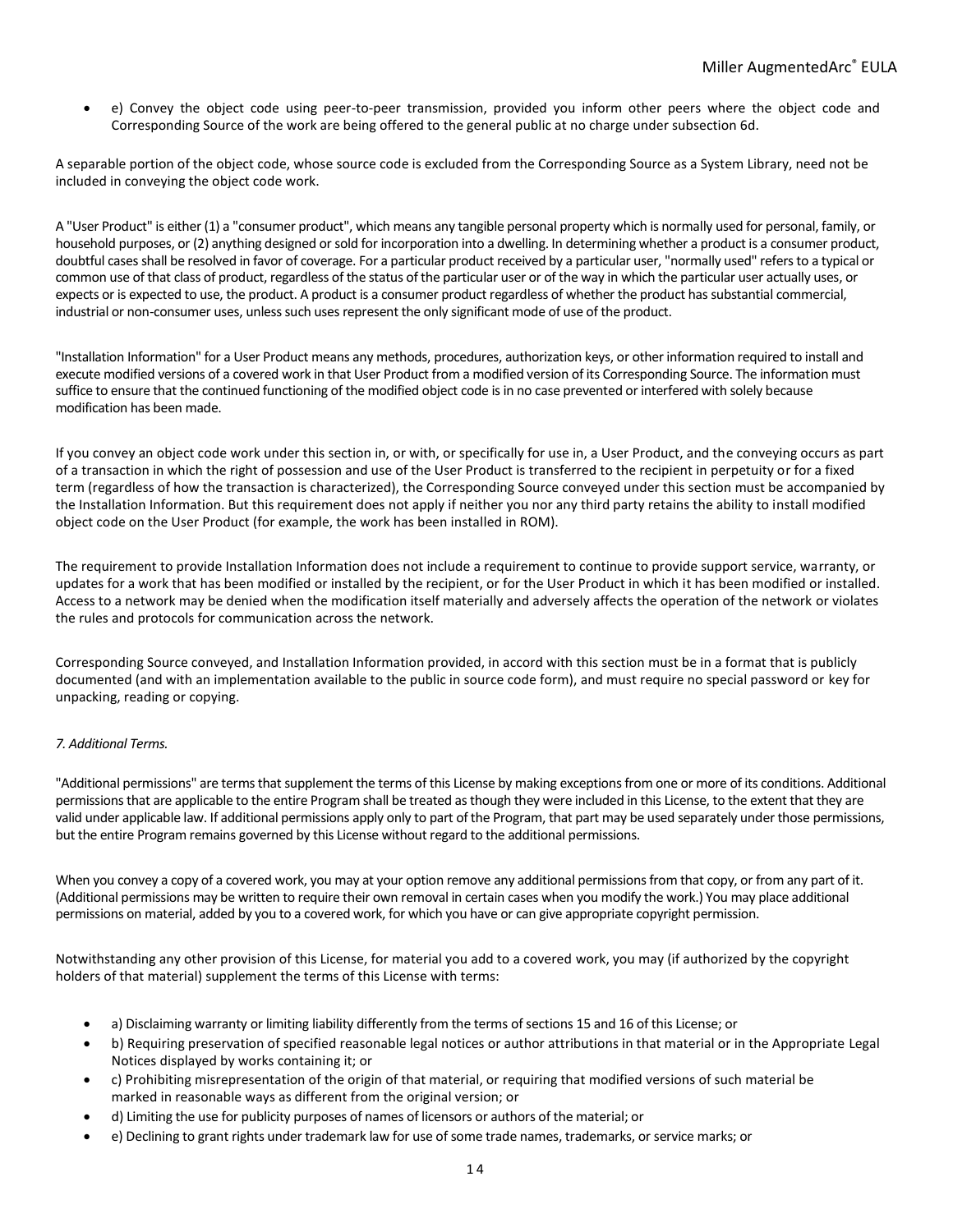• f) Requiring indemnification of licensors and authors of that material by anyone who conveys the material (or modified versions of it) with contractual assumptions of liability to the recipient, for any liability that these contractual assumptions directly impose on those licensors and authors.

All other non-permissive additional terms are considered "further restrictions" within the meaning of section 10. If the Program as you received it, or any part of it, contains a notice stating that it is governed by this License along with a term that is a further restriction, you may remove that term. If a license document contains a further restriction but permits relicensing or conveying under this License, you may add to a covered work material governed by the terms of that license document, provided that the further restriction does not survive such relicensing or conveying.

If you add terms to a covered work in accord with this section, you must place, in the relevant source files, a statement of the additional terms that apply to those files, or a notice indicating where to find the applicable terms.

Additional terms, permissive or non-permissive, may be stated in the form of a separately written license, or stated as exceptions; the above requirements apply either way.

## *8. Termination.*

You may not propagate or modify a covered work except as expressly provided under this License. Any attempt otherwise to propagate or modify it is void, and will automatically terminate your rights under this License (including any patent licenses granted under the third paragraph of section 11).

However, if you cease all violation of this License, then your license from a particular copyright holder is reinstated (a) provisionally, unless and until the copyright holder explicitly and finally terminates your license, and (b) permanently, if the copyright holder fails to notify you of the violation by some reasonable means prior to 60 days after the cessation.

Moreover, your license from a particular copyright holder is reinstated permanently if the copyright holder notifies you of the violation by some reasonable means, this is the first time you have received notice of violation of this License (for any work) from that copyright holder, and you cure the violation prior to 30 days after your receipt of the notice.

Termination of your rights under this section does not terminate the licenses of parties who have received copies or rights from you under this License. If your rights have been terminated and not permanently reinstated, you do not qualify to receive new licenses for the same material under section 10.

## *9. Acceptance Not Required for Having Copies.*

You are not required to accept this License in order to receive or run a copy of the Program. Ancillary propagation of a covered work occurring solely as a consequence of using peer-to-peer transmission to receive a copy likewise does not require acceptance. However, nothing other than this License grants you permission to propagate or modify any covered work. These actions infringe copyright if you do not accept this License. Therefore, by modifying or propagating a covered work, you indicate your acceptance of this License to do so.

## *10. Automatic Licensing of Downstream Recipients.*

Each time you convey a covered work, the recipient automatically receives a license from the original licensors, to run, modify and propagate that work, subject to this License. You are not responsible for enforcing compliance by third parties with this License.

An "entity transaction" is a transaction transferring control of an organization, or substantially all assets of one, or subdividing an organization, or merging organizations. If propagation of a covered work results from an entity transaction, each party to that transaction who receives a copy of the work also receives whatever licenses to the work the party's predecessor in interest had or could give under the previous paragraph, plus a right to possession of the Corresponding Source of the work from the predecessor in interest, if the predecessor has it or can get it with reasonable efforts.

You may not impose any further restrictions on the exercise of the rights granted or affirmed under this License. For example, you may not impose a license fee, royalty, or other charge for exercise of rights granted under this License, and you may not initiate litigation (including a cross-claim or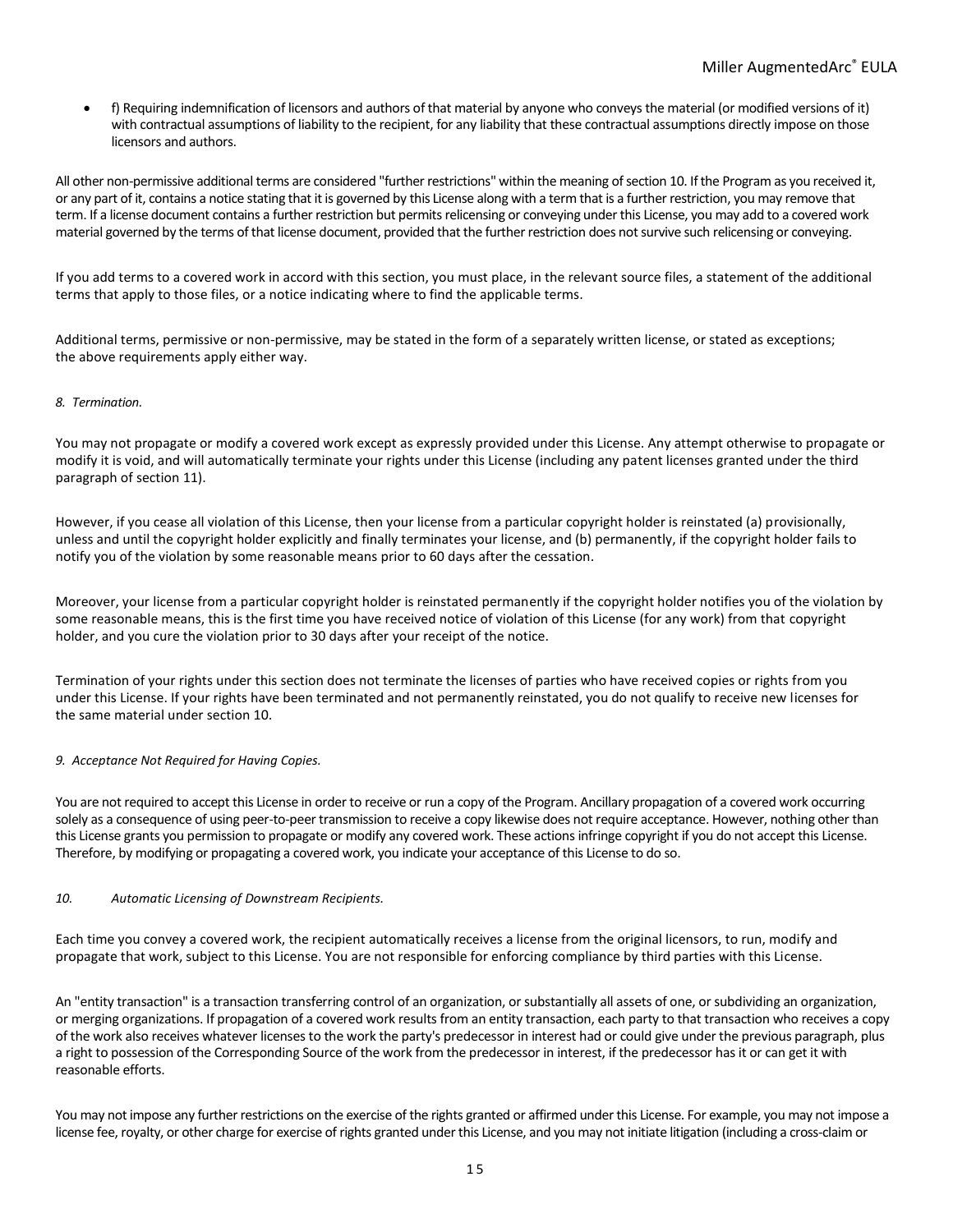counterclaim in a lawsuit) alleging that any patent claim is infringed by making, using, selling, offering for sale, or importing the Program or any portion of it.

# *11. Patents.*

A "contributor" is a copyright holder who authorizes use under this License of the Program or a work on which the Program is based. The work thus licensed is called the contributor's "contributor version".

A contributor's "essential patent claims" are all patent claims owned or controlled by the contributor, whether already acquired or hereafter acquired, that would be infringed by some manner, permitted by this License, of making, using, or selling its contributor version, but do not include claims that would be infringed only as a consequence of further modification of the contributor version. For purposes of this definition, "control" includes the right to grant patent sublicenses in a manner consistent with the requirements of this License.

Each contributor grants you a non-exclusive, worldwide, royalty-free patent license under the contributor's essential patent claims, to make, use, sell, offer for sale, import and otherwise run, modify and propagate the contents of its contributor version.

In the following three paragraphs, a "patent license" is any express agreement or commitment, however denominated, not to enforce a patent (such as an express permission to practice a patent or covenant not to sue for patent infringement). To "grant" such a patent license to a party means to make such an agreement or commitment not to enforce a patent against the party.

If you convey a covered work, knowingly relying on a patent license, and the Corresponding Source of the work is not available for anyone to copy, free of charge and under the terms of this License, through a publicly available network server or other readily accessible means, then you must either (1) cause the Corresponding Source to be so available, or (2) arrange to deprive yourself of the benefit of the patent license for this particular work, or (3) arrange, in a manner consistent with the requirements of this License, to extend the patent license to downstream recipients. "Knowingly relying" means you have actual knowledge that, but for the patent license, your conveying the covered work in a country, or your recipient's use of the covered work in a country, would infringe one or more identifiable patents in that country that you have reason to believe are valid.

If, pursuant to or in connection with a single transaction or arrangement, you convey, or propagate by procuring conveyance of, a covered work, and grant a patent license to some of the parties receiving the covered work authorizing them to use, propagate, modify or convey a specific copy of the covered work, then the patent license you grant is automatically extended to all recipients of the covered work and works based on it.

A patent license is "discriminatory" if it does not include within the scope of its coverage, prohibits the exercise of, or is conditioned on the nonexercise of one or more of the rights that are specifically granted under this License. You may not convey a covered work if you are a party to an arrangement with a third party that is in the business of distributing software, under which you make payment to the third party based on the extent of your activity of conveying the work, and under which the third party grants, to any of the parties who would receive the covered work from you, a discriminatory patent license (a) in connection with copies of the covered work conveyed by you (or copies made from those copies), or (b) primarily for and in connection with specific products or compilations that contain the covered work, unless you entered into that arrangement, or that patent license was granted, prior to 28 March 2007.

Nothing in this License shall be construed as excluding or limiting any implied license or other defenses to infringement that may otherwise be available to you under applicable patent law.

## *12. No Surrender of Others' Freedom.*

If conditions are imposed on you (whether by court order, agreement or otherwise) that contradict the conditions of this License, they do not excuse you from the conditions of this License. If you cannot convey a covered work so as to satisfy simultaneously your obligations under this License and any other pertinent obligations, then as a consequence you may not convey it at all. For example, if you agree to terms that obligate you to collect a royalty for further conveying from those to whom you convey the Program, the only way you could satisfy both those terms and this License would be to refrain entirely from conveying the Program.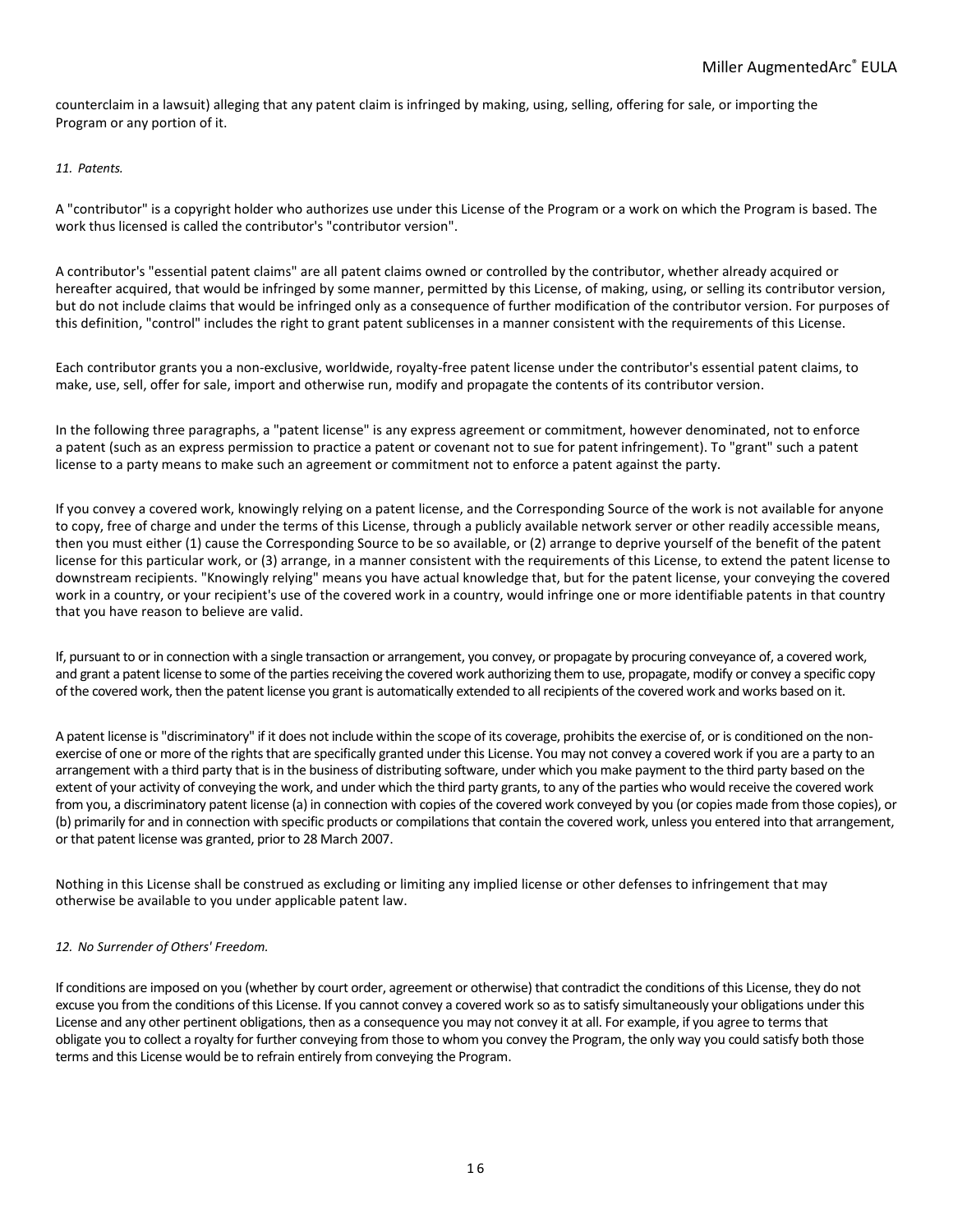## *13. Remote Network Interaction; Use with the GNU General Public License.*

Notwithstanding any other provision of this License, if you modify the Program, your modified version must prominently offer all users interacting with it remotely through a computer network (if your version supports such interaction) an opportunity to receive the Corresponding Source of your version by providing access to the Corresponding Source from a network server at no charge, through some standard or customary means of facilitating copying of software. This Corresponding Source shall include the Corresponding Source for any work covered by version 3 of the GNU General Public License that is incorporated pursuant to the following paragraph.

Notwithstanding any other provision of this License, you have permission to link or combine any covered work with a work licensed under version 3 of the GNU General Public License into a single combined work, and to convey the resulting work. The terms of this License will continue to apply to the part which is the covered work, but the work with which it is combined will remain governed by version 3 of the GNU General Public License.

### *14. Revised Versions of this License.*

The Free Software Foundation may publish revised and/or new versions of the GNU Affero General Public License from time to time. Such new versions will be similar in spirit to the present version, but may differ in detail to address new problems or concerns.

Each version is given a distinguishing version number. If the Program specifies that a certain numbered version of the GNU Affero General Public License "or any later version" applies to it, you have the option of following the terms and conditions either of that numbered version or of any later version published by the Free Software Foundation. If the Program does not specify a version number of the GNU Affero General Public License, you may choose any version ever published by the Free Software Foundation.

If the Program specifies that a proxy can decide which future versions of the GNU Affero General Public License can be used, that proxy's public statement of acceptance of a version permanently authorizes you to choose that version for the Program.

Later license versions may give you additional or different permissions. However, no additional obligations are imposed on any author or copyright holder as a result of your choosing to follow a later version.

### *15. Disclaimer of Warranty.*

THERE IS NO WARRANTY FOR THE PROGRAM, TO THE EXTENT PERMITTED BY APPLICABLE LAW. EXCEPT WHEN OTHERWISE STATED IN WRITING THE COPYRIGHT HOLDERS AND/OR OTHER PARTIES PROVIDE THE PROGRAM "AS IS" WITHOUT WARRANTY OF ANY KIND, EITHER EXPRESSED OR IMPLIED, INCLUDING, BUT NOT LIMITED TO, THE IMPLIED WARRANTIES OF MERCHANTABILITY AND FITNESS FOR A PARTICULAR PURPOSE. THE ENTIRE RISK AS TO THE QUALITY AND PERFORMANCE OF THE PROGRAM IS WITH YOU. SHOULD THE PROGRAM PROVE DEFECTIVE, YOU ASSUME THE COST OF ALL NECESSARY SERVICING, REPAIR OR CORRECTION.

#### *16. Limitation of Liability.*

IN NO EVENT UNLESS REQUIRED BY APPLICABLE LAW OR AGREED TO IN WRITING WILL ANY COPYRIGHT HOLDER, OR ANY OTHER PARTY WHO MODIFIES AND/OR CONVEYS THE PROGRAM AS PERMITTED ABOVE, BE LIABLE TO YOU FOR DAMAGES, INCLUDING ANY GENERAL, SPECIAL, INCIDENTAL OR CONSEQUENTIAL DAMAGES ARISING OUT OF THE USE OR INABILITY TO USE THE PROGRAM (INCLUDING BUT NOT LIMITED TO LOSS OF DATA OR DATA BEING RENDERED INACCURATE OR LOSSES SUSTAINED BY YOU OR THIRD PARTIES OR A FAILURE OF THE PROGRAM TO OPERATE WITH ANY OTHER PROGRAMS), EVEN IF SUCH HOLDER OR OTHER PARTY HAS BEEN ADVISED OF THE POSSIBILITY OF SUCH DAMAGES.

### *17. Interpretation of Sections 15 and 16.*

If the disclaimer of warranty and limitation of liability provided above cannot be given local legal effect according to their terms, reviewing courts shall apply local law that most closely approximates an absolute waiver of all civil liability in connection with the Program, unless a warranty or assumption of liability accompanies a copy of the Program in return for a fee.

# END OF TERMS AND CONDITIONS

END OF SCHEDULE 8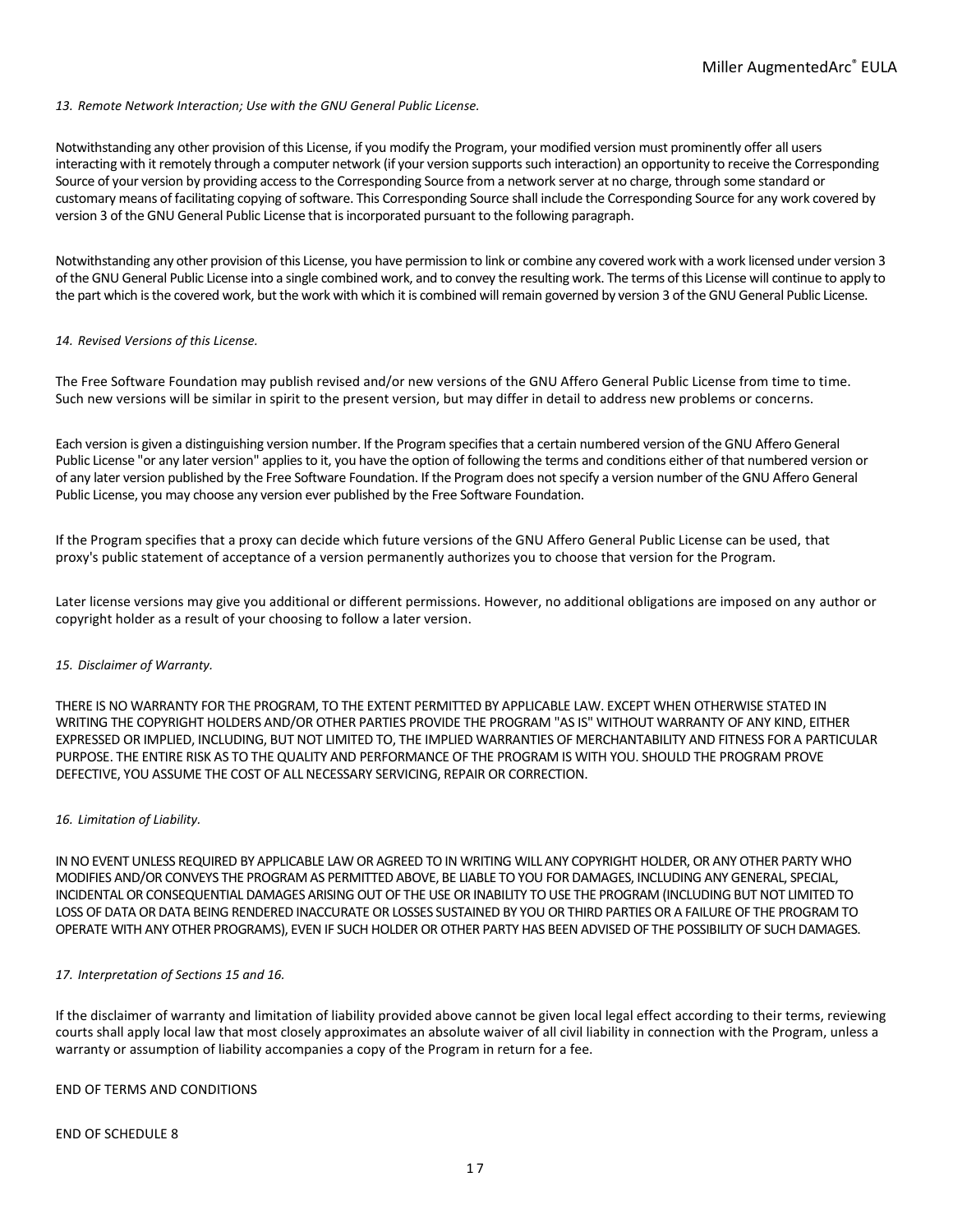## **SCHEDULE 9**

The Software may contain QT 4.8 open source software licensed under the GNU Lesser General Public License v.3 (LGPLv3). A copy of the LGPLv3 can be found in Schedule 9 above. Copies of the LGPLv3 and other licenses that apply to QT 4.8 can be found at the following website[: http://doc.qt.io/qt-4.8/licensing.html.](http://doc.qt.io/qt-4.8/licensing.html.)

# END OF SCHEDULE 9

### **SCHEDULE 10**

The Software may contain the following open source software (OSS) libraries licensed under the MIT license, and the MIT license terms, set out in the respective Uniform Resource Locator (URL) addesses in the table below of this Schedule 10, apply to the respective open source software:

| <b>Software</b>         | <b>OSS</b><br>License | <b>OSS License URL Address</b>                                             |
|-------------------------|-----------------------|----------------------------------------------------------------------------|
| Angular                 | MIT                   | https://github.com/angular/angular/blob/master/LICENSE                     |
| Angular                 | <b>MIT</b>            | https://github.com/angular/angular/blob/master/LICENSE                     |
| <b>Angular Material</b> | <b>MIT</b>            | https://github.com/angular/material2/blob/master/LICENSE                   |
| Chart.js                | <b>MIT</b>            | https://github.com/chartjs/Chart.js/blob/master/LICENSE.md                 |
| electron                | <b>MIT</b>            | https://github.com/electron/electron/blob/master/LICENSE                   |
| jszip                   | <b>MIT</b>            | https://github.com/Stuk/jszip/blob/master/LICENSE.markdown                 |
| jspdf                   | <b>MIT</b>            | https://github.com/MrRio/jsPDF/blob/master/MIT-LICENSE.txt                 |
| lodash                  | MIT                   | https://github.com/lodash/lodash/blob/master/LICENSE                       |
| ngx-toastr              | <b>MIT</b>            | https://github.com/scttcper/ngx-toastr/blob/master/LICENSE                 |
| ng2-file-upload         | <b>MIT</b>            | https://github.com/valor-software/ng2-file-upload/blob/development/LICENSE |
| ng <sub>2-charts</sub>  | <b>MIT</b>            | https://github.com/valor-software/ng2-charts/blob/development/LICENSE      |
| ngx-electron            | MIT                   | https://github.com/ThorstenHans/ngx-electron/blob/master/LICENSE           |
| moment                  | <b>MIT</b>            | https://github.com/moment/moment/blob/develop/LICENSE                      |
| express                 | MIT                   | https://github.com/expressjs/express/blob/master/LICENSE                   |
| express-fileupload      | MIT                   | https://github.com/richardgirges/express-fileupload#readme                 |
| express-session         | <b>MIT</b>            | https://github.com/expressjs/session/blob/master/LICENSE                   |
| express-validator       | <b>MIT</b>            | https://github.com/express-validator/express-                              |
| lodash                  | <b>MIT</b>            | https://github.com/lodash/lodash/blob/master/LICENSE                       |
| moment                  | <b>MIT</b>            | https://github.com/moment/moment/blob/develop/LICENSE                      |
| superlogin              | <b>MIT</b>            | https://github.com/colinskow/superlogin/blob/master/LICENSE                |
| <b>WS</b>               | MIT                   | https://github.com/websockets/ws/blob/master/LICENSE                       |
| Libxml2                 | <b>MIT</b>            | http://xmlsoft.org/FAQ.html                                                |
| Ogre3D                  | <b>MIT</b>            | http://www.ogre3d.org/licensing/licensing-faq                              |

## *Begin template/sample license text.*

Copyright <YEAR> <COPYRIGHT HOLDER>

Permission is hereby granted, free of charge, to any person obtaining a copy of this software and associated documentation files (the "Software"), to deal in the Software without restriction, including without limitation the rights to use, copy, modify, merge, publish, distribute, sublicense, and/or sell copies of the Software, and to permit persons to whom the Software is furnished to do so, subject to the following conditions:

The above copyright notice and this permission notice shall be included in all copies or substantial portions of the Software.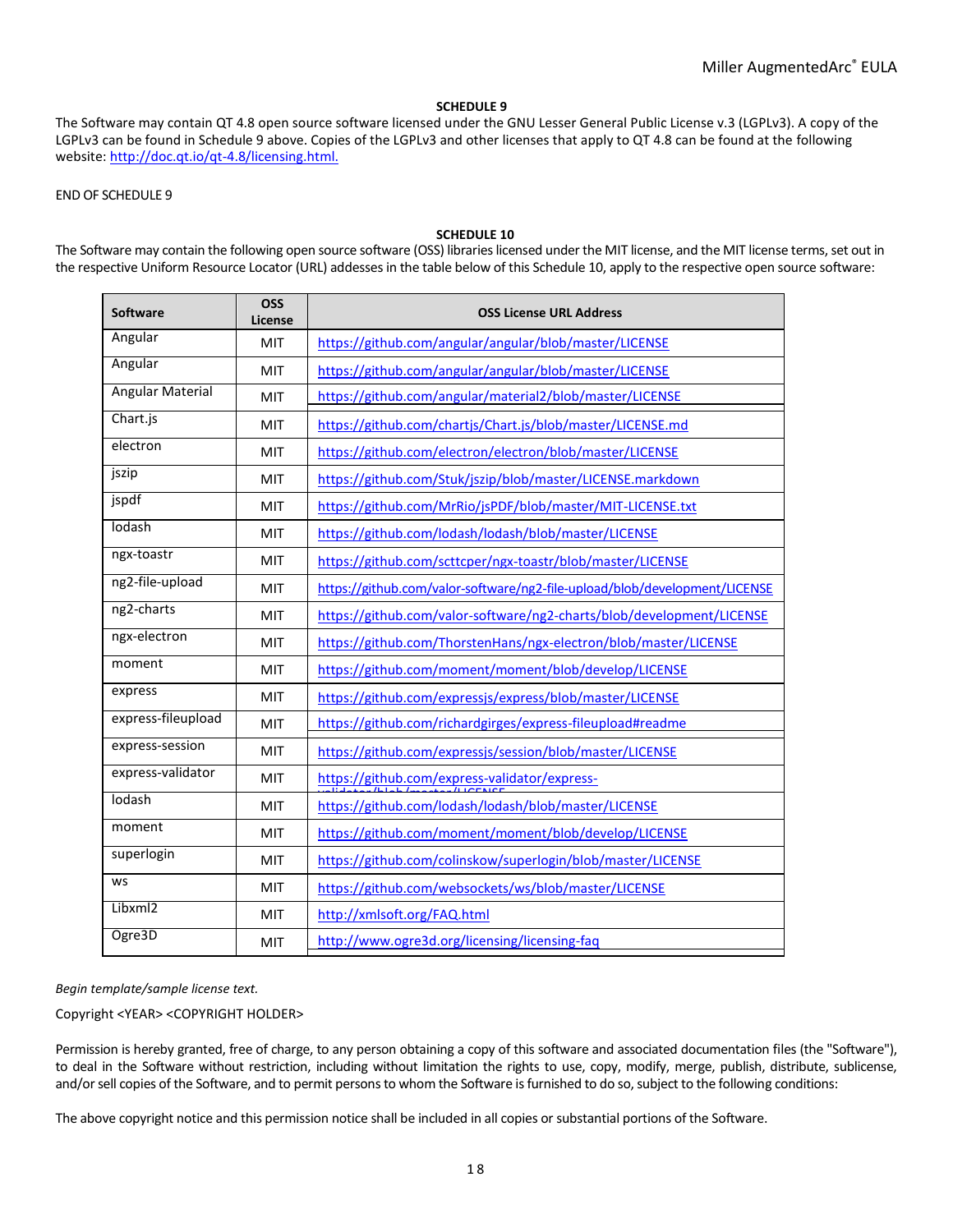THE SOFTWARE IS PROVIDED "AS IS", WITHOUT WARRANTY OF ANY KIND, EXPRESS OR IMPLIED, INCLUDING BUT NOT LIMITED TO THE WARRANTIES OF MERCHANTABILITY, FITNESS FOR A PARTICULAR PURPOSE AND NONINFRINGEMENT. IN NO EVENT SHALL THE AUTHORS OR COPYRIGHT HOLDERS BE LIABLE FOR ANY CLAIM, DAMAGES OR OTHER LIABILITY, WHETHER IN AN ACTION OF CONTRACT, TORT OR OTHERWISE, ARISING FROM, OUT OF OR IN CONNECTION WITH THE SOFTWARE OR THE USE OR OTHER DEALINGS IN THE SOFTWARE.

*End template/sample license text.* 

### END OF SCHEDULE 10

### **SCHEDULE 11**

The Software may contain the following open source software (OSS) libraries licensed under the Apache License, Version 2.0, and the Apache Version 2.0 license terms, set out in the respective URL addesses in the table below of this Schedule 11, apply to the respective open source software:

| Software    | <b>OSS</b><br>License | <b>OSS License URL Address</b>                            |
|-------------|-----------------------|-----------------------------------------------------------|
| pouchdb     | Apache v2.0           | https://github.com/pouchdb/pouchdb/blob/master/LICENSE    |
| rxjs        | Apache v2.0           | https://github.com/ReactiveX/rxjs/blob/master/LICENSE.txt |
| pouchdb     | Apache v2.0           | https://github.com/pouchdb/pouchdb/blob/master/LICENSE    |
| tbb         | Apache v2.0           | https://www.threadingbuildingblocks.org/faq/10            |
| ImageMagick | Apache v2.0           | https://legacy.imagemagick.org/script/index.php           |

#### *Begin template/sample license text.*

Apache License Version 2.0, January 2004 <http://www.apache.org/licenses/>

## TERMS AND CONDITIONS FOR USE, REPRODUCTION, AND DISTRIBUTION

1. Definitions.

"License" shall mean the terms and conditions for use, reproduction, and distribution as defined by Sections 1 through 9 of this document.

"Licensor" shall mean the copyright owner or entity authorized by the copyright owner that is granting the License.

"Legal Entity" shall mean the union of the acting entity and all other entities that control, are controlled by, or are under common control with that entity. For the purposes of this definition, "control" means (i) the power, direct or indirect, to cause the direction or management of such entity, whether by contract or otherwise, or (ii) ownership of fifty percent (50%) or more of the outstanding shares, or (iii) beneficial ownership of such entity.

"You" (or "Your") shall mean an individual or Legal Entity exercising permissions granted by this License.

"Source" form shall mean the preferred form for making modifications, including but not limited to software source code, documentation source, and configuration files.

"Object" form shall mean any form resulting from mechanical transformation or translation of a Source form, including but not limited to compiled object code, generated documentation, and conversions to other media types.

"Work" shall mean the work of authorship, whether in Source or Object form, made available under the License, as indicated by a copyright notice that is included in or attached to the work (an example is provided in the Appendix below).

"Derivative Works" shall mean any work, whether in Source or Object form, that is based on (or derived from) the Work and for which the editorial revisions, annotations, elaborations, or other modifications represent, as a whole, an original work of authorship. For the purposes of this License, Derivative Works shall not include works that remain separable from, or merely link (or bind by name) to the interfaces of, the Work and Derivative Works thereof.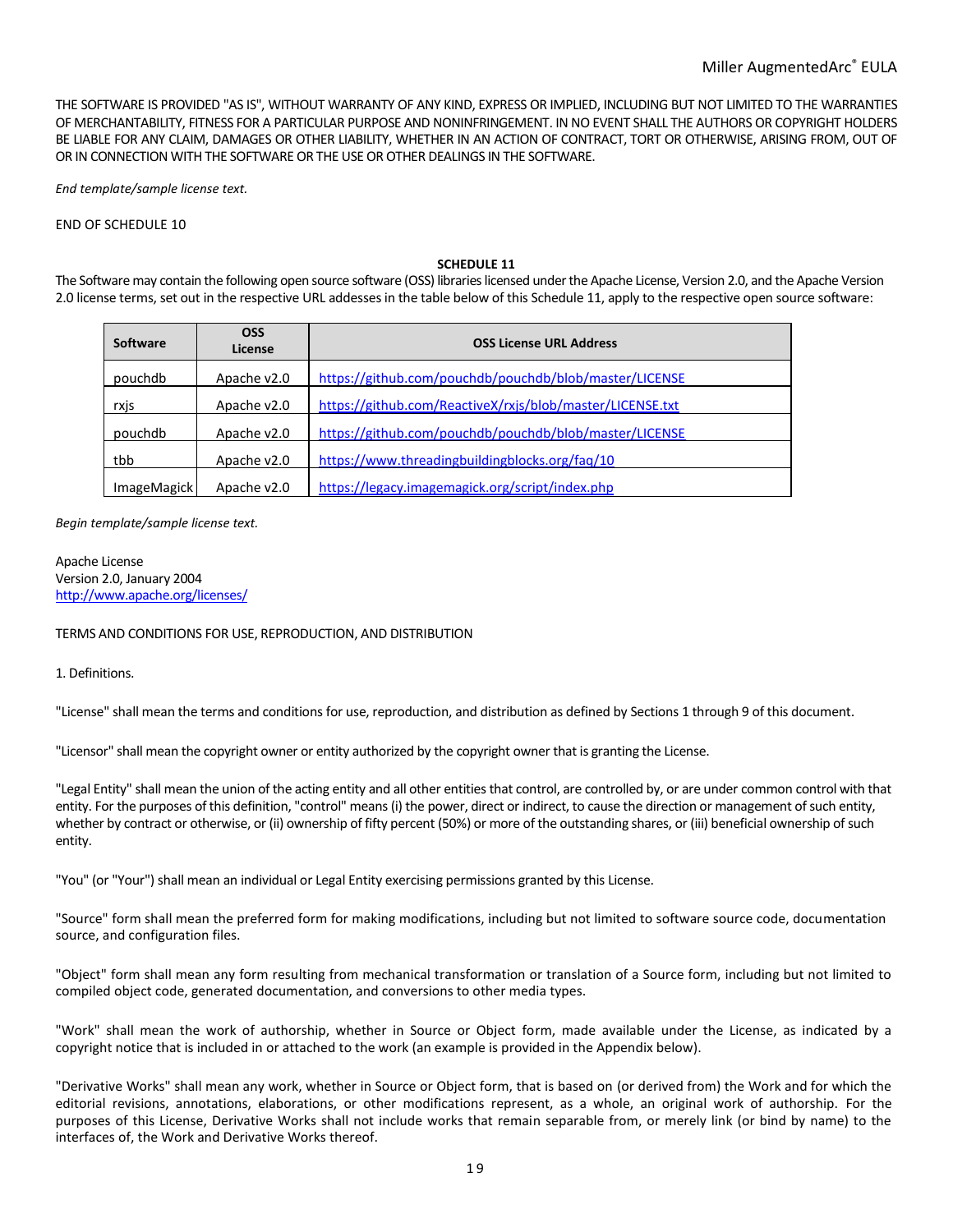"Contribution" shall mean any work of authorship, including the original version of the Work and any modifications or additions to that Work or Derivative Works thereof, that is intentionally submitted to Licensor for inclusion in the Work by the copyright owner or by an individual or Legal Entity authorized to submit on behalf of the copyright owner. For the purposes of this definition, "submitted" means any form of electronic, verbal, or written communication sent to the Licensor or its representatives, including but not limited to communication on electronic mailing lists, source code control systems, and issue tracking systems that are managed by, or on behalf of, the Licensor for the purpose of discussing and improving the Work, but excluding communication that is conspicuously marked or otherwise designated in writing by the copyright owner as "Not a Contribution."

"Contributor" shall mean Licensor and any individual or Legal Entity on behalf of whom a Contribution has been received by Licensor and subsequently incorporated within the Work.

# 2. Grant of Copyright License.

Subject to the terms and conditions of this License, each Contributor hereby grants to You a perpetual, worldwide, non-exclusive, no-charge, royalty-free, irrevocable copyright license to reproduce, prepare Derivative Works of, publicly display, publicly perform, sublicense, and distribute the Work and such Derivative Works in Source or Object form.

# 3. Grant of Patent License.

Subject to the terms and conditions of this License, each Contributor hereby grants to You a perpetual, worldwide, non-exclusive, no-charge, royalty-free, irrevocable (except as stated in this section) patent license to make, have made, use, offer to sell, sell, import, and otherwise transfer the Work, where such license applies only to those patent claims licensable by such Contributor that are necessarily infringed by their Contribution(s) alone or by combination of their Contribution(s) with the Work to which such Contribution(s) was submitted. If You institute patent litigation against any entity (including a cross-claim or counterclaim in a lawsuit) alleging that the Work or a Contribution incorporated within the Work constitutes direct or contributory patent infringement, then any patent licenses granted to You under this License for that Work shall terminate as of the date such litigation is filed.

## 4. Redistribution.

You may reproduce and distribute copies of the Work or Derivative Works thereof in any medium, with or without modifications, and in Source or Object form, provided that You meet the following conditions:

- 1. You must give any other recipients of the Work or Derivative Works a copy of this License; and
- 2. You must cause any modified files to carry prominent notices stating that You changed the files; and
- 3. You must retain, in the Source form of any Derivative Works that You distribute, all copyright, patent, trademark, and attribution notices from the Source form of the Work, excluding those notices that do not pertain to any part of the Derivative Works; and
- 4. If the Work includes a "NOTICE" text file as part of its distribution, then any Derivative Works that You distribute must include a readable copy of the attribution notices contained within such NOTICE file, excluding those notices that do not pertain to any part of the Derivative Works, in at least one of the following places: within a NOTICE text file distributed as part of the Derivative Works; within the Source form or documentation, if provided along with the Derivative Works; or, within a display generated by the Derivative Works, if and wherever such third-party notices normally appear. The contents of the NOTICE file are for informational purposes only and do not modify the License. You may add Your own attribution notices within Derivative Works that You distribute, alongside or as an addendum to the NOTICE text from the Work, provided that such additional attribution notices cannot be construed as modifying the License.

You may add Your own copyright statement to Your modifications and may provide additional or different license terms and conditions for use, reproduction, or distribution of Your modifications, or for any such Derivative Works as a whole, provided Your use, reproduction, and distribution of the Work otherwise complies with the conditions stated in this License.

0. Submission of Contributions.

Unless You explicitly state otherwise, any Contribution intentionally submitted for inclusion in the Work by You to the Licensor shall be under the terms and conditions of this License, without any additional terms or conditions. Notwithstanding the above, nothing herein shall supersede or modify the terms of any separate license agreement you may have executed with Licensor regarding such Contributions.

1. Trademarks.

This License does not grant permission to use the trade names, trademarks, service marks, or product names of the Licensor, except as required for reasonable and customary use in describing the origin of the Work and reproducing the content of the NOTICE file.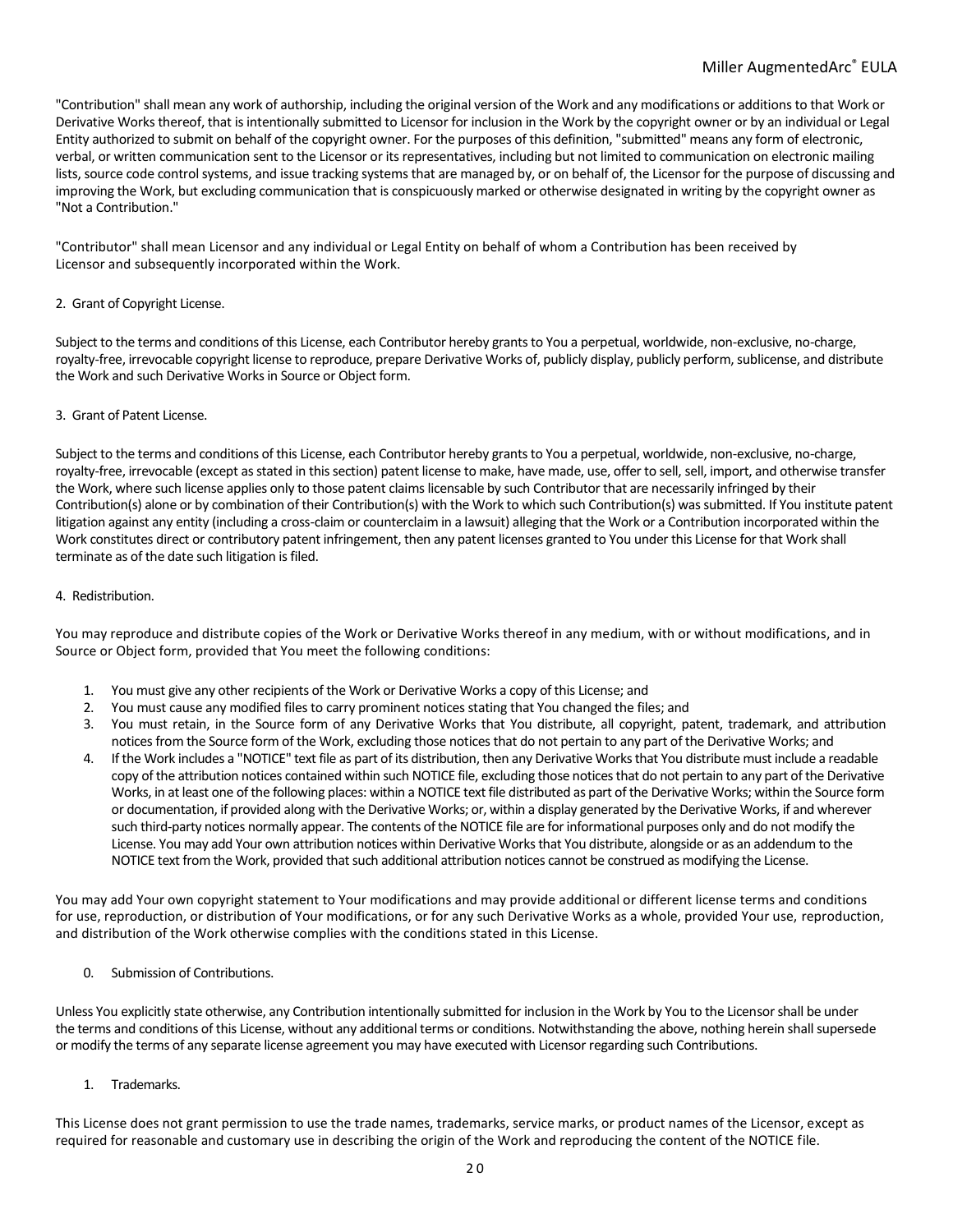## 7. Disclaimer of Warranty.

Unless required by applicable law or agreed to in writing, Licensor provides the Work (and each Contributor provides its Contributions) on an "AS IS" BASIS, WITHOUT WARRANTIES OR CONDITIONS OF ANY KIND, either express or implied, including, without limitation, any warranties or conditions of TITLE, NON-INFRINGEMENT, MERCHANTABILITY, or FITNESS FOR A PARTICULAR PURPOSE. You are solely responsible for determining the appropriateness of using or redistributing the Work and assume any risks associated with Your exercise of permissions under this License.

### 8. Limitation of Liability.

In no event and under no legal theory, whether in tort (including negligence), contract, or otherwise, unless required by applicable law (such as deliberate and grossly negligent acts) or agreed to in writing, shall any Contributor be liable to You for damages, including any direct, indirect, special, incidental, or consequential damages of any character arising as a result of this License or out of the use or inability to use the Work (including but not limited to damages for loss of goodwill, work stoppage, computer failure or malfunction, or any and all other commercial damages or losses), even if such Contributor has been advised of the possibility of such damages.

## 9. Accepting Warranty or Additional Liability.

While redistributing the Work or Derivative Works thereof, You may choose to offer, and charge a fee for, acceptance of support, warranty, indemnity, or other liability obligations and/or rights consistent with this License. However, in accepting such obligations, You may act only on Your own behalf and on Your sole responsibility, not on behalf of any other Contributor, and only if You agree to indemnify, defend, and hold each Contributor harmless for any liability incurred by, or claims asserted against, such Contributor by reason of your accepting any such warranty or additional liability.

# END OF TERMS AND CONDITIONS

*End template/sample license text.* 

END OF SCHEDULE 11

## **SCHEDULE 12**

The Software contains the express-ws open source software library licensed under the BSD 2-Clause "Simplified" icense, and the BSD 2- Clause "Simplified" license terms below in this Schedule 12 (copied from the following website[: https://github.com/HenningM/express](https://github.com/HenningM/express-ws/blob/master/))[ws/blob/master/\)](https://github.com/HenningM/express-ws/blob/master/)) apply to this open source software.

1 Copyright (c) 2016, Henning Morud

2 All rights reserved.

3

4 Redistribution and use in source and binary forms, with or without

5 modification, are permitted provided that the following conditions are met:

6

7 \* Redistributions of source code must retain the above copyright notice, this

8 list of conditions and the following disclaimer.

9

10 \* Redistributions in binary form must reproduce the above copyright notice,

11 this list of conditions and the following disclaimer in the documentation

12 and/or other materials provided with the distribution.

### 13

14 THIS SOFTWARE IS PROVIDED BY THE COPYRIGHT HOLDERS AND CONTRIBUTORS "AS IS" 15 AND ANY EXPRESS OR IMPLIED WARRANTIES, INCLUDING, BUT NOT LIMITED TO, THE 16 IMPLIED WARRANTIES OF MERCHANTABILITY AND FITNESS FOR A PARTICULAR PURPOSE ARE 17 DISCLAIMED. IN NO EVENT SHALL THE COPYRIGHT HOLDER OR CONTRIBUTORS BE LIABLE 18 FOR ANY DIRECT, INDIRECT, INCIDENTAL, SPECIAL, EXEMPLARY, OR CONSEQUENTIAL 19 DAMAGES (INCLUDING, BUT NOT LIMITED TO, PROCUREMENT OF SUBSTITUTE GOODS OR 20 SERVICES; LOSS OF USE, DATA, OR PROFITS; OR BUSINESS INTERRUPTION) HOWEVER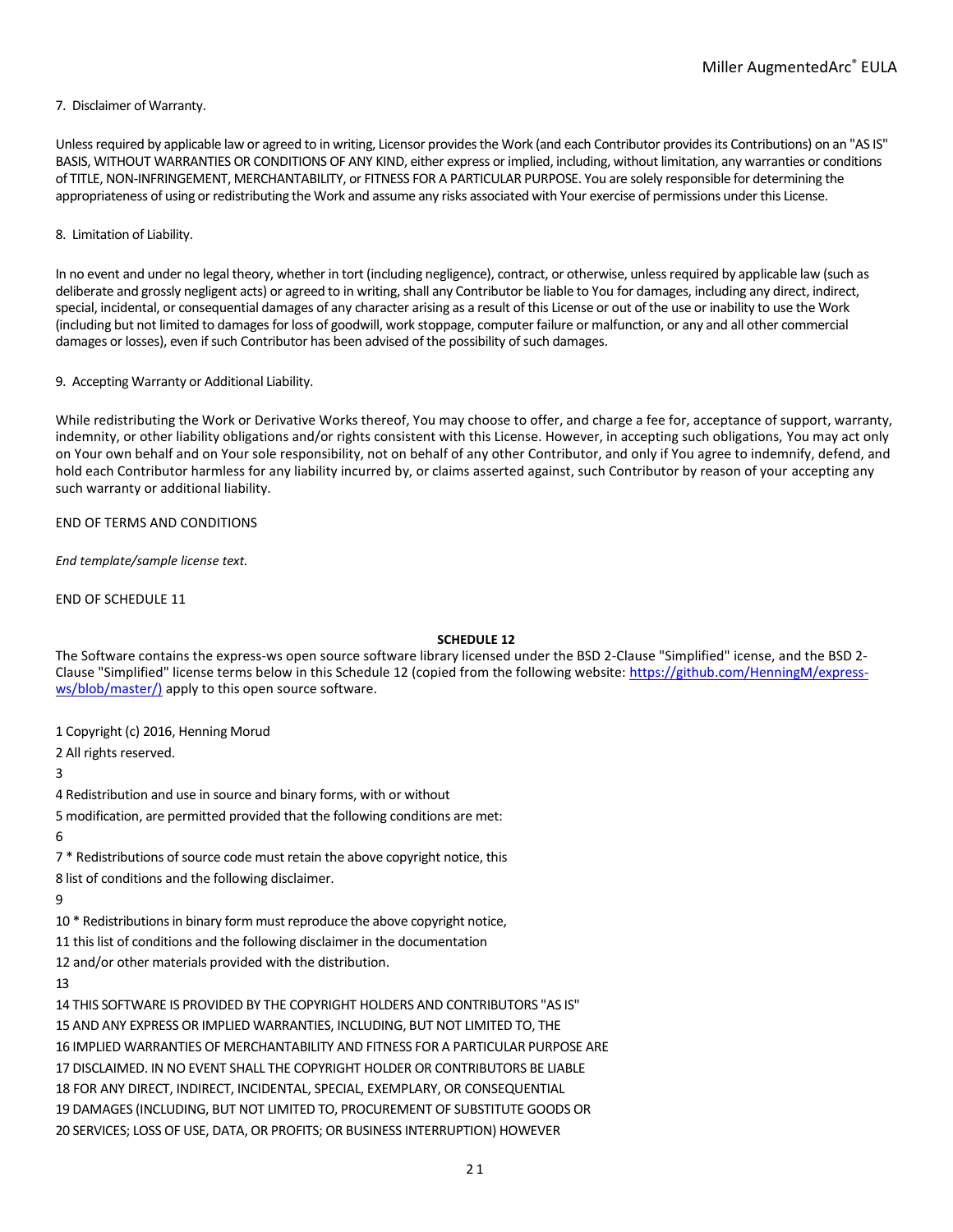21 CAUSED AND ON ANY THEORY OF LIABILITY, WHETHER IN CONTRACT, STRICT LIABILITY, 22 OR TORT (INCLUDING NEGLIGENCE OR OTHERWISE) ARISING IN ANY WAY OUT OF THE USE

23 OF THIS SOFTWARE, EVEN IF ADVISED OF THE POSSIBILITY OF SUCH DAMAGE.

END OF SCHEDULE 12

## **SCHEDULE 13**

The Software contains the OpenCV open source software library licensed under the BSD 3-Clause License, and the BSD 3-Clause license terms below in this Schedule 13 (copied from the following website[: https://opencv.org/license.html\)](https://opencv.org/license.html)) apply to this open source software.

License Agreement For Open Source Computer Vision Library (3-clause BSD License)

Copyright (C) 2000-2019, Intel Corporation, all rights reserved. Copyright (C) 2009-2011, Willow Garage Inc., all rights reserved. Copyright (C) 2009-2016, NVIDIA Corporation, all rights reserved. Copyright (C) 2010-2013, Advanced Micro Devices, Inc., all rights reserved. Copyright (C) 2015-2016, OpenCV Foundation, all rights reserved. Copyright (C) 2015-2016, Itseez Inc., all rights reserved. Third party copyrights are property of their respective owners.

Redistribution and use in source and binary forms, with or without modification, are permitted provided that the following conditions are met:

- Redistributions of source code must retain the above copyright notice, this list of conditions and the following disclaimer.
- Redistributions in binary form must reproduce the above copyright notice, this list of conditions and the following disclaimer in the documentation and/or other materials provided with the distribution.
- Neither the names of the copyright holders nor the names of the contributors may be used to endorse or promote products derived from this software without specific prior written permission.

This software is provided by the copyright holders and contributors "as is" and any express or implied warranties, including, but not limited to, the implied warranties of merchantability and fitness for a particular purpose are disclaimed. In no event shall copyright holders or contributors be liable for any direct, indirect, incidental, special, exemplary, or consequential damages (including, but not limited to, procurement of substitute goods or services; loss of use, data, or profits; or business interruption) however caused and on any theory of liability, whether in contract, strict liability, or tort (including negligence or otherwise) arising in any way out of the use of this software, even if advised of the possibility of such damage.

END OF SCHEDULE 13

## **SCHEDULE 14**

The Software contains the Boost open source software library licensed under the BSL License, and the BSL license terms below in this Schedule 14 (copied from the following website[: http://www.boost.org/users/license.html\)](http://www.boost.org/users/license.html)) apply to this open source software. Boost Software License - Version 1.0 - August 17th, 2003

Permission is hereby granted, free of charge, to any person or organization obtaining a copy of the software and accompanying documentation covered by this license (the "Software") to use, reproduce, display, distribute, execute, and transmit the Software, and to prepare derivative works of the Software, and to permit third-parties to whom the Software is furnished to do so, all subject to the following:

The copyright notices in the Software and this entire statement, including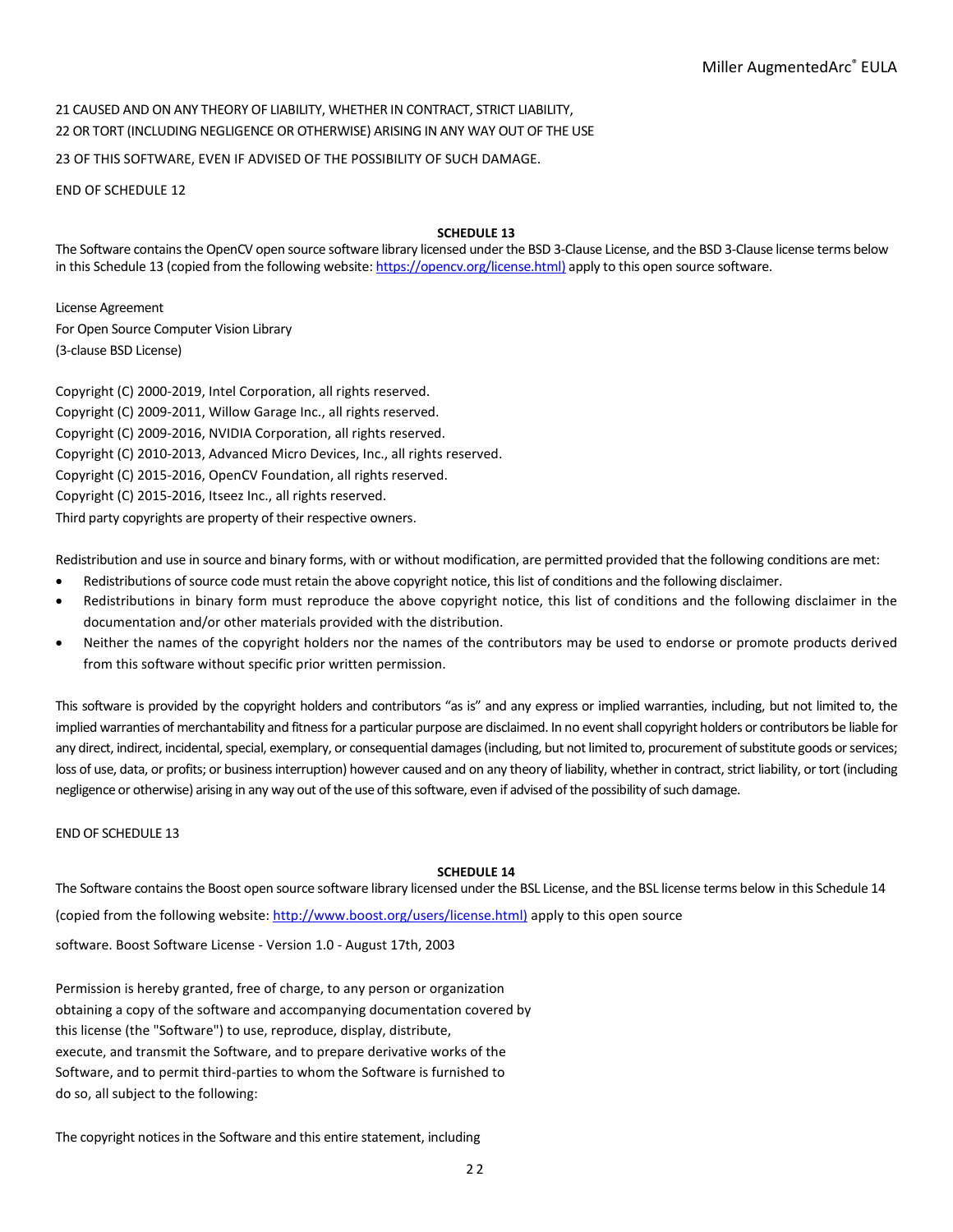the above license grant, this restriction and the following disclaimer, must be included in all copies of the Software, in whole or in part, and all derivative works of the Software, unless such copies or derivative works are solely in the form of machine-executable object code generated by a source language processor.

THE SOFTWARE IS PROVIDED "AS IS", WITHOUT WARRANTY OF ANY KIND, EXPRESS OR IMPLIED, INCLUDING BUT NOT LIMITED TO THE WARRANTIES OF MERCHANTABILITY, FITNESS FOR A PARTICULAR PURPOSE, TITLE AND NON-INFRINGEMENT. IN NO EVENT SHALL THE COPYRIGHT HOLDERS OR ANYONE DISTRIBUTING THE SOFTWARE BE LIABLE FOR ANY DAMAGES OR OTHER LIABILITY, WHETHER IN CONTRACT, TORT OR OTHERWISE, ARISING FROM, OUT OF OR IN CONNECTION WITH THE SOFTWARE OR THE USE OR OTHER DEALINGS IN THE SOFTWARE.

END OF SCHEDULE 14

### **SCHEDULE 15**

The Software contains the LibUVC open source software library licensed under the BSD license, and the BSD license terms below in this Schedule 15 (copied from the following website: [https://github.com/ktossell/libuvc/blob/master/LICENSE.txt\)](https://github.com/ktossell/libuvc/blob/master/LICENSE.txt)) apply to this open source software.

1 Software License Agreement (BSD License)

2

3 Copyright (C) 2010-2015 Ken Tossell

4 All rights reserved.

5

6 Redistribution and use in source and binary forms, with or without 7 modification, are permitted provided that the following conditions 8 are met:

9

- 10 \* Redistributions of source code must retain the above copyright
- 11 notice, this list of conditions and the following disclaimer.
- 12 \* Redistributions in binary form must reproduce the above
- 13 copyright notice, this list of conditions and the following
- 14 disclaimer in the documentation and/or other materials provided

15 with the distribution.

- 16 \* Neither the name of the author nor other contributors may be
- 17 used to endorse or promote products derived from this software
- 18 without specific prior written permission.

19

20 THIS SOFTWARE IS PROVIDED BY THE COPYRIGHT HOLDERS AND CONTRIBUTORS 21 "AS IS" AND ANY EXPRESS OR IMPLIED WARRANTIES, INCLUDING, BUT NOT 22 LIMITED TO, THE IMPLIED WARRANTIES OF MERCHANTABILITY AND FITNESS 23 FOR A PARTICULAR PURPOSE ARE DISCLAIMED. IN NO EVENT SHALL THE 24 COPYRIGHT OWNER OR CONTRIBUTORS BE LIABLE FOR ANY DIRECT, INDIRECT, 25 INCIDENTAL, SPECIAL, EXEMPLARY, OR CONSEQUENTIAL DAMAGES (INCLUDING, 26 BUT NOT LIMITED TO, PROCUREMENT OF SUBSTITUTE GOODS OR SERVICES; 27 LOSS OF USE, DATA, OR PROFITS; OR BUSINESS INTERRUPTION) HOWEVER 28 CAUSED AND ON ANY THEORY OF LIABILITY, WHETHER IN CONTRACT, STRICT 29 LIABILITY, OR TORT (INCLUDING NEGLIGENCE OR OTHERWISE) ARISING IN 30 ANY WAY OUT OF THE USE OF THIS SOFTWARE, EVEN IF ADVISED OF THE 31 POSSIBILITY OF SUCH DAMAGE.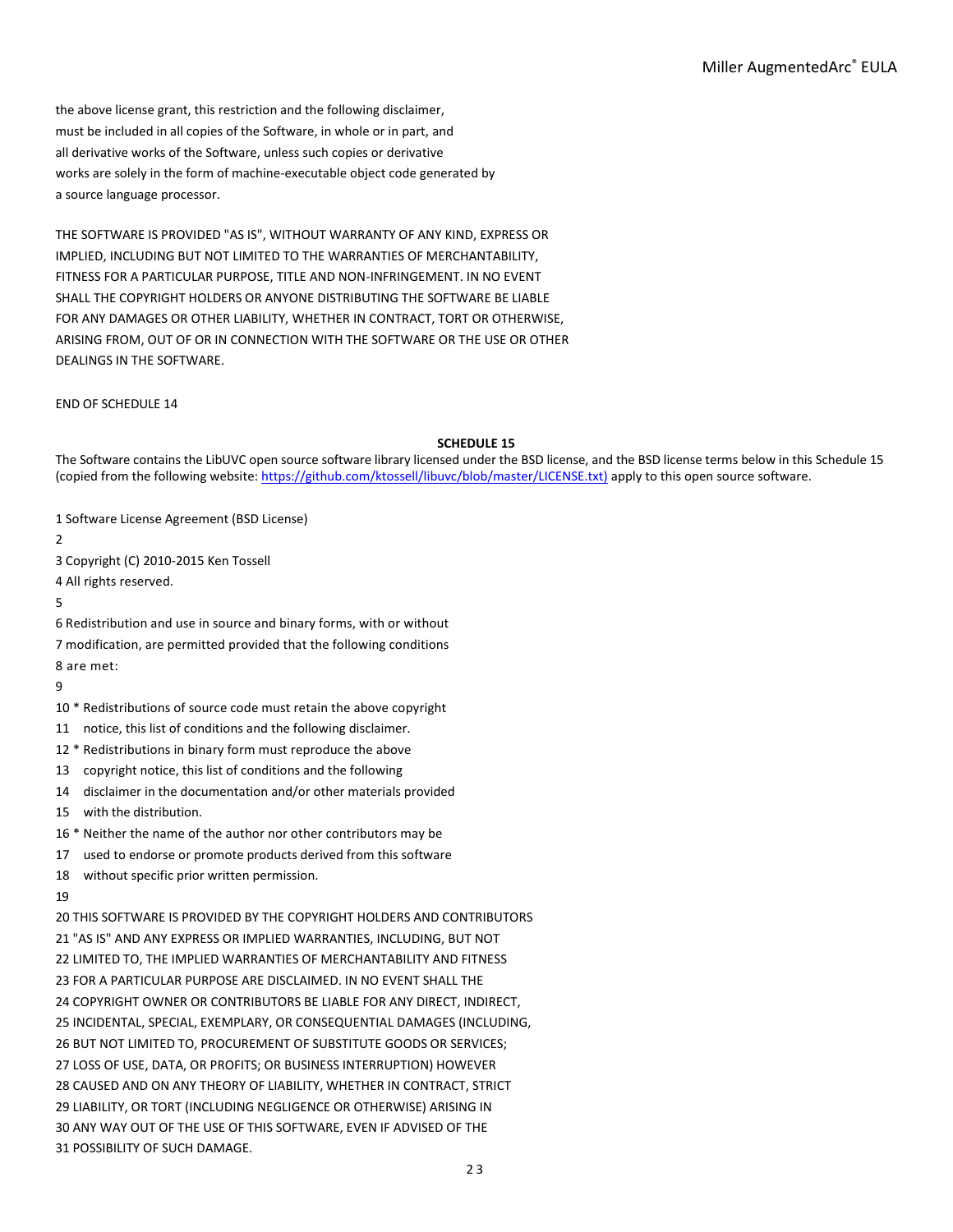# END OF SCHEDULE 15

# **SCHEDULE 16**

The Software contains the Eigen open source software library licensed under the MPL 2.0 license, and the MPL 2.0 license terms below in this Schedule 16 (referenced and copied from the following websites[: http://eigen.tuxfamily.org/index.php?title=Licensing\\_FAQ](http://eigen.tuxfamily.org/index.php?title=Licensing_FAQ) and [https://opensource.org/licenses/MPL-2.0\)](https://opensource.org/licenses/MPL-2.0)) apply to this open source software.

Mozilla Public License 2.0 (MPL-2.0)

# 1. Definitions

1.1. "Contributor"

means each individual or legal entity that creates, contributes to the creation of, or owns Covered Software.

## 1.2. "Contributor Version"

means the combination of the Contributions of others (if any) used by a Contributor and that particular Contributor's Contribution.

## 1.3. "Contribution"

means Covered Software of a particular Contributor.

# 1.4. "Covered Software"

means Source Code Form to which the initial Contributor has attached the notice in Exhibit A, the Executable Form of such Source Code Form, and Modifications of such Source Code Form, in each case including portions thereof.

# 1.5. "Incompatible With Secondary Licenses"

means

- 1. that the initial Contributor has attached the notice described in Exhibit B to the Covered Software; or
- 2. that the Covered Software was made available under the terms of version 1.1 or earlier of the License, but not also under the terms of a Secondary License.

# 1.6. "Executable Form"

means any form of the work other than Source Code Form.

# 1.7. "Larger Work"

means a work that combines Covered Software with other material, in a separate file or files, that is not Covered Software.

# 1.8. "License"

means this document.

## 1.9. "Licensable"

means having the right to grant, to the maximum extent possible, whether at the time of the initial grant or subsequently, any and all of the rights conveyed by this License.

## 1.10. "Modifications"

means any of the following:

- 1. any file in Source Code Form that results from an addition to, deletion from, or modification of the contents of Covered Software; or
- 2. any new file in Source Code Form that contains any Covered Software.

# 1.11. "Patent Claims" of a Contributor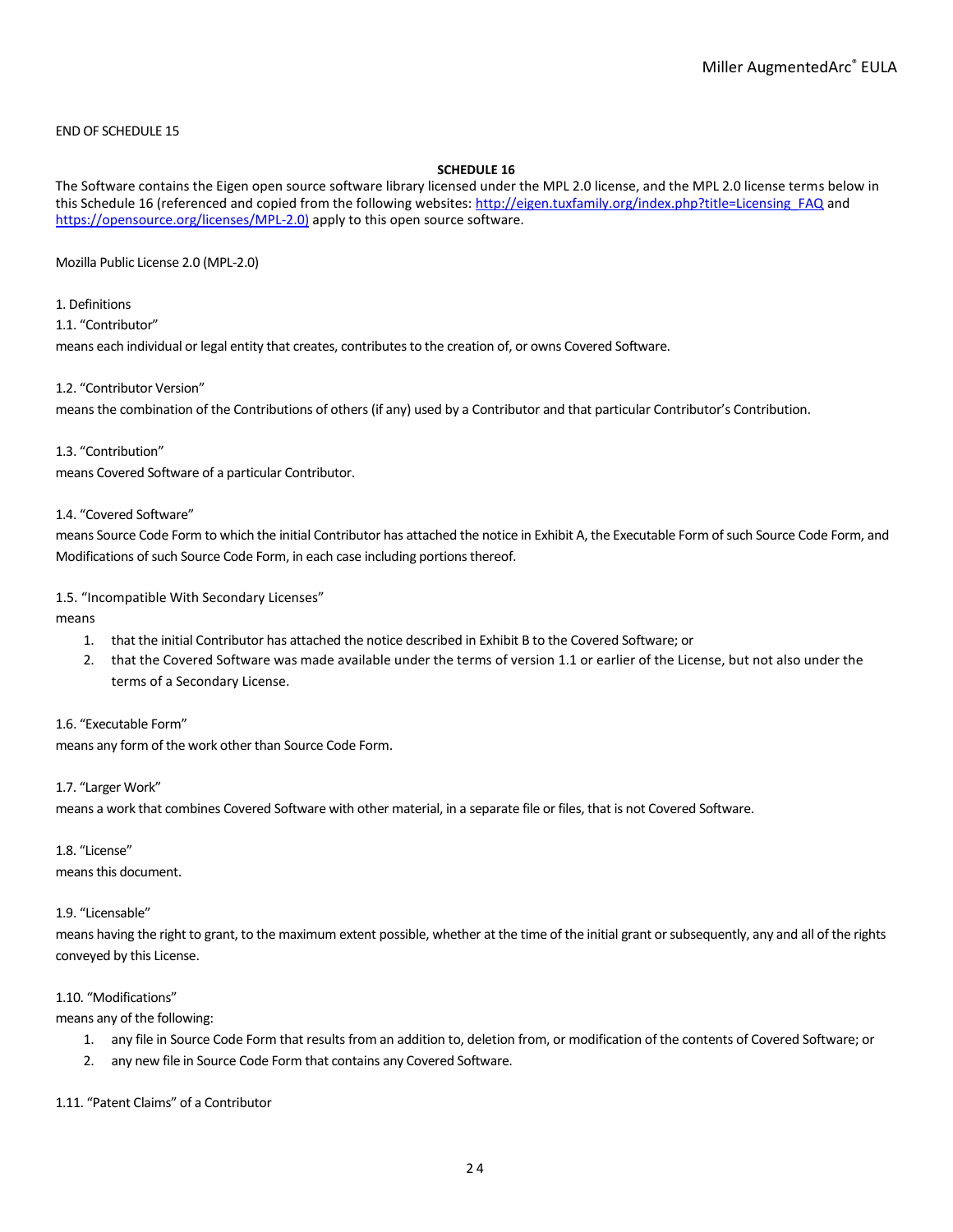means any patent claim(s), including without limitation, method, process, and apparatus claims, in any patent Licensable by such Contributor that would be infringed, but for the grant of the License, by the making, using, selling, offering for sale, having made, import, or transfer of either its Contributions or its Contributor Version.

# 1.12. "Secondary License"

means either the GNU General Public License, Version 2.0, the GNU Lesser General Public License, Version 2.1, the GNU Affero General Public License, Version 3.0, or any later versions of those licenses.

# 1.13. "Source Code Form"

means the form of the work preferred for making modifications.

# 1.14. "You" (or "Your")

means an individual or a legal entity exercising rights under this License. For legal entities, "You" includes any entity that controls, is controlled by, or is under common control with You. For purposes of this definition, "control" means (a) the power, direct or indirect, to cause the direction or management of such entity, whether by contract or otherwise, or (b) ownership of more than fifty percent (50%) of the outstanding shares or beneficial ownership of such entity.

# 2. License Grants and Conditions

# 2.1. Grants

Each Contributor hereby grants You a world-wide, royalty-free, non-exclusive license:

- 1. under intellectual property rights (other than patent or trademark) Licensable by such Contributor to use, reproduce, make available, modify, display, perform, distribute, and otherwise exploit its Contributions, either on an unmodified basis, with Modifications, or as part of a Larger Work; and
- 2. under Patent Claims of such Contributor to make, use, sell, offer for sale, have made, import, and otherwise transfer either its Contributions or its Contributor Version.

# 2.2. Effective Date

The licenses granted in Section 2.1 with respect to any Contribution become effective for each Contribution on the date the Contributor first distributes such Contribution.

# 2.3. Limitations on Grant Scope

The licenses granted in this Section 2 are the only rights granted under this License. No additional rights or licenses will be implied from the distribution or licensing of Covered Software under this License. Notwithstanding Section 2.1(b) above, no patent license is granted by a Contributor:

- 1. for any code that a Contributor has removed from Covered Software; or
- 2. for infringements caused by: (i) Your and any other third party's modifications of Covered Software, or (ii) the combination of its Contributions with other software (except as part of its Contributor Version); or
- 3. under Patent Claims infringed by Covered Software in the absence of its Contributions.

This License does not grant any rights in the trademarks, service marks, or logos of any Contributor (except as may be necessary to comply with the notice requirements in Section 3.4).

# 2.4. Subsequent Licenses

No Contributor makes additional grants as a result of Your choice to distribute the Covered Software under a subsequent version of this License (see Section 10.2) or under the terms of a Secondary License (if permitted under the terms of Section 3.3).

# 2.5. Representation

Each Contributor represents that the Contributor believes its Contributions are its original creation(s) or it has sufficient rights to grant the rights to its Contributions conveyed by this License.

## 2.6. Fair Use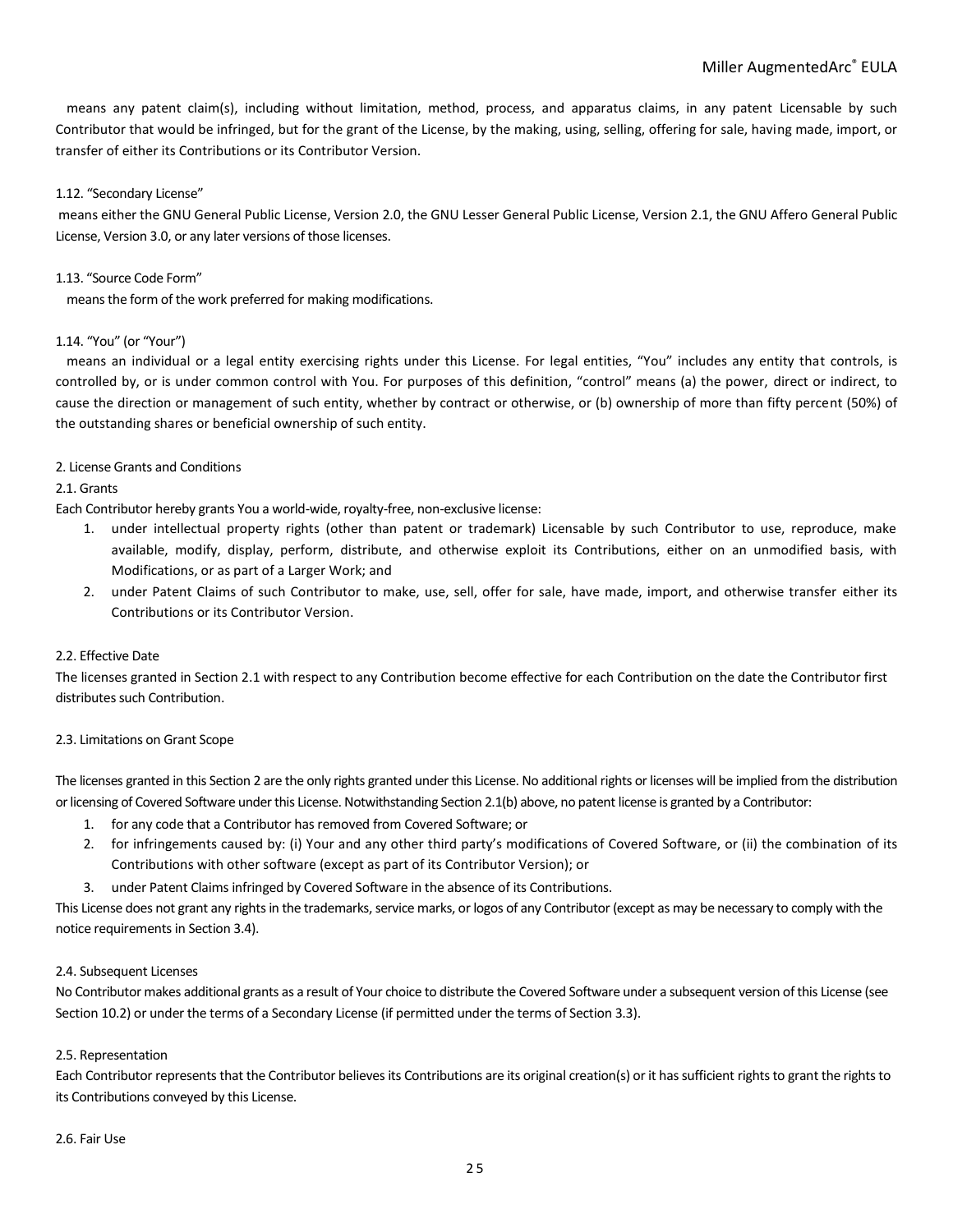This License is not intended to limit any rights You have under applicable copyright doctrines of fair use, fair dealing, or other equivalents.

# 2.7. Conditions

Sections 3.1, 3.2, 3.3, and 3.4 are conditions of the licenses granted in Section 2.1.

# 3. Responsibilities

# 3.1. Distribution of Source Form

All distribution of Covered Software in Source Code Form, including any Modifications that You create or to which You contribute, must be under the terms of this License. You must inform recipients that the Source Code Form of the Covered Software is governed by the terms of this License, and how they can obtain a copy of this License. You may not attempt to alter or restrict the recipients' rights in the Source Code Form.

# 3.2. Distribution of Executable Form

If You distribute Covered Software in Executable Form then:

- 1. such Covered Software must also be made available in Source Code Form, as described in Section 3.1, and You must inform recipients of the Executable Form how they can obtain a copy of such Source Code Form by reasonable means in a timely manner, at a charge no more than the cost of distribution to the recipient; and
- 2. You may distribute such Executable Form under the terms of this License, or sublicense it under different terms, provided that the license for the Executable Form does not attempt to limit or alter the recipients' rights in the Source Code Form under this License.

# 3.3. Distribution of a Larger Work

You may create and distribute a Larger Work under terms of Your choice, provided that You also comply with the requirements of this License for the Covered Software. If the Larger Work is a combination of Covered Software with a work governed by one or more Secondary Licenses, and the Covered Software is not Incompatible With Secondary Licenses, this License permits You to additionally distribute such Covered Software under the terms of such Secondary License(s), so that the recipient of the Larger Work may, at their option, further distribute the Covered Software under the terms of either this License or such Secondary License(s).

## 3.4. Notices

You may not remove or alter the substance of any license notices (including copyright notices, patent notices, disclaimers of warranty, or limitations of liability) contained within the Source Code Form of the Covered Software, except that You may alter any license notices to the extent required to remedy known factual inaccuracies.

## 3.5. Application of Additional Terms

You may choose to offer, and to charge a fee for, warranty, support, indemnity or liability obligations to one or more recipients of Covered Software. However, You may do so only on Your own behalf, and not on behalf of any Contributor. You must make it absolutely clear that any such warranty, support, indemnity, or liability obligation is offered by You alone, and You hereby agree to indemnify every Contributor for any liability incurred by such Contributor as a result of warranty, support, indemnity or liability terms You offer. You may include additional disclaimers of warranty and limitations of liability specific to any jurisdiction.

## 4. Inability to Comply Due to Statute or Regulation

If it is impossible for You to comply with any of the terms of this License with respect to some or all of the Covered Software due to statute, judicial order, or regulation then You must: (a) comply with the terms of this License to the maximum extent possible; and (b) describe the limitations and the code they affect. Such description must be placed in a text file included with all distributions of the Covered Software under this License. Except to the extent prohibited by statute or regulation, such description must be sufficiently detailed for a recipient of ordinary skill to be able to understand it.

## 5. Termination

5.1. The rights granted under this License will terminate automatically if You fail to comply with any of its terms. However, if You become compliant, then the rights granted under this License from a particular Contributor are reinstated (a) provisionally, unless and until such Contributor explicitly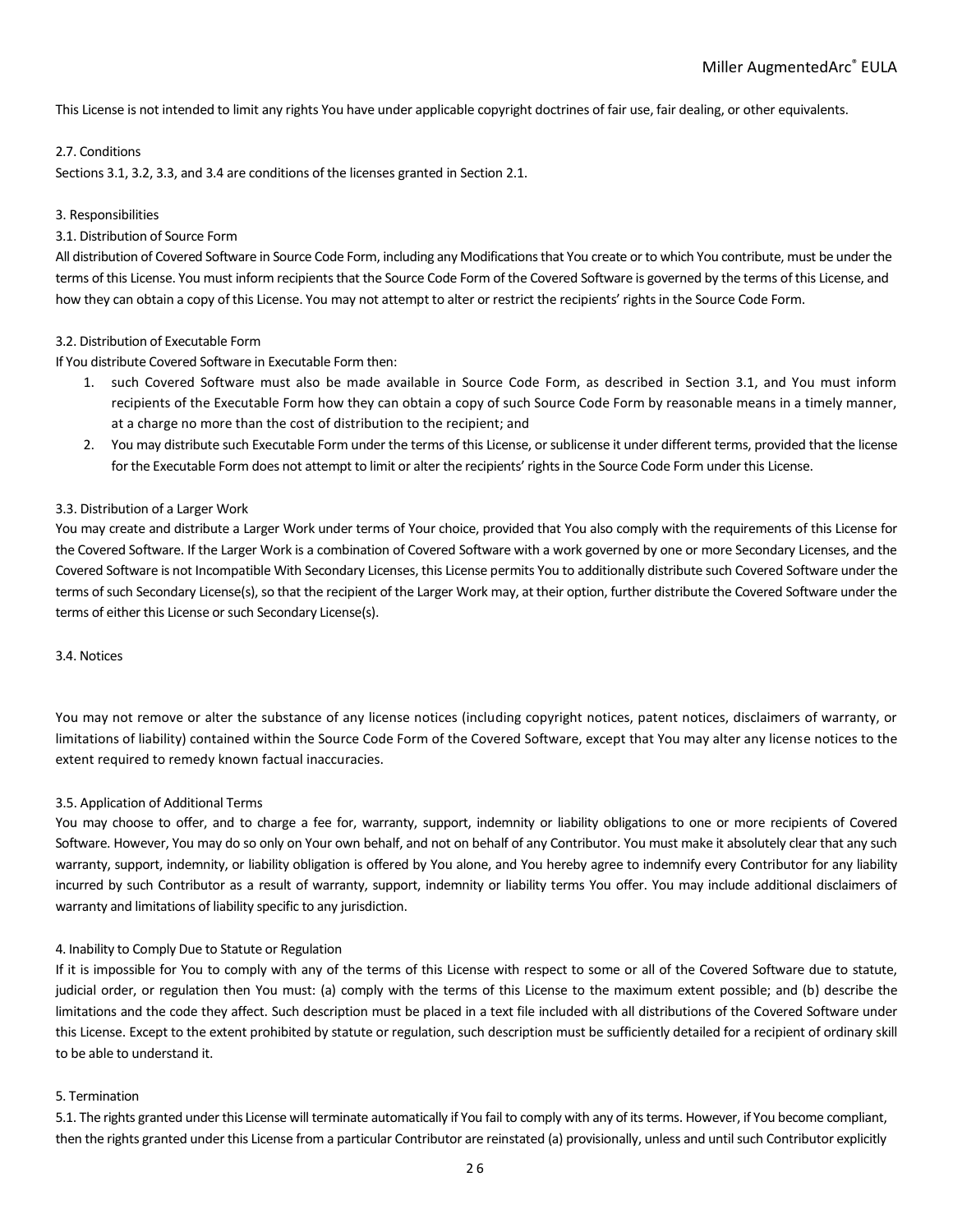and finally terminates Your grants, and (b) on an ongoing basis, if such Contributor fails to notify You of the non-compliance by some reasonable means prior to 60 days after You have come back into compliance. Moreover, Your grants from a particular Contributor are reinstated on an ongoing basis if such Contributor notifies You of the non-compliance by some reasonable means, this is the first time You have received notice of noncompliance with this License from such Contributor, and You become compliant prior to 30 days after Your receipt of the notice.

5.2. If You initiate litigation against any entity by asserting a patent infringement claim (excluding declaratory judgment actions, counterclaims, and cross-claims) alleging that a Contributor Version directly or indirectly infringes any patent, then the rights granted to You by any and all Contributors for the Covered Software under Section 2.1 of this License shall terminate.

5.3. In the event of termination under Sections 5.1 or 5.2 above, all end user license agreements (excluding distributors and resellers) which have been validly granted by You or Your distributors under this License prior to termination shall survive termination.

## 6. Disclaimer of Warranty

*Covered Software is provided under this License on an "as is" basis, without warranty of any kind, either expressed, implied, or statutory, including,*  without limitation, warranties that the Covered Software is free of defects, merchantable, fit for a particular purpose or non-infringing. The entire *risk as to the quality and performance of the Covered Software is with You. Should any Covered Software prove defective in any respect, You (not any Contributor) assume the cost of any necessary servicing, repair, or correction. This disclaimer of warranty constitutes an essential part of this License. No use of any Covered Software is authorized under this License except under this disclaimer.*

### 7. Limitation of Liability

*Under no circumstances and under no legal theory, whether tort (including negligence), contract, or otherwise, shall any Contributor, or anyone who distributes Covered Software as permitted above, be liable to You for any direct, indirect, special, incidental, or consequential damages of any character including, without limitation, damages for lost profits, loss of goodwill, work stoppage, computer failure or malfunction, or any and all other commercial damages or losses, even if such party shall have been informed of the possibility of such damages. This limitation of liability shall not apply to liability for death or personal injury resulting from such party's negligence to the extent applicable law prohibits such limitation. Some jurisdictions do not allow the exclusion or limitation of incidental or consequential damages, so this exclusion and limitation may not apply to You.*

#### 8. Litigation

Any litigation relating to this License may be brought only in the courts of a jurisdiction where the defendant maintains its principal place of business and such litigation shall be governed by laws of that jurisdiction, without reference to its conflict-of-law provisions. Nothing in this Section shall prevent a party's ability to bring cross-claims or counter-claims.

## 9. Miscellaneous

This License represents the complete agreement concerning the subject matter hereof. If any provision of this License is held to be unenforceable, such provision shall be reformed only to the extent necessary to make it enforceable. Any law or regulation which provides that the language of a contract shall be construed against the drafter shall not be used to construe this License against a Contributor.

## 10. Versions of the License

#### 10.1. New Versions

Mozilla Foundation is the license steward. Except as provided in Section 10.3, no one other than the license steward has the right to modify or publish new versions of this License. Each version will be given a distinguishing version number.

#### 10.2. Effect of New Versions

You may distribute the Covered Software under the terms of the version of the License under which You originally received the Covered Software, or under the terms of any subsequent version published by the license steward.

#### 10.3. Modified Versions

If you create software not governed by this License, and you want to create a new license for such software, you may create and use a modified version of this License if you rename the license and remove any references to the name of the license steward (except to note that such modified license differs from this License).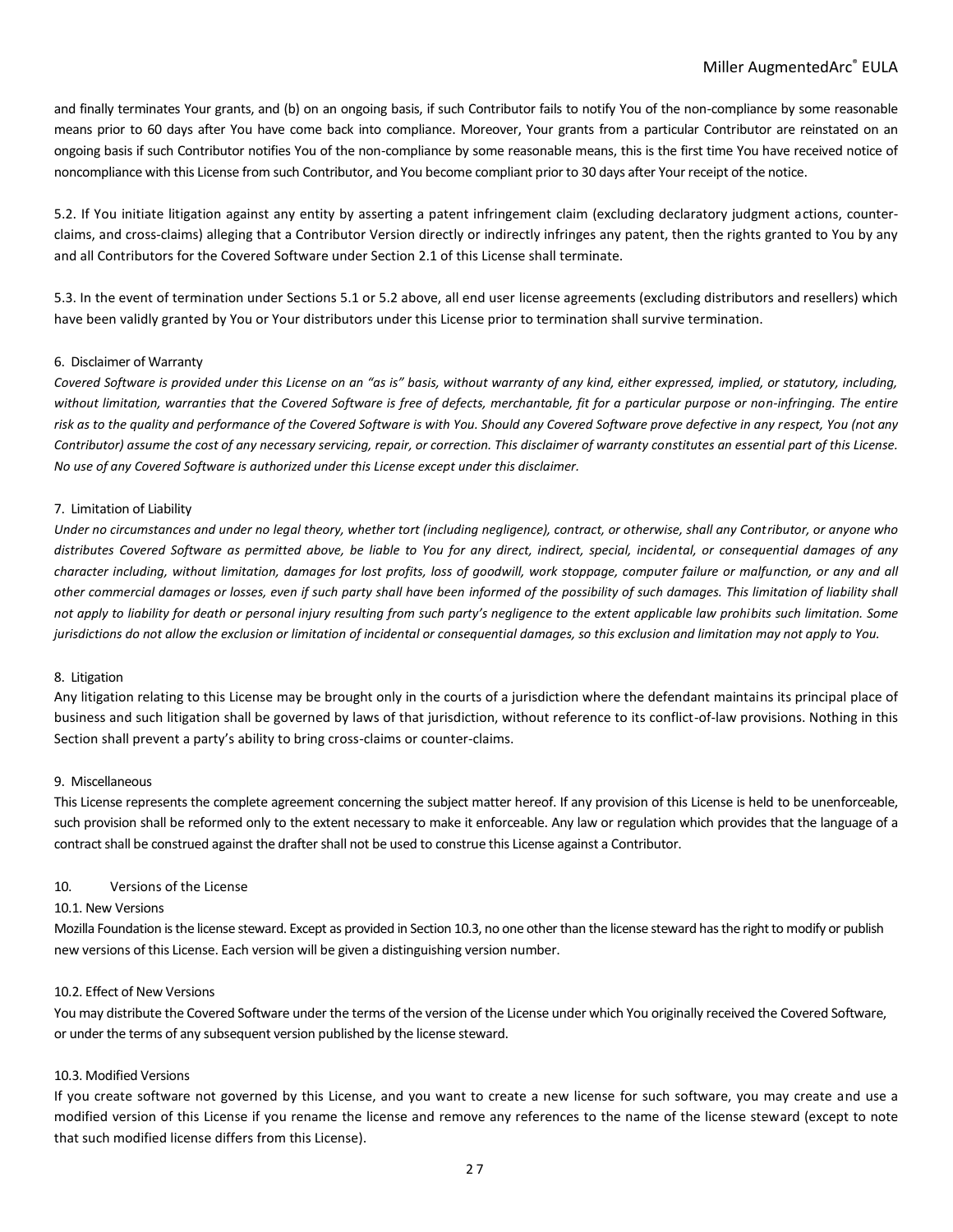10.4. Distributing Source Code Form that is Incompatible With Secondary Licenses

If You choose to distribute Source Code Form that is Incompatible With Secondary Licenses under the terms of this version of the License, the notice described in Exhibit B of this License must be attached.

## Exhibit A - Source Code Form License Notice

"This Source Code Form is subject to the terms of the Mozilla Public License, v. 2.0. If a copy of the MPL was not distributed with this file, You can obtain one a[t https://mozilla.org/MPL/2.0/](https://mozilla.org/MPL/2.0/)."

If it is not possible or desirable to put the notice in a particular file, then You may include the notice in a location (such as a LICENSE file in a relevant directory) where a recipient would be likely to look for such a notice.

You may add additional accurate notices of copyright ownership.

## Exhibit B - "Incompatible With Secondary Licenses" Notice

"This Source Code Form is "Incompatible With Secondary Licenses", as defined by the Mozilla Public License,

v. 2.0." END OF SCHEDULE 16

## **SCHEDULE 17**

The Software contains the LivUSB open source software library licensed under the LGPL v2.1 license, and the LGPL v2.1 license terms below in this Schedule 17 (referenced and copied from the following websites[: https://github.com/libusb/libusb/wiki/FAQ#What\\_is\\_the\\_libusb\\_license](https://github.com/libusb/libusb/wiki/FAQ#What_is_the_libusb_license) and <http://www.gnu.org/licenses/old-licenses/lgpl-2.1.html> ) apply to this open source software.

## **GNU LESSER GENERAL PUBLIC LICENSE**

Version 2.1, February 1999

Copyright (C) 1991, 1999 Free Software Foundation, Inc. 51 Franklin Street, Fifth Floor, Boston, MA 02110-1301 USA Everyone is permitted to copy and distribute verbatim copies of this license document, but changing it is not allowed.

[This is the first released version of the Lesser GPL. It also counts as the successor of the GNU Library Public License, version 2, hence the version number 2.1.]

## Preamble

The licenses for most software are designed to take away your freedom to share and change it. By contrast, the GNU General Public Licenses are intended to guarantee your freedom to share and change free software--to make sure the software is free for all its users.

This license, the Lesser General Public License, applies to some specially designated software packages--typically libraries--of the Free Software Foundation and other authors who decide to use it. You can use it too, but we suggest you first think carefully about whether this license or the ordinary General Public License is the better strategy to use in any particular case, based on the explanations below.

When we speak of free software, we are referring to freedom of use, not price. Our General Public Licenses are designed to make sure that you have the freedom to distribute copies of free software (and charge for this service if you wish); that you receive source code or can get it if you want it; that you can change the software and use pieces of it in new free programs; and that you are informed that you can do these things.

To protect your rights, we need to make restrictions that forbid distributors to deny you these rights or to ask you to surrender these rights. These restrictions translate to certain responsibilities for you if you distribute copies of the library or if you modify it.

For example, if you distribute copies of the library, whether gratis or for a fee, you must give the recipients all the rights that we gave you. You must make sure that they, too, receive or can get the source code. If you link other code with the library, you must provide complete object files to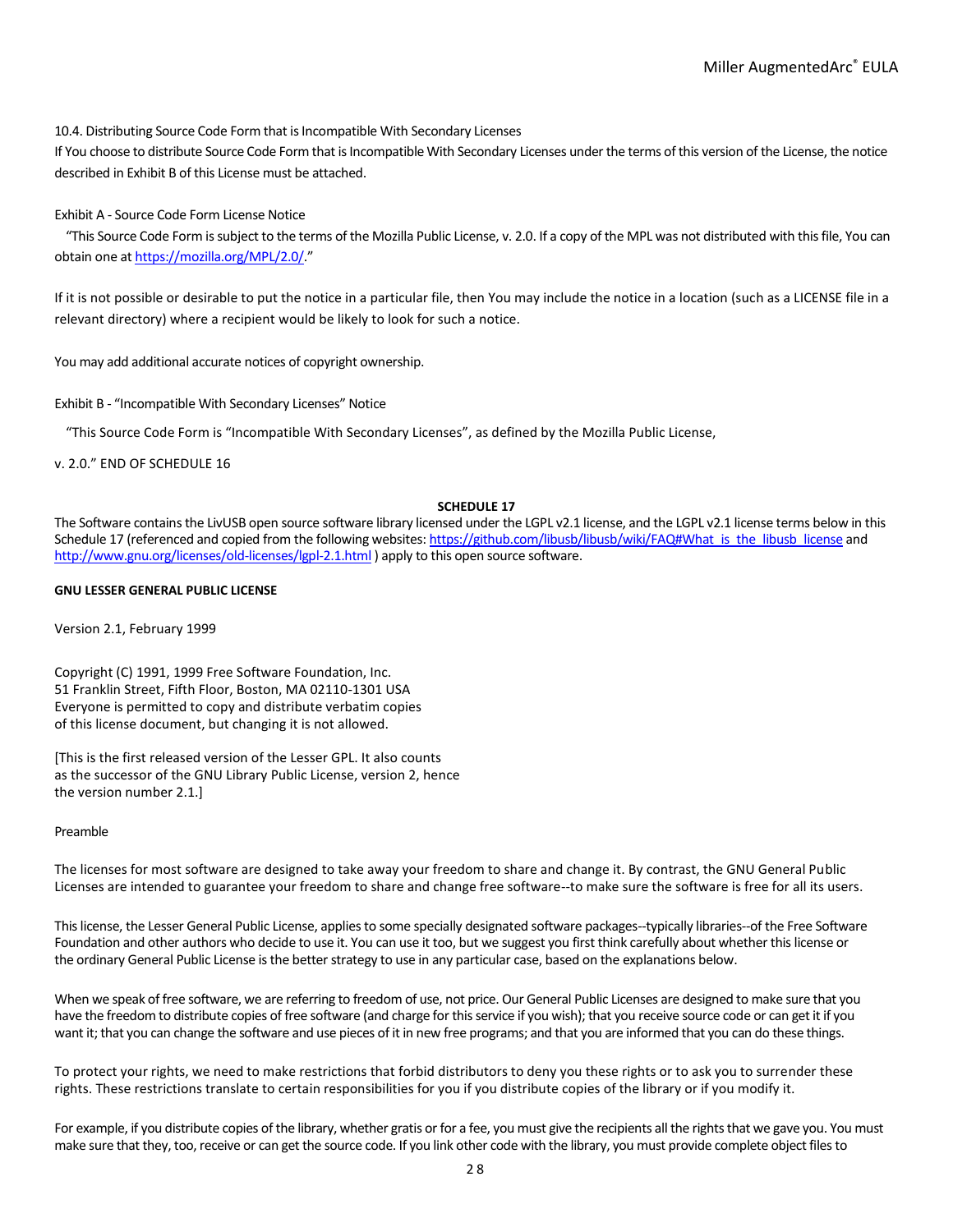the recipients, so that they can relink them with the library after making changes to the library and recompiling it. And you must show them these terms so they know their rights.

We protect your rights with a two-step method: (1) we copyright the library, and (2) we offer you this license, which gives you legal permission to copy, distribute and/or modify the library.

To protect each distributor, we want to make it very clear that there is no warranty for the free library. Also, if the library is modified by someone else and passed on, the recipients should know that what they have is not the original version, so that the original author's reputation will not be affected by problems that might be introduced by others.

Finally, software patents pose a constant threat to the existence of any free program. We wish to make sure that a company cannot effectively restrict the users of a free program by obtaining a restrictive license from a patent holder. Therefore, we insist that any patent license obtained for a version of the library must be consistent with the full freedom of use specified in this license.

Most GNU software, including some libraries, is covered by the ordinary GNU General Public License. This license, the GNU Lesser General Public License, applies to certain designated libraries, and is quite different from the ordinary General Public License. We use this license for certain libraries in order to permit linking those libraries into non-free programs.

When a program is linked with a library, whether statically or using a shared library, the combination of the two is legally speaking a combined work, a derivative of the original library. The ordinary General Public License therefore permits such linking only if the entire combination fits its criteria of freedom. The Lesser General Public License permits more lax criteria for linking other code with the library.

We call this license the "Lesser" General Public License because it does Less to protect the user's freedom than the ordinary General Public License. It also provides other free software developers Less of an advantage over competing non-free programs. These disadvantages are the reason we use the ordinary General Public License for many libraries. However, the Lesser license provides advantages in certain special circumstances.

For example, on rare occasions, there may be a special need to encourage the widest possible use of a certain library, so that it becomes a de-facto standard. To achieve this, non-free programs must be allowed to use the library. A more frequent case is that a free library does the same job as widely used non-free libraries. In this case, there is little to gain by limiting the free library to free software only, so we use the Lesser General Public License.

In other cases, permission to use a particular library in non-free programs enables a greater number of people to use a large body of free software. For example, permission to use the GNU C Library in non-free programs enables many more people to use the whole GNU operating system, as well as its variant, the GNU/Linux operating system.

Although the Lesser General Public License is Less protective of the users' freedom, it does ensure that the user of a program that is linked with the Library has the freedom and the wherewithal to run that program using a modified version of the Library.

The precise terms and conditions for copying, distribution and modification follow. Pay close attention to the difference between a "work based on the library" and a "work that uses the library". The former contains code derived from the library, whereas the latter must be combined with the library in order to run.

## TERMS AND CONDITIONS FOR COPYING, DISTRIBUTION AND MODIFICATION

0. This License Agreement applies to any software library or other program which contains a notice placed by the copyright holder or other authorized party saying it may be distributed under the terms of this Lesser General Public License (also called "this License"). Each licensee is addressed as "you".

A "library" means a collection of software functions and/or data prepared so as to be conveniently linked with application programs (which use some of those functions and data) to form executables.

The "Library", below, refers to any such software library or work which has been distributed under these terms. A "work based on the Library" means either the Library or any derivative work under copyright law: that is to say, a work containing the Library or a portion of it, either verbatim or with modifications and/or translated straightforwardly into another language. (Hereinafter, translation is included without limitation in the term "modification".)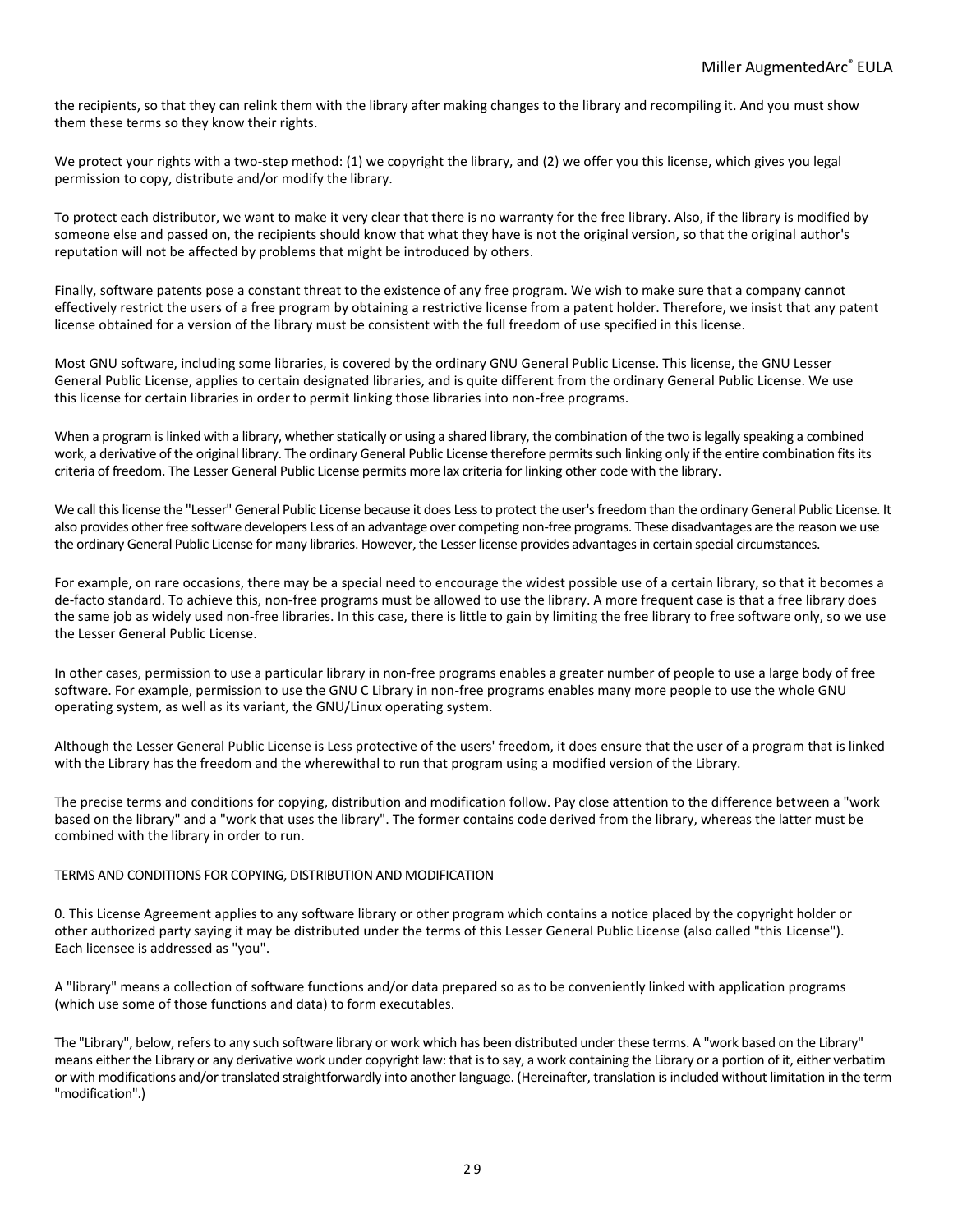"Source code" for a work means the preferred form of the work for making modifications to it. For a library, complete source code means all the source code for all modules it contains, plus any associated interface definition files, plus the scripts used to control compilation and installation of the library.

Activities other than copying, distribution and modification are not covered by this License; they are outside its scope. The act of running a program using the Library is not restricted, and output from such a program is covered only if its contents constitute a work based on the Library (independent of the use of the Library in a tool for writing it). Whether that is true depends on what the Library does and what the program that uses the Library does.

1. You may copy and distribute verbatim copies of the Library's complete source code as you receive it, in any medium, provided that you conspicuously and appropriately publish on each copy an appropriate copyright notice and disclaimer of warranty; keep intact all the notices that refer to this License and to the absence of any warranty; and distribute a copy of this License along with the Library.

You may charge a fee for the physical act of transferring a copy, and you may at your option offer warranty protection in exchange for a fee.

2. You may modify your copy or copies of the Library or any portion of it, thus forming a work based on the Library, and copy and distribute such modifications or work under the terms of Section 1 above, provided that you also meet all of these conditions:

- a) The modified work must itself be a software library.
- b) You must cause the files modified to carry prominent notices stating that you changed the files and the date of any change.
- c) You must cause the whole of the work to be licensed at no charge to all third parties under the terms of this License.
- d) If a facility in the modified Library refers to a function or a table of data to be supplied by an application program that uses the facility, other than as an argument passed when the facility is invoked, then you must make a good faith effort to ensure that, in the event an application does not supply such function or table, the facility still operates, and performs whatever part of its purpose remains meaningful.

(For example, a function in a library to compute square roots has a purpose that is entirely well-defined independent of the application. Therefore, Subsection 2d requires that any application-supplied function or table used by this function must be optional: if the application does not supply it, the square root function must still compute square roots.)

These requirements apply to the modified work as a whole. If identifiable sections of that work are not derived from the Library, and can be reasonably considered independent and separate works in themselves, then this License, and its terms, do not apply to those sections when you distribute them as separate works. But when you distribute the same sections as part of a whole which is a work based on the Library, the distribution of the whole must be on the terms of this License, whose permissions for other licensees extend to the entire whole, and thus to each and every part regardless of who wrote it.

Thus, it is not the intent of this section to claim rights or contest your rights to work written entirely by you; rather, the intent is to exercise the right to control the distribution of derivative or collective works based on the Library.

In addition, mere aggregation of another work not based on the Library with the Library (or with a work based on the Library) on a volume of a storage or distribution medium does not bring the other work under the scope of this License.

3. You may opt to apply the terms of the ordinary GNU General Public License instead of this License to a given copy of the Library. To do this, you must alter all the notices that refer to this License, so that they refer to the ordinary GNU General Public License, version 2, instead of to this License. (If a newer version than version 2 of the ordinary GNU General Public License has appeared, then you can specify that version instead if you wish.) Do not make any other change in these notices.

Once this change is made in a given copy, it is irreversible for that copy, so the ordinary GNU General Public License applies to all subsequent copies and derivative works made from that copy.

This option is useful when you wish to copy part of the code of the Library into a program that is not a library.

4. You may copy and distribute the Library (or a portion or derivative of it, under Section 2) in object code or executable form under the terms of Sections 1 and 2 above provided that you accompany it with the complete corresponding machine-readable source code, which must be distributed under the terms of Sections 1 and 2 above on a medium customarily used for software interchange.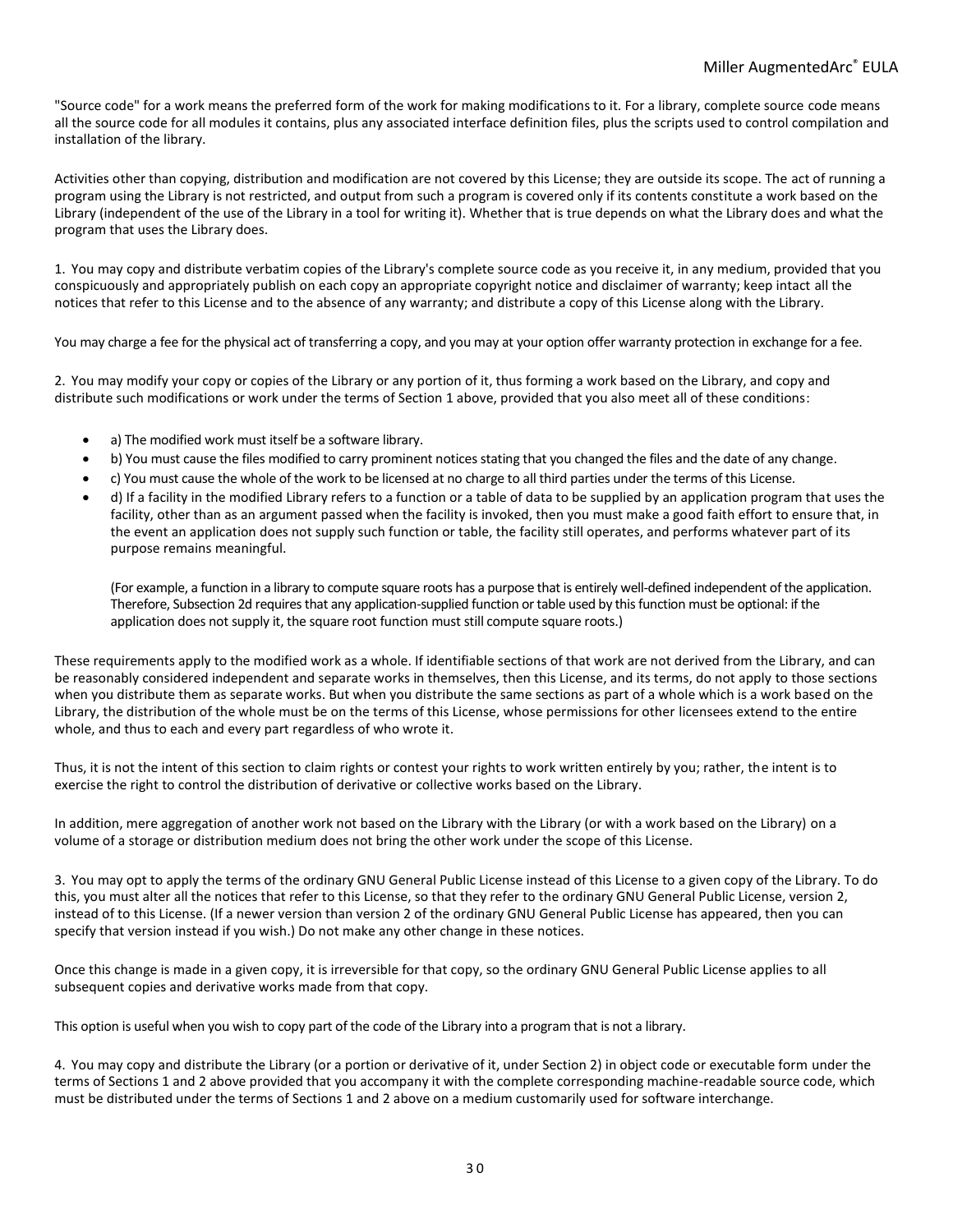If distribution of object code is made by offering access to copy from a designated place, then offering equivalent access to copy the source code from the same place satisfies the requirement to distribute the source code, even though third parties are not compelled to copy the source along with the object code.

5. A program that contains no derivative of any portion of the Library, but is designed to work with the Library by being compiled or linked with it, is called a "work that uses the Library". Such a work, in isolation, is not a derivative work of the Library, and therefore falls outside the scope of this License.

However, linking a "work that uses the Library" with the Library creates an executable that is a derivative of the Library (because it contains portions of the Library), rather than a "work that uses the library". The executable is therefore covered by this License. Section 6 states terms for distribution of such executables.

When a "work that uses the Library" uses material from a header file that is part of the Library, the object code for the work may be a derivative work of the Library even though the source code is not. Whether this is true is especially significant if the work can be linked without the Library, or if the work is itself a library. The threshold for this to be true is not precisely defined by law.

If such an object file uses only numerical parameters, data structure layouts and accessors, and small macros and small inline functions (ten lines or less in length), then the use of the object file is unrestricted, regardless of whether it is legally a derivative work. (Executables containing this object code plus portions of the Library will still fall under Section 6.)

Otherwise, if the work is a derivative of the Library, you may distribute the object code for the work under the terms of Section 6. Any executables containing that work also fall under Section 6, whether or not they are linked directly with the Library itself.

6. As an exception to the Sections above, you may also combine or link a "work that uses the Library" with the Library to produce a work containing portions of the Library, and distribute that work under terms of your choice, provided that the terms permit modification of the work for the customer's own use and reverse engineering for debugging such modifications.

You must give prominent notice with each copy of the work that the Library is used in it and that the Library and its use are covered by this License. You must supply a copy of this License. If the work during execution displays copyright notices, you must include the copyright notice for the Library among them, as well as a reference directing the user to the copy of this License. Also, you must do one of these things:

- a) Accompany the work with the complete corresponding machine-readable source code for the Library including whatever changes were used in the work (which must be distributed under Sections 1 and 2 above); and, if the work is an executable linked with the Library, with the complete machine-readable "work that uses the Library", as object code and/or source code, so that the user can modify the Library and then relink to produce a modified executable containing the modified Library. (It is understood that the user who changes the contents of definitions files in the Library will not necessarily be able to recompile the application to use the modified definitions.)
- b) Use a suitable shared library mechanism for linking with the Library. A suitable mechanism is one that (1) uses at run time a copy of the library already present on the user's computer system, rather than copying library functions into the executable, and (2) will operate properly with a modified version of the library, if the user installs one, as long as the modified version is interfacecompatible with the version that the work was made with.
- c) Accompany the work with a written offer, valid for at least three years, to give the same user the materials specified in Subsection 6a, above, for a charge no more than the cost of performing this distribution.
- d) If distribution of the work is made by offering access to copy from a designated place, offer equivalent access to copy the above specified materials from the same place.
- e) Verify that the user has already received a copy of these materials or that you have already sent this user a copy.

For an executable, the required form of the "work that uses the Library" must include any data and utility programs needed for reproducing the executable from it. However, as a special exception, the materials to be distributed need not include anything that is normally distributed (in either source or binary form) with the major components (compiler, kernel, and so on) of the operating system on which the executable runs, unless that component itself accompanies the executable.

It may happen that this requirement contradicts the license restrictions of other proprietary libraries that do not normally accompany the operating system. Such a contradiction means you cannot use both them and the Library together in an executable that you distribute.

7. You may place library facilities that are a work based on the Library side-by-side in a single library together with other library facilities not covered by this License, and distribute such a combined library, provided that the separate distribution of the work based on the Library and of the other library facilities is otherwise permitted, and provided that you do these two things: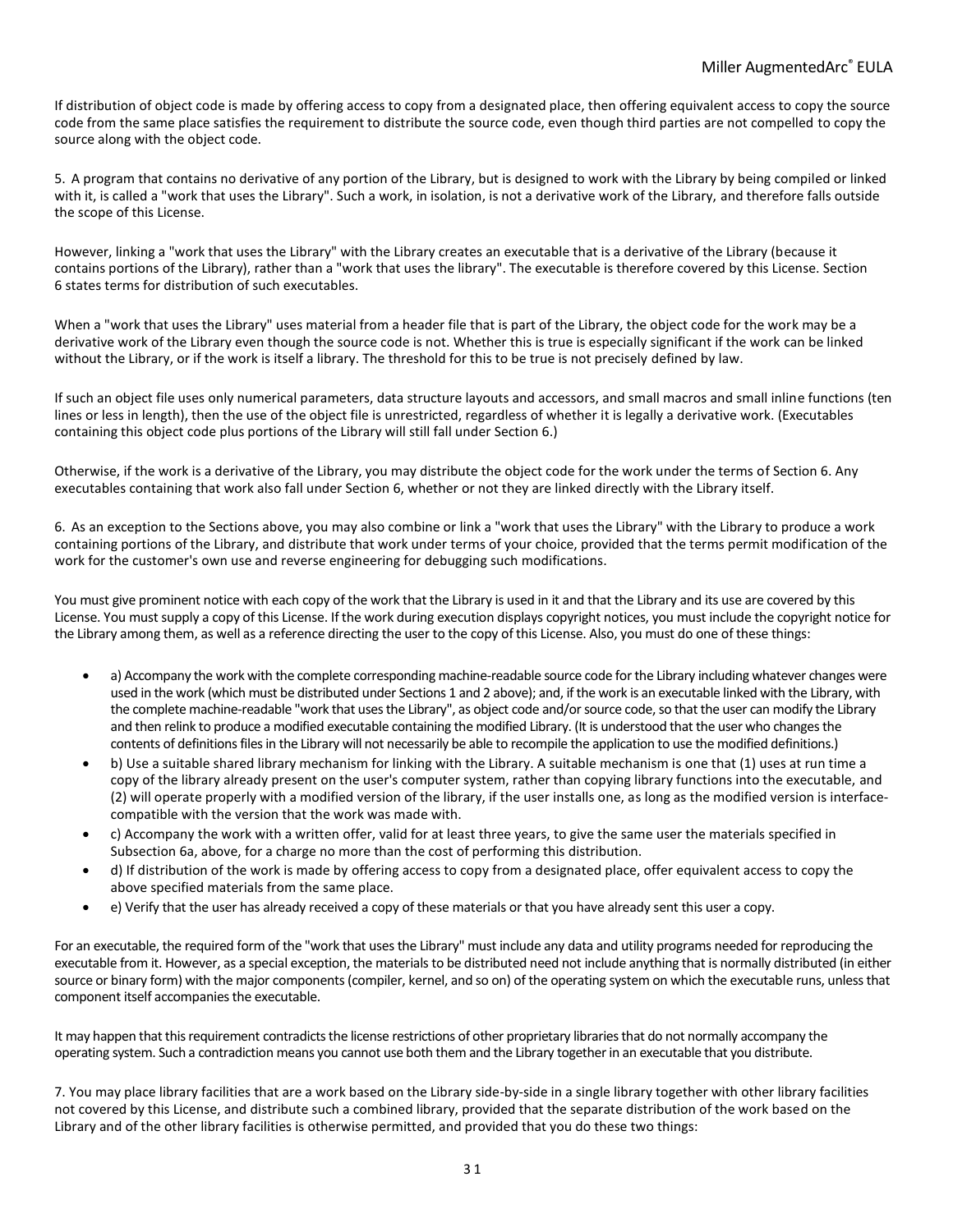- a) Accompany the combined library with a copy of the same work based on the Library, uncombined with any other library facilities. This must be distributed under the terms of the Sections above.
- b) Give prominent notice with the combined library of the fact that part of it is a work based on the Library, and explaining where to find the accompanying uncombined form of the same work.

8. You may not copy, modify, sublicense, link with, or distribute the Library except as expressly provided under this License. Any attempt otherwise to copy, modify, sublicense, link with, or distribute the Library is void, and will automatically terminate your rights under this License. However, parties who have received copies, or rights, from you under this License will not have their licenses terminated so long as such parties remain in full compliance.

9. You are not required to accept this License, since you have not signed it. However, nothing else grants you permission to modify or distribute the Library or its derivative works. These actions are prohibited by law if you do not accept this License. Therefore, by modifying or distributing the Library (or any work based on the Library), you indicate your acceptance of this License to do so, and all its terms and conditions for copying, distributing or modifying the Library or works based on it.

10. Each time you redistribute the Library (or any work based on the Library), the recipient automatically receives a license from the original licensor to copy, distribute, link with or modify the Library subject to these terms and conditions. You may not impose any further restrictions on the recipients' exercise of the rights granted herein. You are not responsible for enforcing compliance by third parties with this License.

11. If, as a consequence of a court judgment or allegation of patent infringement or for any other reason (not limited to patent issues), conditions are imposed on you (whether by court order, agreement or otherwise) that contradict the conditions of this License, they do not excuse you from the conditions of this License. If you cannot distribute so as to satisfy simultaneously your obligations under this License and any other pertinent obligations, then as a consequence you may not distribute the Library at all. For example, if a patent license would not permit royalty-free redistribution of the Library by all those who receive copies directly or indirectly through you, then the only way you could satisfy both it and this License would be to refrain entirely from distribution of the Library.

If any portion of this section is held invalid or unenforceable under any particular circumstance, the balance of the section is intended to apply, and the section as a whole is intended to apply in other circumstances.

It is not the purpose of this section to induce you to infringe any patents or other property right claims or to contest validity of any such claims; this section has the sole purpose of protecting the integrity of the free software distribution system which is implemented by public license practices. Many people have made generous contributions to the wide range of software distributed through that system in reliance on consistent application of that system; it is up to the author/donor to decide if he or she is willing to distribute software through any other system and a licensee cannot impose that choice.

This section is intended to make thoroughly clear what is believed to be a consequence of the rest of this License.

12. If the distribution and/or use of the Library is restricted in certain countries either by patents or by copyrighted interfaces, the original copyright holder who places the Library under this License may add an explicit geographical distribution limitation excluding those countries, so that distribution is permitted only in or among countries not thus excluded. In such case, this License incorporates the limitation as if written in the body of this License.

13. The Free Software Foundation may publish revised and/or new versions of the Lesser General Public License from time to time. Such new versions will be similar in spirit to the present version, but may differ in detail to address new problems or concerns.

Each version is given a distinguishing version number. If the Library specifies a version number of this License which applies to it and "any later version", you have the option of following the terms and conditions either of that version or of any later version published by the Free Software Foundation. If the Library does not specify a license version number, you may choose any version ever published by the Free Software Foundation.

14. If you wish to incorporate parts of the Library into other free programs whose distribution conditions are incompatible with these, write to the author to ask for permission. For software which is copyrighted by the Free Software Foundation, write to the Free Software Foundation; we sometimes make exceptions for this. Our decision will be guided by the two goals of preserving the free status of all derivatives of our free software and of promoting the sharing and reuse of software generally.

#### NO WARRANTY

15. BECAUSE THE LIBRARY IS LICENSED FREE OF CHARGE, THERE IS NO WARRANTY FOR THE LIBRARY, TO THE EXTENT PERMITTED BY APPLICABLE LAW. EXCEPT WHEN OTHERWISE STATED IN WRITING THE COPYRIGHT HOLDERS AND/OR OTHER PARTIES PROVIDE THE LIBRARY "AS IS" WITHOUT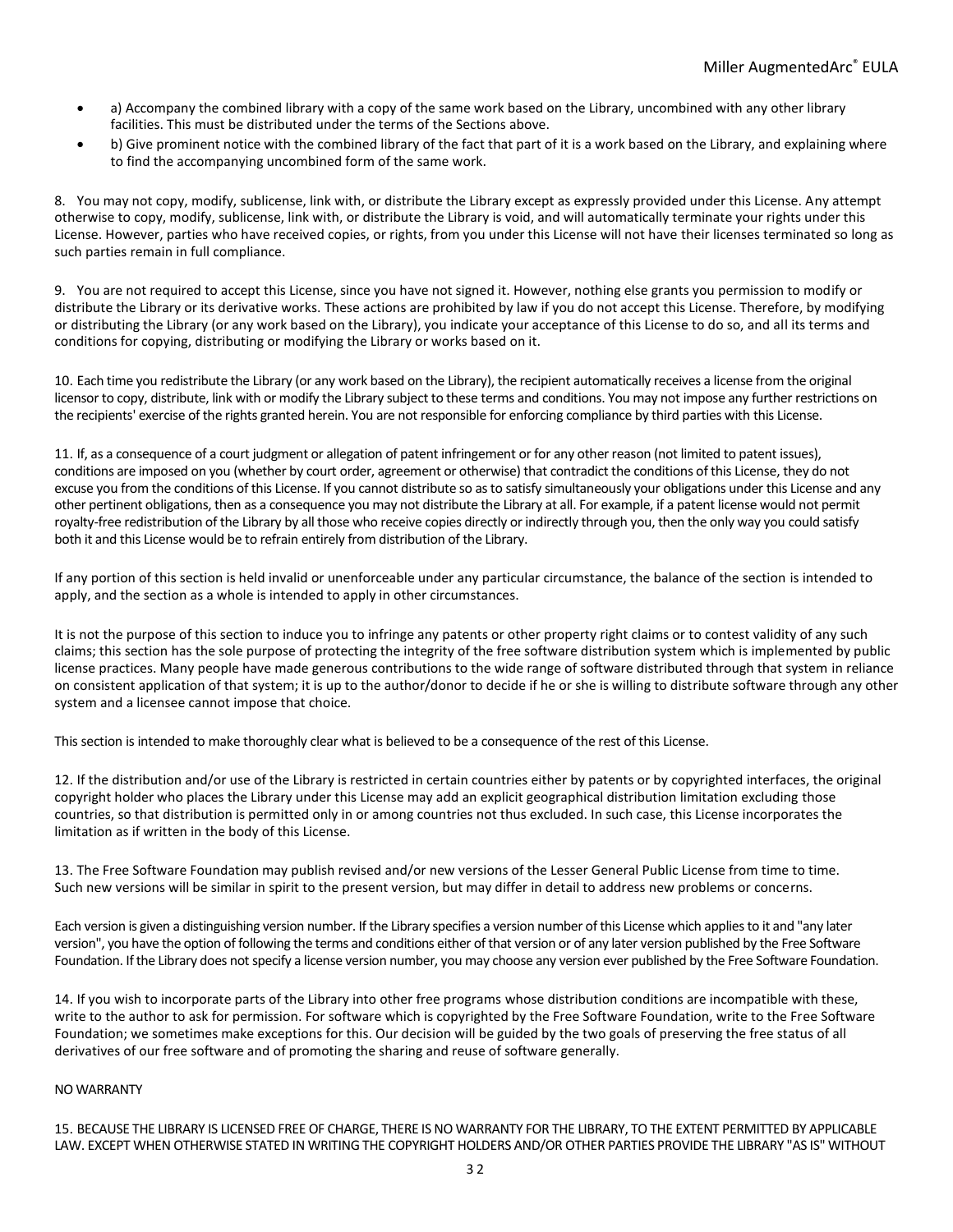WARRANTY OF ANY KIND, EITHER EXPRESSED OR IMPLIED, INCLUDING, BUT NOT LIMITED TO, THE IMPLIED WARRANTIES OF MERCHANTABILITY AND FITNESS FOR A PARTICULAR PURPOSE. THE ENTIRE RISK AS TO THE QUALITY AND PERFORMANCE OF THE LIBRARY IS WITH YOU. SHOULD THE LIBRARY PROVE DEFECTIVE, YOU ASSUME THE COST OF ALL NECESSARY SERVICING, REPAIR OR CORRECTION.

16. IN NO EVENT UNLESS REQUIRED BY APPLICABLE LAW OR AGREED TO IN WRITING WILL ANY COPYRIGHT HOLDER, OR ANY OTHER PARTY WHO MAY MODIFY AND/OR REDISTRIBUTE THE LIBRARY AS PERMITTED ABOVE, BE LIABLE TO YOU FOR DAMAGES, INCLUDING ANY GENERAL, SPECIAL, INCIDENTAL OR CONSEQUENTIAL DAMAGES ARISING OUT OF THE USE OR INABILITY TO USE THE LIBRARY (INCLUDING BUT NOT LIMITED TO LOSS OF DATA OR DATA BEING RENDERED INACCURATE OR LOSSES SUSTAINED BY YOU OR THIRD PARTIES OR A FAILURE OF THE LIBRARY TO OPERATE WITH ANY OTHER SOFTWARE), EVEN IF SUCH HOLDER OR OTHER PARTY HAS BEEN ADVISED OF THE POSSIBILITY OF SUCH DAMAGES.

END OF TERMS AND CONDITIONS

END OF SCHEDULE 17

## **SCHEDULE 18**

The Software contains the Vorbis open source software library licensed under the BSD license, and the BSD license terms below in this Schedule 18 (referenced and copied from the following websites:<https://xiph.org/vorbis/> an[d https://xiph.org/vorbis/faq/](https://xiph.org/vorbis/faq/) and [https://www.xiph.org/licenses/bsd/\)](https://www.xiph.org/licenses/bsd/)) apply to this open source software.

Please note that this is only a sample license; authoritative license terms are included with each software bundle.

© *year*, [Xiph.Org](http://xiph.org/) Foundation

Redistribution and use in source and binary forms, with or without modification, are permitted provided that the following conditions are met:

- Redistributions of source code must retain the above copyright notice, this list of conditions and the following disclaimer.
- Redistributions in binary form must reproduce the above copyright notice, this list of conditions and the following disclaimer in the documentation and/or other materials provided with the distribution.
- Neither the name of th[e Xiph.org](http://xiph.org/) Foundation nor the names of its contributors may be used to endorse or promote products derived from this software without specific prior written permission.

THIS SOFTWARE IS PROVIDED BY THE COPYRIGHT HOLDERS AND CONTRIBUTORS "AS IS" AND ANY EXPRESS OR IMPLIED WARRANTIES, INCLUDING, BUT NOT LIMITED TO, THE IMPLIED WARRANTIES OF MERCHANTABILITY AND FITNESS FOR A PARTICULAR PURPOSE ARE DISCLAIMED. IN NO EVENT SHALL THE FOUNDATION OR CONTRIBUTORS BE LIABLE FOR ANY DIRECT, INDIRECT, INCIDENTAL, SPECIAL, EXEMPLARY, OR CONSEQUENTIAL DAMAGES (INCLUDING, BUT NOT LIMITED TO, PROCUREMENT OF SUBSTITUTE GOODS OR SERVICES; LOSS OF USE, DATA, OR PROFITS; OR BUSINESS INTERRUPTION) HOWEVER CAUSED AND ON ANY THEORY OF LIABILITY, WHETHER IN CONTRACT, STRICT LIABILITY, OR TORT (INCLUDING NEGLIGENCE OR OTHERWISE) ARISING IN ANY WAY OUT OF THE USE OF THIS SOFTWARE, EVEN IF ADVISED OF THE POSSIBILITY OF SUCH DAMAGE.

END OF SCHEDULE 18

## **SCHEDULE 19**

The Software contains the OpenAL open source software library licensed under the LGPL license, and the LGPL license terms below in this Schedule 19 (referenced and copied from the following websites:<http://www.openal.org/platforms/> an[d https://opensource.org/licenses/LGPL-3.0\)](https://opensource.org/licenses/LGPL-3.0)) apply to this open source software.

GNU Lesser General Public License version 3

GNU LESSER GENERAL PUBLIC LICENSE Version 3, 29 June 2007

Copyright (C) 2007 Free Software Foundation, Inc. <http://fsf.org/>

Everyone is permitted to copy and distribute verbatim copies of this license document, but changing it is not allowed.

This version of the GNU Lesser General Public License incorporates the terms and conditions of version 3 of the GNU General Public License, supplemented by the additional permissions listed below.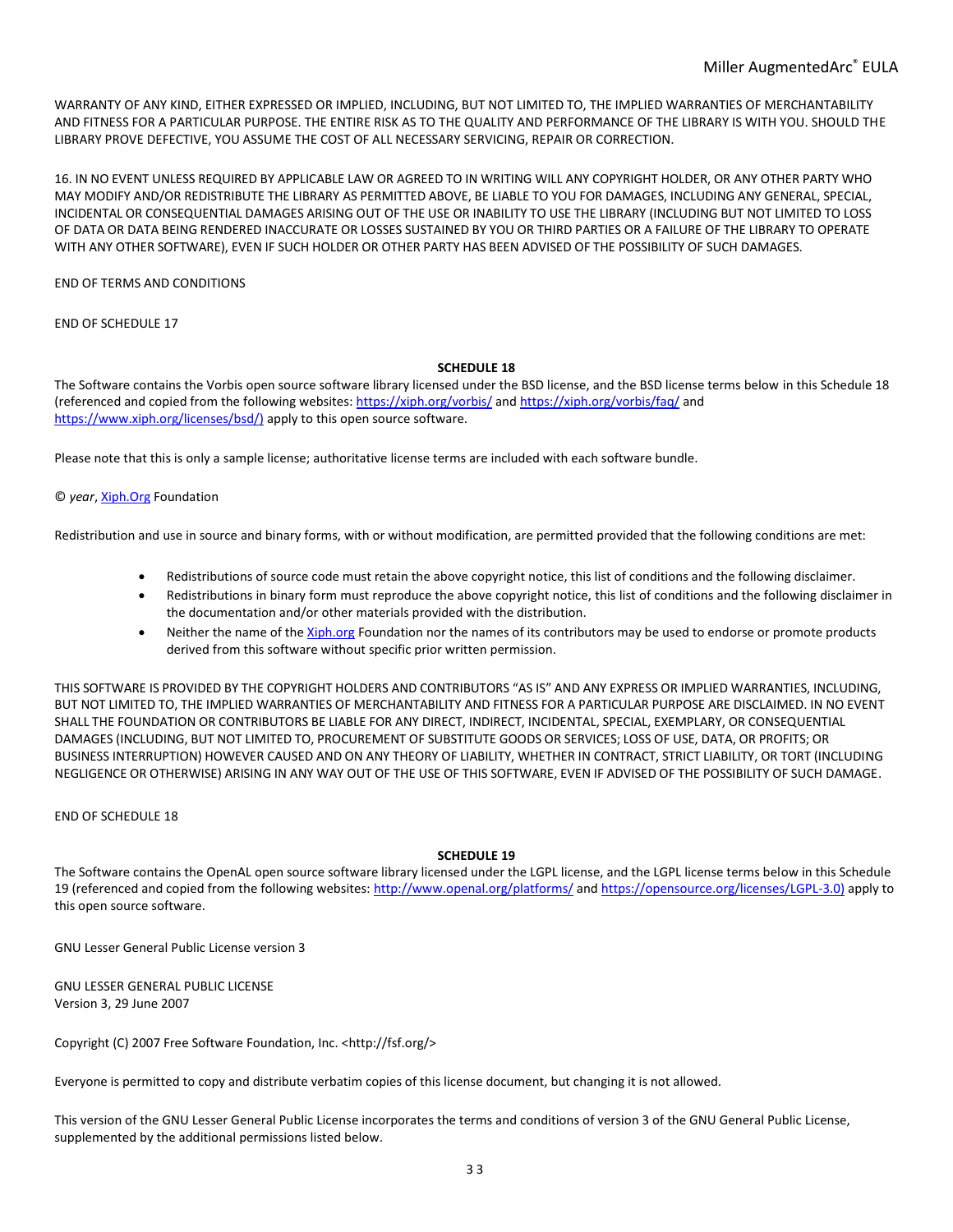# 0. Additional Definitions.

As used herein, "this License" refers to version 3 of the GNU Lesser General Public License, and the "GNU GPL" refers to version 3 of the GNU General Public License.

"The Library" refers to a covered work governed by this License, other than an Application or a Combined Work as defined below.

An "Application" is any work that makes use of an interface provided by the Library, but which is not otherwise based on the Library. Defining a subclass of a class defined by the Library is deemed a mode of using an interface provided by the Library.

A "Combined Work" is a work produced by combining or linking an Application with the Library. The particular version of the Library with which the Combined Work was made is also called the "Linked Version".

The "Minimal Corresponding Source" for a Combined Work means the Corresponding Source for the Combined Work, excluding any source code for portions of the Combined Work that, considered in isolation, are based on the Application, and not on the Linked Version.

The "Corresponding Application Code" for a Combined Work means the object code and/or source code for the Application, including any data and utility programs needed for reproducing the Combined Work from the Application, but excluding the System Libraries of the Combined Work.

1. Exception to Section 3 of the GNU GPL.

You may convey a covered work under sections 3 and 4 of this License without being bound by section 3 of the GNU GPL.

2. Conveying Modified Versions.

If you modify a copy of the Library, and, in your modifications, a facility refers to a function or data to be supplied by an Application that uses the facility (other than as an argument passed when the facility is invoked), then you may convey a copy of the modified version:

- a) under this License, provided that you make a good faith effort to ensure that, in the event an Application does not supply the function or data, the facility still operates, and performs whatever part of its purpose remains meaningful, or
- b) under the GNU GPL, with none of the additional permissions of this License applicable to that copy.

3. Object Code Incorporating Material from Library Header Files.

The object code form of an Application may incorporate material from a header file that is part of the Library. You may convey such object code under terms of your choice, provided that, if the incorporated material is not limited to numerical parameters, data structure layouts and accessors, or small macros, inline functions and templates (ten or fewer lines in length), you do both of the following:

- a) Give prominent notice with each copy of the object code that the Library is used in it and that the Library and its use are covered by this License.
- b) Accompany the object code with a copy of the GNU GPL and this license document.

## 4. Combined Works.

You may convey a Combined Work under terms of your choice that, taken together, effectively do not restrict modification of the portions of the Library contained in the Combined Work and reverse engineering for debugging such modifications, if you also do each of the following:

- a) Give prominent notice with each copy of the Combined Work that the Library is used in it and that the Library and its use are covered by this License.
- b) Accompany the Combined Work with a copy of the GNU GPL and this license document.
- c) For a Combined Work that displays copyright notices during execution, include the copyright notice for the Library among these notices, as well as a reference directing the user to the copies of the GNU GPL and this license document.
- d) Do one of the following:
	- o 0) Convey the Minimal Corresponding Source under the terms of this License, and the Corresponding Application Code in a form suitable for, and under terms that permit, the user to recombine or relink the Application with a modified version of the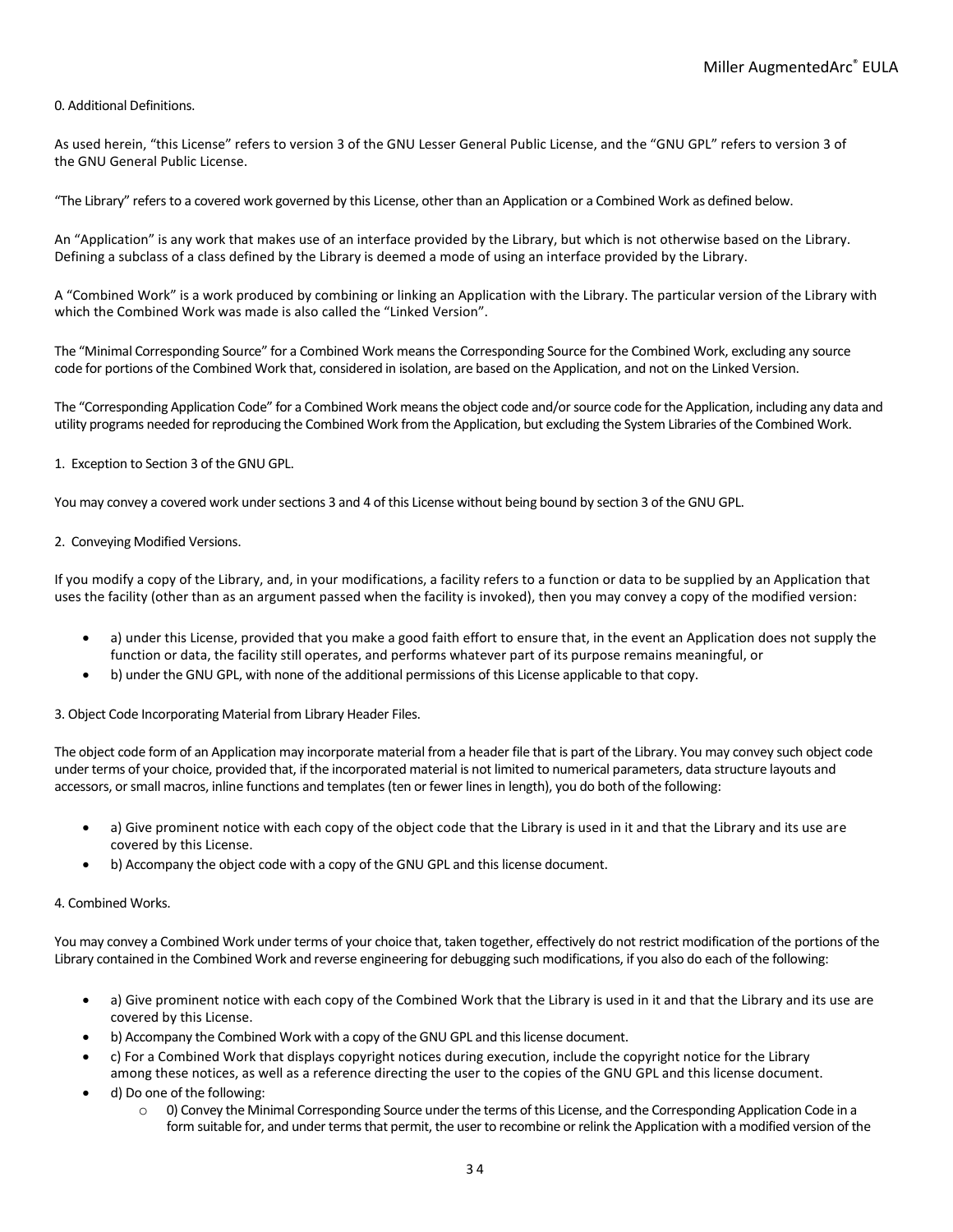Linked Version to produce a modified Combined Work, in the manner specified by section 6 of the GNU GPL for conveying Corresponding Source.

- $\circ$  1) Use a suitable shared library mechanism for linking with the Library. A suitable mechanism is one that (a) uses at run time a copy of the Library already present on the user's computer system, and (b) will operate properly with a modified version of the Library that is interface-compatible with the Linked Version.
- e) Provide Installation Information, but only if you would otherwise be required to provide such information under section 6 of the GNU GPL, and only to the extent that such information is necessary to install and execute a modified version of the Combined Work produced by recombining or relinking the Application with a modified version of the Linked Version. (If you use option 4d0, the Installation Information must accompany the Minimal Corresponding Source and Corresponding Application Code. If you use option 4d1, you must provide the Installation Information in the manner specified by section 6 of the GNU GPL for conveying Corresponding Source.)

## 5. Combined Libraries.

You may place library facilities that are a work based on the Library side by side in a single library together with other library facilities that are not Applications and are not covered by this License, and convey such a combined library under terms of your choice, if you do both of the following:

- a) Accompany the combined library with a copy of the same work based on the Library, uncombined with any other library facilities, conveyed under the terms of this License.
- b) Give prominent notice with the combined library that part of it is a work based on the Library, and explaining where to find the accompanying uncombined form of the same work.

6. Revised Versions of the GNU Lesser General Public License.

The Free Software Foundation may publish revised and/or new versions of the GNU Lesser General Public License from time to time. Such new versions will be similar in spirit to the present version, but may differ in detail to address new problems or concerns.

Each version is given a distinguishing version number. If the Library as you received it specifies that a certain numbered version of the GNU Lesser General Public License "or any later version" applies to it, you have the option of following the terms and conditions either of that published version or of any later version published by the Free Software Foundation. If the Library as you received it does not specify a version number of the GNU Lesser General Public License, you may choose any version of the GNU Lesser General Public License ever published by the Free Software Foundation.

If the Library as you received it specifies that a proxy can decide whether future versions of the GNU Lesser General Public License shall apply, that proxy's public statement of acceptance of any version is permanent authorization for you to choose that version for the Library.

*End license text.*

# END OF SCHEDULE 19

## **SCHEDULE 20**

The Software contains the OIS open source software library licensed under the zlib/libpng license, and the zlib/libpng license terms below in this Schedule 20 (referenced and copied from the following website[: https://github.com/wgois/OIS](https://github.com/wgois/OIS)) apply to this open source software.

The zlib/libpng License

Copyright (c) 2018 Arthur Brainville Copyright (c) 2015 Andrew Fenn Copyright (c) 2005-2010 Phillip Castaneda (pjcast -- [www.wreckedgames.com\)](http://www.wreckedgames.com/)

This software is provided 'as-is', without any express or implied warranty. In no event will the authors be held liable for any damages arising from the use of this software.

Permission is granted to anyone to use this software for any purpose, including commercial applications, and to alter it and redistribute it freely, subject to the following restrictions:

1. The origin of this software must not be misrepresented; you must not claim that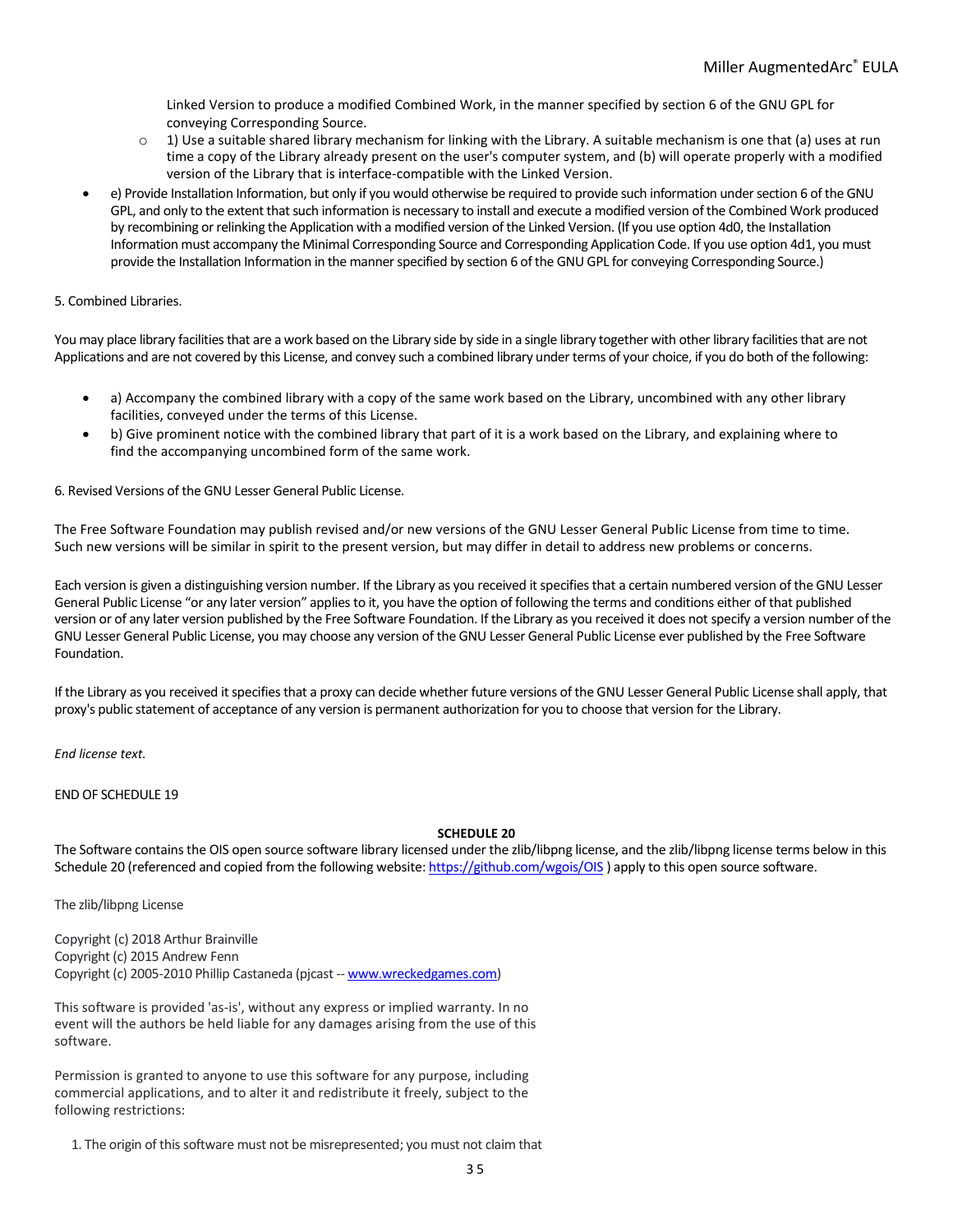you wrote the original software. If you use this software in a product, an acknowledgment in the product documentation would be appreciated but is not required.

2. Altered source versions must be plainly marked as such, and must not be misrepresented as being the original software.

3. This notice may not be removed or altered from any source distribution.

## END OF SCHEDULE 20

## **SCHEDULE 21**

The Software contains the Chilkat Software open source software library licensed under the Chilkat software license, and the Chilkat license terms below in this Schedule 21 (referenced and copied from the following website:<https://www.chilkatsoft.com/licensingExplained.asp> an[d https://www.chilkatsoft.com/license.asp\)](https://www.chilkatsoft.com/license.asp)) apply to this open source software.

# Chilkat Software License

PLEASE READ THIS AGREEMENT BEFORE OPENING THIS SOFTWARE PACKAGE. IF YOU OPEN THIS PACKAGE OR KEEP IT FOR MORE THAN THIRTY (30) DAYS, YOU ACCEPT ALL THE TERMS AND CONDITIONS OF THIS AGREEMENT. IF YOU DO NOT AGREE TO THESE TERMS AND CONDITIONS, DO NOT OPEN THIS SOFTWARE PACKAGE. YOU MAY ONLY UNLOCK AND/OR USE THE SOFTWARE FOR WHICH YOU HAVE A PAID-UP LICENSE OR FOR WHICH YOU HAVE LEGALLY RECEIVED AN UNLOCK KEY.

### (1) DEFINITION OF TERMS

"Documentation": any explanatory written or on-line material including, but not limited to, user guides, reference manuals and HTML files.

"Licensee": shall refer to the individual licensee, whether as an individual programmer, company, or other organization.

"Software": All material in this distribution including, but not limited to, one or more of the following: source code, object code, byte code, dynamic-link libraries, shared libraries, static libraries, header files, executables, scripts, sample programs, utility programs, makefiles and Documentation.

"Licensed Software": the Software for which Licensee has paid the applicable license fee and received an authorized unlock key.

"Software Application Programming Interface ("API")": the set of access methods, whether provided by Chilkat Software, third parties, or developed by Licensee, through which the programmatic services provided by the Licensed Software are made available.

"End-User Software Product": an application developed by Licensee intended for execution on a computer, that makes use of the Licensed Software in its implementation.

The Licensed Software contains certain runtime libraries and files intended for duplication and distribution by Licensee within End User Software Products to the user(s) of the End User Software Product(s) (the Redistributable Components). The Redistributable Components are those files specifically designated as being distributable as part of the Licensed Software.

## SPECIAL LIMITED TERM EVALUATION LICENSE

If Licensee has been provided with a copy of the Software for evaluation purposes, Chilkat Software, Inc. ("Chilkat") grants to Licensee, subject to the terms of this Single User License Agreement (excluding Section 3, under which Licensee has no rights) a non-exclusive, non-transferable, nonconcurrent limited internal use license for evaluation purposes only. This license is for a period of thirty (30) days, commencing upon receipt of the Software, or, if received electronically, from Licensees initial downloading date, to evaluate the Software. If the Software is acceptable, Licensee agrees to promptly notify his Chilkat Sales Representative. Otherwise, Licensee shall immediately cease any further use of the Software and destroy all copies of the Software (including the original) and related Documentation provided to Licensee by Chilkat.

(2) GENERAL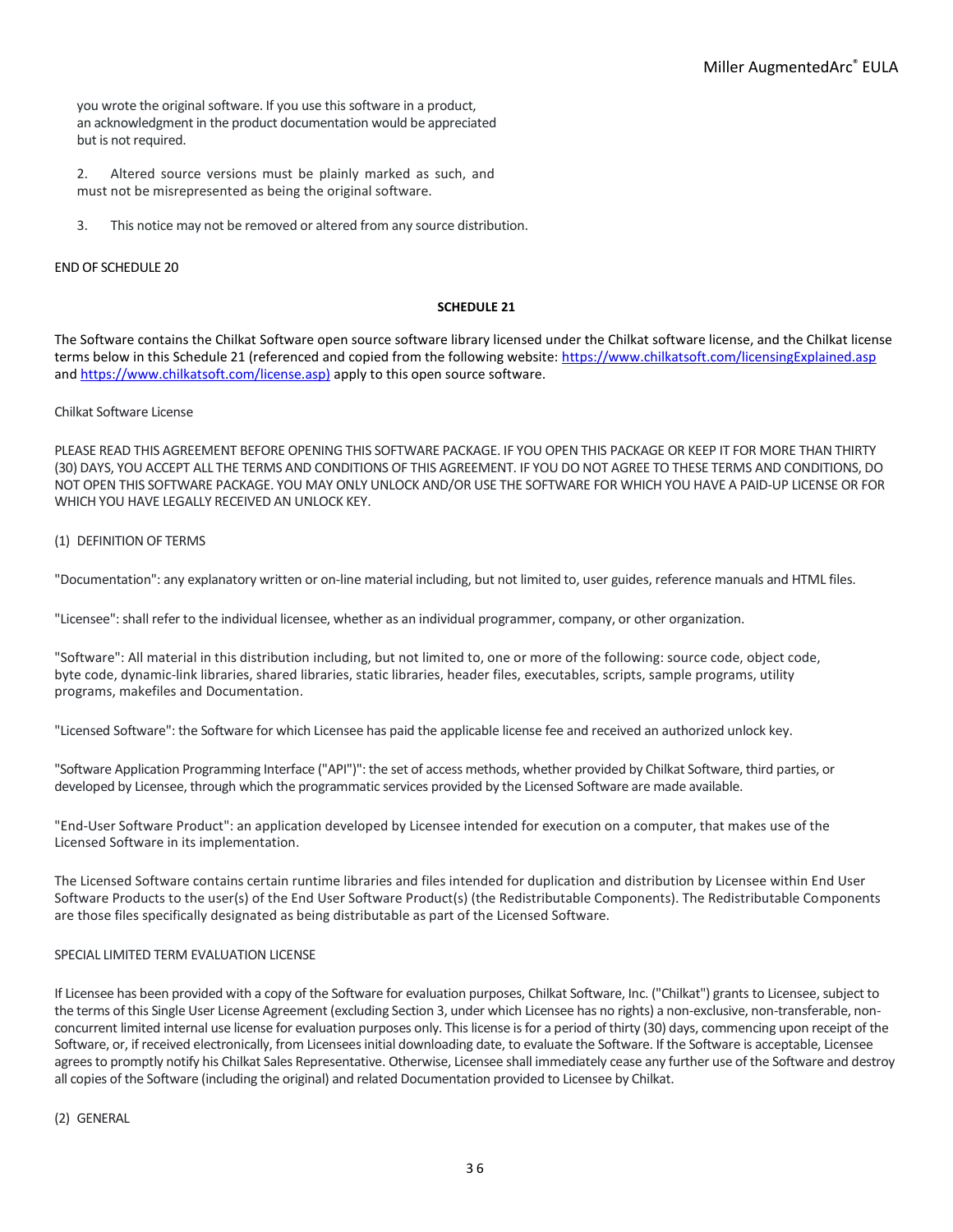The Software is owned by Chilkat Software, Inc. ("Chilkat") and is protected by U.S. copyright laws and other laws and by international treaties. It is intended for use by a software programmer who has experience using development tools and class libraries.

### (3) LICENSE GRANTS

(a) Per-developer license. Subject to the terms and conditions of this Agreement , Chilkat grants to Licensee the perpetual, non-exclusive, nontransferable, world-wide license for one (1) developer to (i) install and use the Licensed Software on any number of computers, and (ii) use the associated user documentation and online help.

(b) Site-wide license. If you have purchased a site-wide license, the following rights apply notwithstanding section 3(a): Subject to the terms and conditions of this Agreement , Chilkat grants to Licensee the perpetual, non-exclusive, non-transferable, world-wide license for any number of developers at a single Licensee's office location to (i) install the Licensed Software on any number of computers across Licensee's enterprise, and (ii) use the associated user documentation and online help.

### Licensee may also:

(i) Make one backup copy of the Licensed Software solely for archival and disaster-recovery purposes, or transfer the Licensed Software to a hard disk and keep the original copy solely for archival and disaster-recovery purposes; and

(ii)Reproduce and distribute the Redistributable Components directly or indirectly for any number of applications to any number of end users and Licensee's Authorized OEMs, VARs and Distributors, through customary distribution channels, world wide, on a royalty free basis provided that such distribution is (i) in conjunction with an End User Software Product developed by Licensee using the Licensed Software and (ii) the Licensed Software is not the sole or primary component of such End User Software Product.

(iii) The license rights granted under this Agreement do not apply to development and distribution of software development products or toolkits of any kind that are destined to be used by software developers other than Licensee(s) that are Authorized.

Licensee has no rights to use the Licensed Software beyond those specifically granted in this section.

#### (4) LICENSE RESTRICTIONS

EXPORT CONTROLS: If the Software is for use outside the United States of America, Licensee agrees to comply with all relevant regulations of the United States Department of Commerce and with the United States Export Administration Act to insure that the Software is not exported in violation of United States law.

Notwithstanding any provisions in this Agreement to the contrary, Licensee may not distribute any portion of the Software other than the Redistributable Components.

In addition, Licensee may not decompile, disassemble, or reverse engineer any object code form of any portion of the Software.

## (5) TITLE

Licensee acknowledges and agrees that all right, title and interest in and to the Software, including all intellectual property rights therein, are the property of Chilkat, subject only to the licenses granted to Licensee under this Agreement. This Agreement is not a sale and does not transfer to the Licensee any title or ownership in or to the Software or any patent, copyright, trade secret, trade name, trademark or other proprietary or intellectual property rights related thereto.

#### (6) NON-TRANSFERABILITY

Except for Licensees rights to distribute the Redistributable Components, Licensee may not rent, transfer, assign, sublicense or grant any rights in the Software, in full or in part, to any other person or entity without Chilkats written consent, except that this agreement may be assigned to a successor of Licensee in the case that all or substantially all of the assets or equity of Licensee are acquired by the successor.

#### (7) LIMITED WARRANTIES

Chilkat warrants to Licensee that the Licensed Software will substantially perform the functions described in the Documentation for a period of thirty (30) days after the date of delivery of the Licensed Software to Licensee. Chilkats sole and exclusive obligation, and Licensees sole and